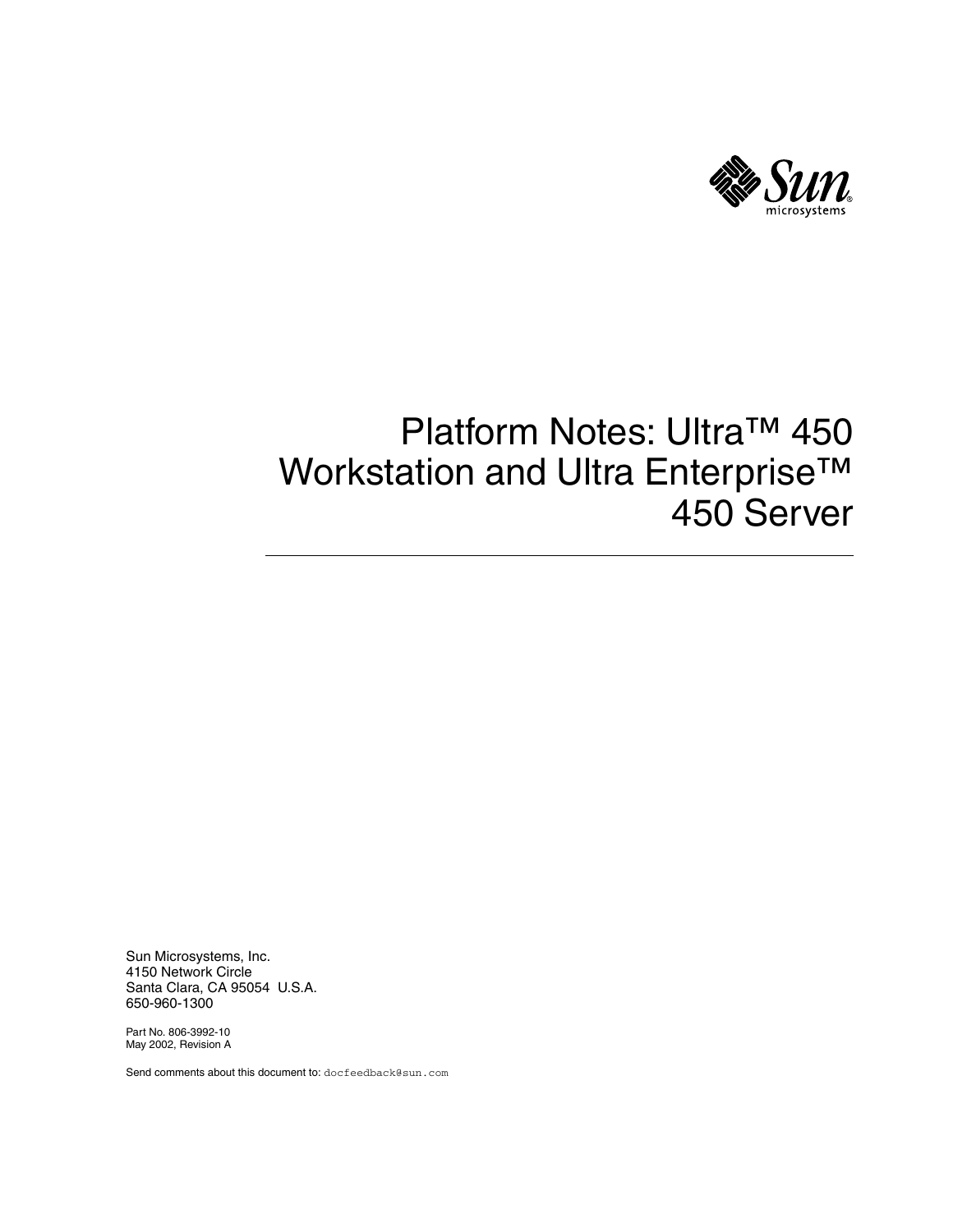Copyright 2002 Sun Microsystems, Inc., 4150 Network Circle, Santa Clara, CA 95054 U.S.A. All rights reserved.

This product or document is distributed under licenses restricting its use, copying, distribution, and decompilation. No part of this product or document may be reproduced in any form by any means without prior written authorization of Sun and its licensors, if any. Third-party software, including font technology, is copyrighted and licensed from Sun suppliers.

Parts of the product may be derived from Berkeley BSD systems, licensed from the University of California. UNIX is a registered trademark in the U.S. and other countries, exclusively licensed through X/Open Company, Ltd.

Sun, Sun Microsystems, the Sun logo, AnswerBook2, docs.sun.com, and Solaris are trademarks, registered trademarks, or service marks of Sun Microsystems, Inc. in the U.S. and other countries. All SPARC trademarks are used under license and are trademarks or registered trademarks of SPARC International, Inc. in the U.S. and other countries. Products bearing SPARC trademarks are based upon an architecture developed by Sun Microsystems, Inc.

The OPEN LOOK and Sun™ Graphical User Interface was developed by Sun Microsystems, Inc. for its users and licensees. Sun acknowledges the pioneering efforts of Xerox in researching and developing the concept of visual or graphical user interfaces for the computer industry. Sun holds a non-exclusive license from Xerox to the Xerox Graphical User Interface, which license also covers Sun's licensees who implement OPEN LOOK GUIs and otherwise comply with Sun's written license agreements.

Federal Acquisitions: Commercial Software—Government Users Subject to Standard License Terms and Conditions.

DOCUMENTATION IS PROVIDED "AS IS" AND ALL EXPRESS OR IMPLIED CONDITIONS, REPRESENTATIONS AND WARRANTIES, INCLUDING ANY IMPLIED WARRANTY OF MERCHANTABILITY, FITNESS FOR A PARTICULAR PURPOSE OR NON-INFRINGEMENT, ARE DISCLAIMED, EXCEPT TO THE EXTENT THAT SUCH DISCLAIMERS ARE HELD TO BE LEGALLY INVALID.

Copyright 2002 Sun Microsystems, Inc., 4150 Network Circle, Santa Clara, CA 95054 Etats-Unis. Tous droits réservés.

Ce produit ou document est distribué avec des licences qui en restreignent l'utilisation, la copie, la distribution, et la décompilation. Aucune partie de ce produit ou document ne peut être reproduite sous aucune forme, par quelque moyen que ce soit, sans l'autorisation préalable et écrite de Sun et de ses bailleurs de licence, s'il y en a. Le logiciel détenu par des tiers, et qui comprend la technologie relative aux polices de caractères, est protégé par un copyright et licencié par des fournisseurs de Sun.

Des parties de ce produit pourront être dérivées des systèmes Berkeley BSD licenciés par l'Université de Californie. UNIX est une marque déposée aux Etats-Unis et dans d'autres pays et licenciée exclusivement par X/Open Company, Ltd.

Sun, Sun Microsystems, le logo Sun, AnswerBook2, docs.sun.com, et Solarissont des marques de fabrique ou des marques déposées, ou marques de service, de Sun Microsystems, Inc. aux Etats-Unis et dans d'autres pays. Toutes les marques SPARC sont utilisées sous licence et sont des marques de fabrique ou des marques déposées de SPARC International, Inc. aux Etats-Unis et dans d'autres pays. Les produits portant les marques SPARC sont basés sur une architecture développée par Sun Microsystems, Inc.

L'interface d'utilisation graphique OPEN LOOK et Sun™ a été développée par Sun Microsystems, Inc. pour ses utilisateurs et licenciés. Sun reconnaît les efforts de pionniers de Xerox pour la recherche et le développement du concept des interfaces d'utilisation visuelle ou graphique pour l'industrie de l'informatique. Sun détient une licence non exclusive de Xerox sur l'interface d'utilisation graphique Xerox, cette licence couvrant également les licenciés de Sun qui mettent en place l'interface d'utilisation graphique OPEN LOOK et qui en outre se conforment aux licences écrites de Sun.

LA DOCUMENTATION EST FOURNIE "EN L'ETAT" ET TOUTES AUTRES CONDITIONS, DECLARATIONS ET GARANTIES EXPRESSES OU TACITES SONT FORMELLEMENT EXCLUES, DANS LA MESURE AUTORISEE PAR LA LOI APPLICABLE, Y COMPRIS NOTAMMENT TOUTE GARANTIE IMPLICITE RELATIVE A LA QUALITE MARCHANDE, A L'APTITUDE A UNE UTILISATION PARTICULIERE OU A L'ABSENCE DE CONTREFAÇON.



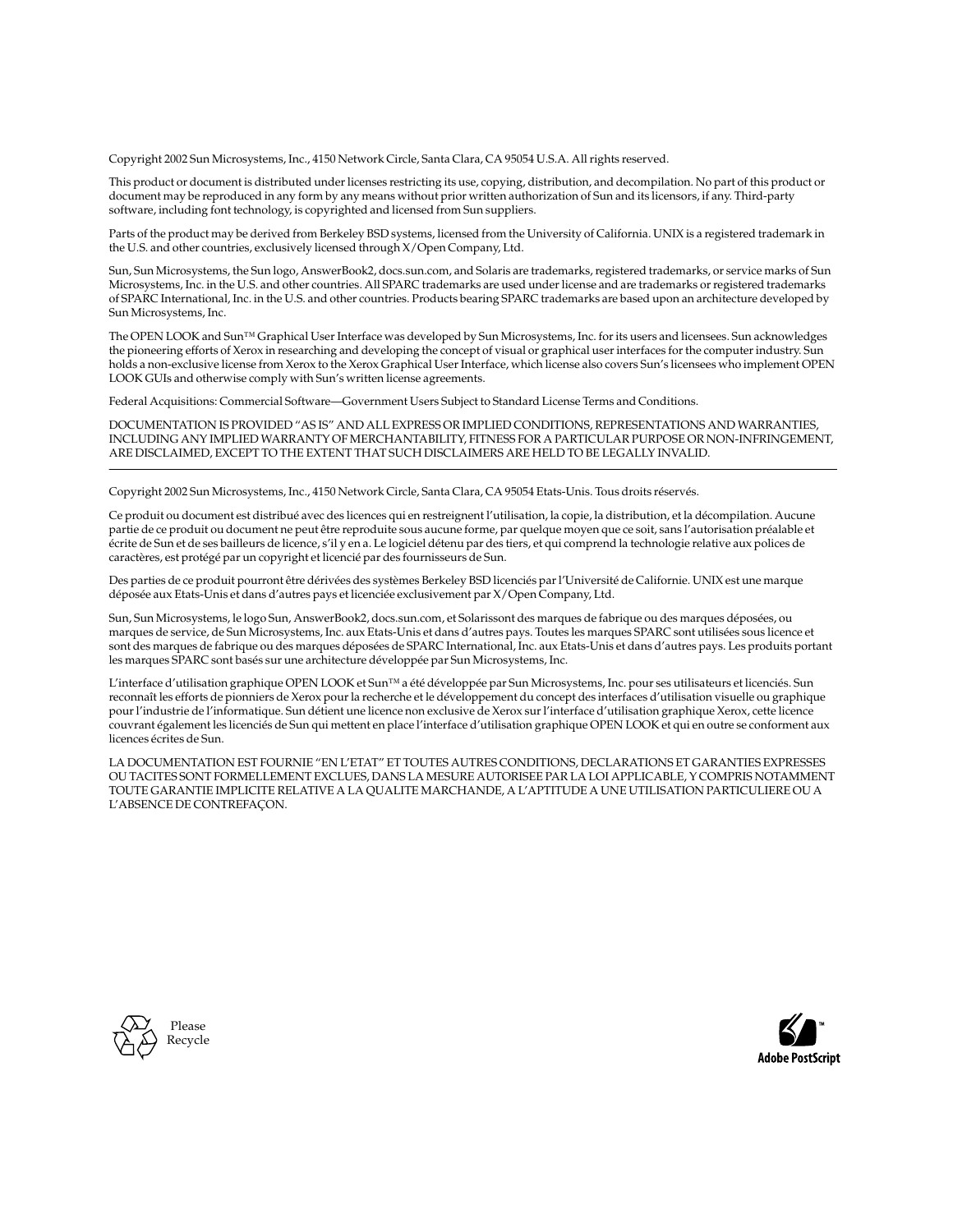# **Contents**

### **[Preface](#page-6-0) vii**

| 1. | <b>Configuring Disk Slot Associations</b> 1      |  |  |  |  |  |
|----|--------------------------------------------------|--|--|--|--|--|
|    | Overview 1                                       |  |  |  |  |  |
|    | Setting Disk Slot Associations 2                 |  |  |  |  |  |
| 2. | <b>System Configuration Parameters 5</b>         |  |  |  |  |  |
|    | UPA Probing 6                                    |  |  |  |  |  |
|    | PCI Probing 6                                    |  |  |  |  |  |
|    | Memory Interleaving 8                            |  |  |  |  |  |
|    | Environmental Monitoring and Control 9           |  |  |  |  |  |
|    | Automatic System Recovery 10                     |  |  |  |  |  |
|    | "Soft" Deconfiguration via Status Property<br>10 |  |  |  |  |  |
|    | "Hard" Deconfiguration 10                        |  |  |  |  |  |
|    | CPU Deconfiguration 11                           |  |  |  |  |  |
|    | Memory Deconfiguration 11                        |  |  |  |  |  |
|    | ASR User Override Capability 11                  |  |  |  |  |  |
|    | "Soft" Deconfigure Override 11                   |  |  |  |  |  |
|    | "Hard" Deconfigure Override 12                   |  |  |  |  |  |
|    | Auto-Boot Options<br>12                          |  |  |  |  |  |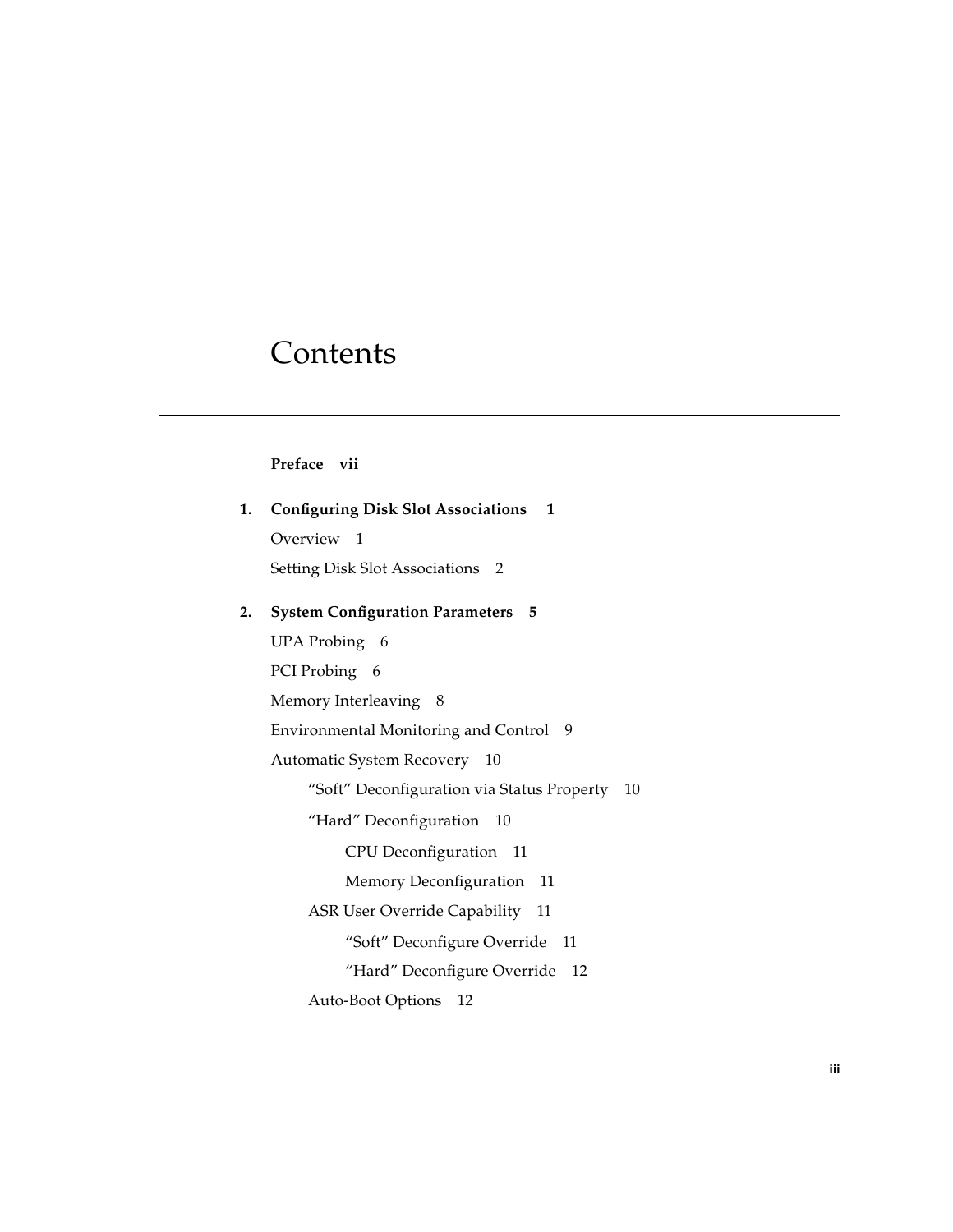[Reset Scenarios 1](#page-22-0)3

**3. [Disk Drive Hot-Plug Procedures 1](#page-24-0)5** [Overview 1](#page-24-1)5 [Adding a Hot-Pluggable Disk Drive 1](#page-25-0)6 [Selecting a Slot for the New Disk Drive 1](#page-25-1)6 [Adding the Disk Drive](#page-26-0) 17 [Configuring the Solaris Environment 1](#page-26-1)7 [Configuring the New Disk Drive Within Your Application 1](#page-27-0)8 [Configuring the New Disk Drive for a UNIX File System \(UFS\)](#page-28-0) 19 [Adding a Disk to a Solstice DiskSuite Disk Set 2](#page-29-0)0 [Replacing a Faulty Hot-Pluggable Disk Drive 2](#page-29-1)0 [Prepare Spare Drives](#page-29-2) 20 [Identifying the Faulty Disk Drive 2](#page-30-0)1 [Replacing the Disk Drive Within Your Application](#page-31-0) 22 [UNIX File System \(UFS\)](#page-31-1) 22 [Preparing to Replace the Disk Drive 2](#page-31-2)2 [Removing and Replacing the Disk Drive](#page-33-0) 24 [Restoring the UFS File System](#page-33-1) 24 [Solstice DiskSuite](#page-34-0) 25 [Preparing to Replace the Disk Drive 2](#page-34-1)5 [Removing and Replacing the Disk Drive](#page-36-0) 27 [Restoring the Solstice DiskSuite Diskset Files 2](#page-36-1)7 [Removing a Hot-Pluggable Disk Drive](#page-37-0) 28 [Identifying the Faulty Disk Drive 2](#page-38-0)9 [Removing a Disk Drive From Your Application 3](#page-39-0)0 [UNIX File System \(UFS\)](#page-39-1) 30 [Removing the Disk Drive 3](#page-40-0)1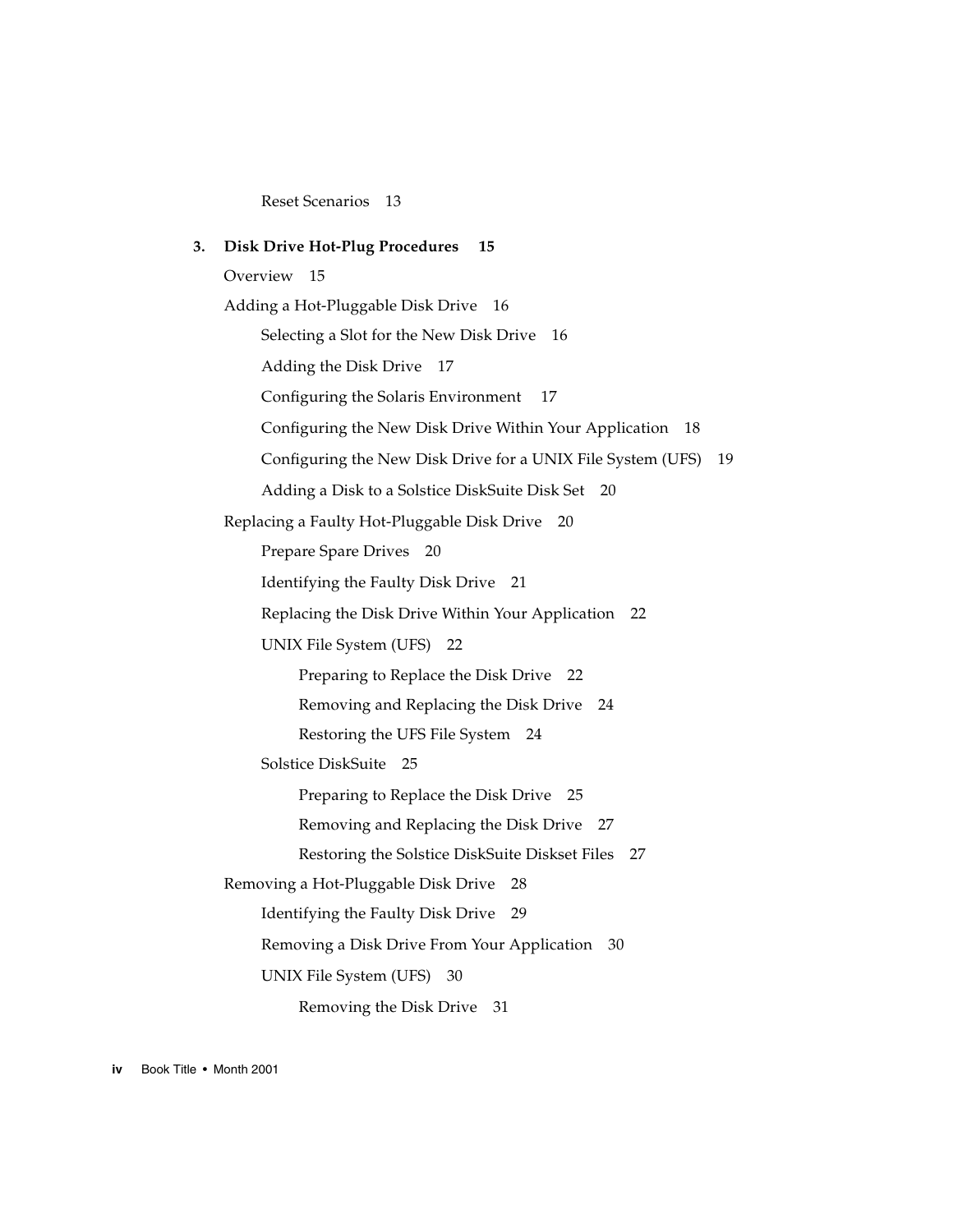[Solstice DiskSuite](#page-40-1) 31

[Removing the Disk Drive 3](#page-42-0)3

#### **4. [Mapping Between Logical and Physical Device Names](#page-44-0) 35**

[Overview 3](#page-44-1)5

[Mapping From Error Message to Disk Slot Number and UNIX Logical Name 3](#page-45-0)6 [Mapping From UNIX Logical Name to Disk Slot Number 3](#page-47-0)8 [Mapping From Disk Slot Number to UNIX Logical Name 3](#page-48-0)9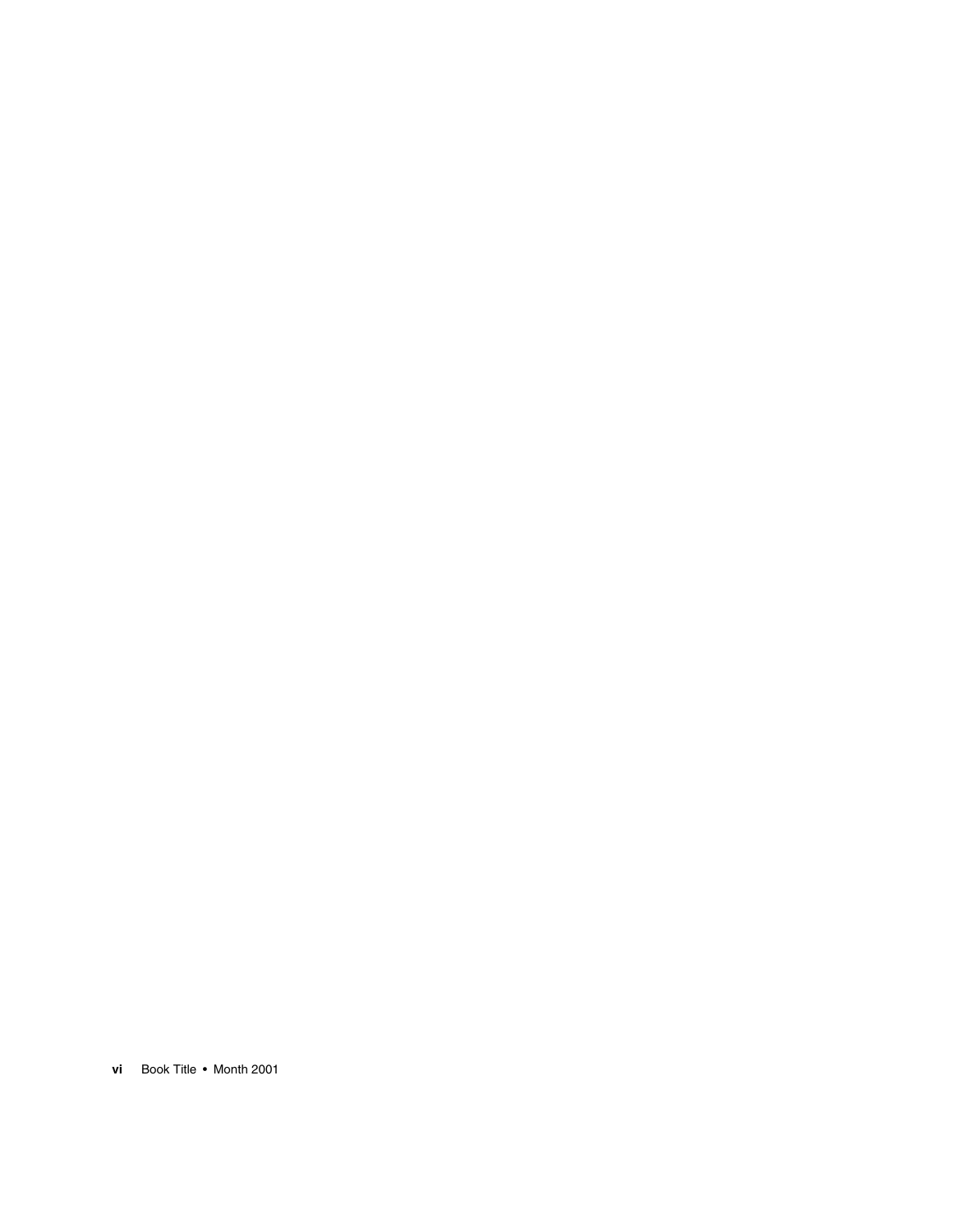## <span id="page-6-0"></span>Preface

*Platform Notes: Sun Ultra 450 Workstation and Ultra Enterprise 450 Server* contains the following information for system administrators and advanced users of Sun™ Ultra™ 450 workstations or Ultra™ Enterprise™ 450 servers:

- OpenBoot commands and variables for configuring various aspects of system behavior
- Detailed software-related procedures for adding, removing, or replacing hot-pluggable disk drives
- Procedures for mapping between the logical and physical device names of internal storage devices

# Using UNIX Commands

This document may not contain information on basic UNIX® commands and procedures such as shutting down the system, booting the system, and configuring devices.

See one or more of the following for this information:

- *Solaris Handbook for Sun Peripherals*
- Online documentation for the Solaris™ software environment
- Other software documentation that you received with your system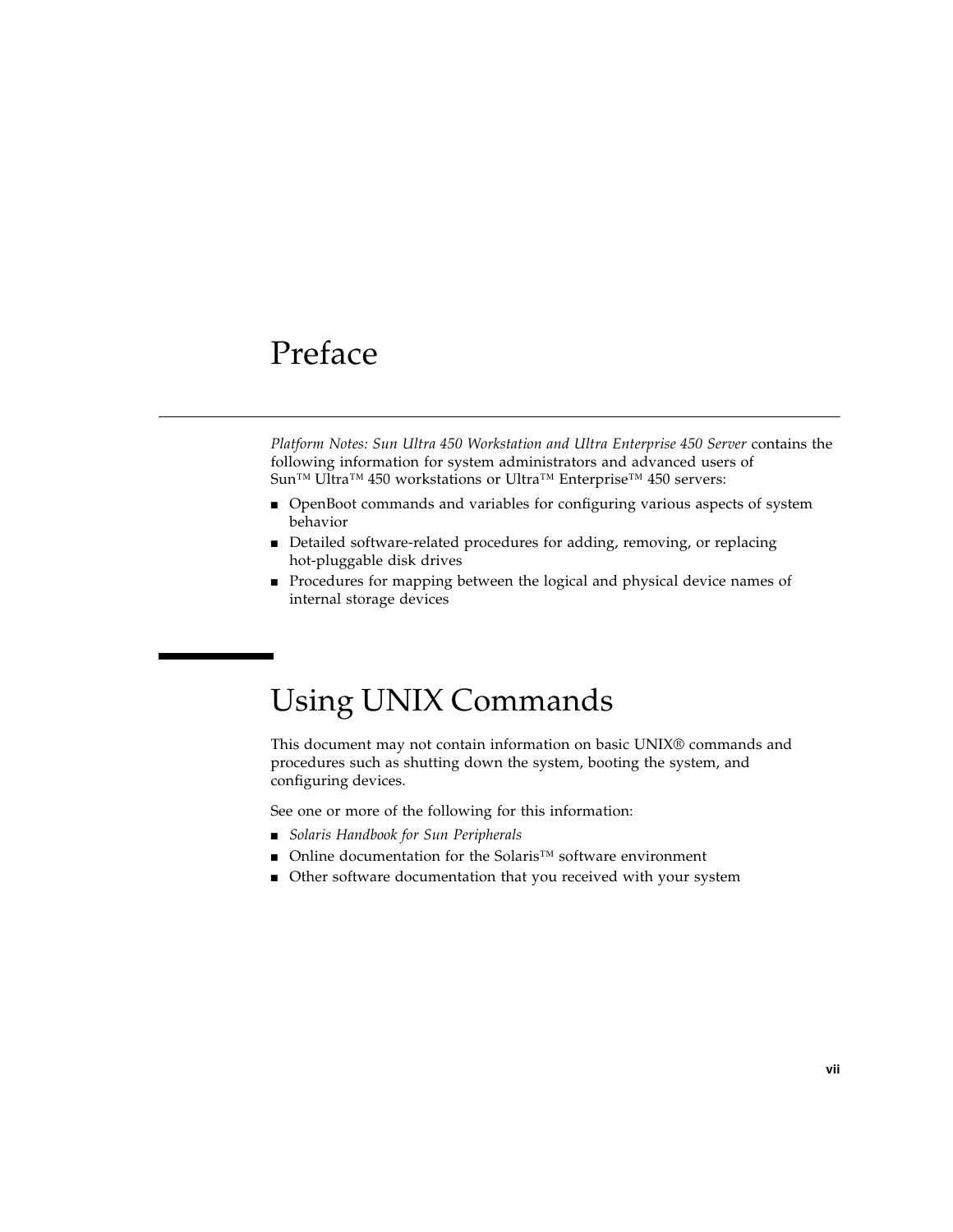# Shell Prompts

| Shell                                 | Prompt                    |
|---------------------------------------|---------------------------|
| C shell                               | machine name <sup>§</sup> |
| C shell superuser                     | machine name#             |
| Bourne shell and Korn shell           | Ŝ                         |
| Bourne shell and Korn shell superuser | #                         |

# Typographic Conventions

| <b>Typeface or</b><br>Symbol                                            | Meaning                                                                        | <b>Examples</b>                                                                                                           |  |  |
|-------------------------------------------------------------------------|--------------------------------------------------------------------------------|---------------------------------------------------------------------------------------------------------------------------|--|--|
| AaBbCc123                                                               | The names of commands, files,<br>and directories; on-screen<br>computer output | Edit your . login file.<br>Use $1s$ $-$ a to list all files.<br>You have mail.<br>ዱ                                       |  |  |
| AaBbCc123                                                               | What you type, when<br>contrasted with on-screen<br>computer output            | $8$ su<br>Password:                                                                                                       |  |  |
| AaBbCc123<br>Book titles, new words or terms,<br>words to be emphasized |                                                                                | Read Chapter 6 in the User's Guide.<br>These are called <i>class</i> options.<br>You <i>must</i> be superuser to do this. |  |  |
|                                                                         | Command-line variable; replace<br>with a real name or value                    | To delete a file, type rm filename.                                                                                       |  |  |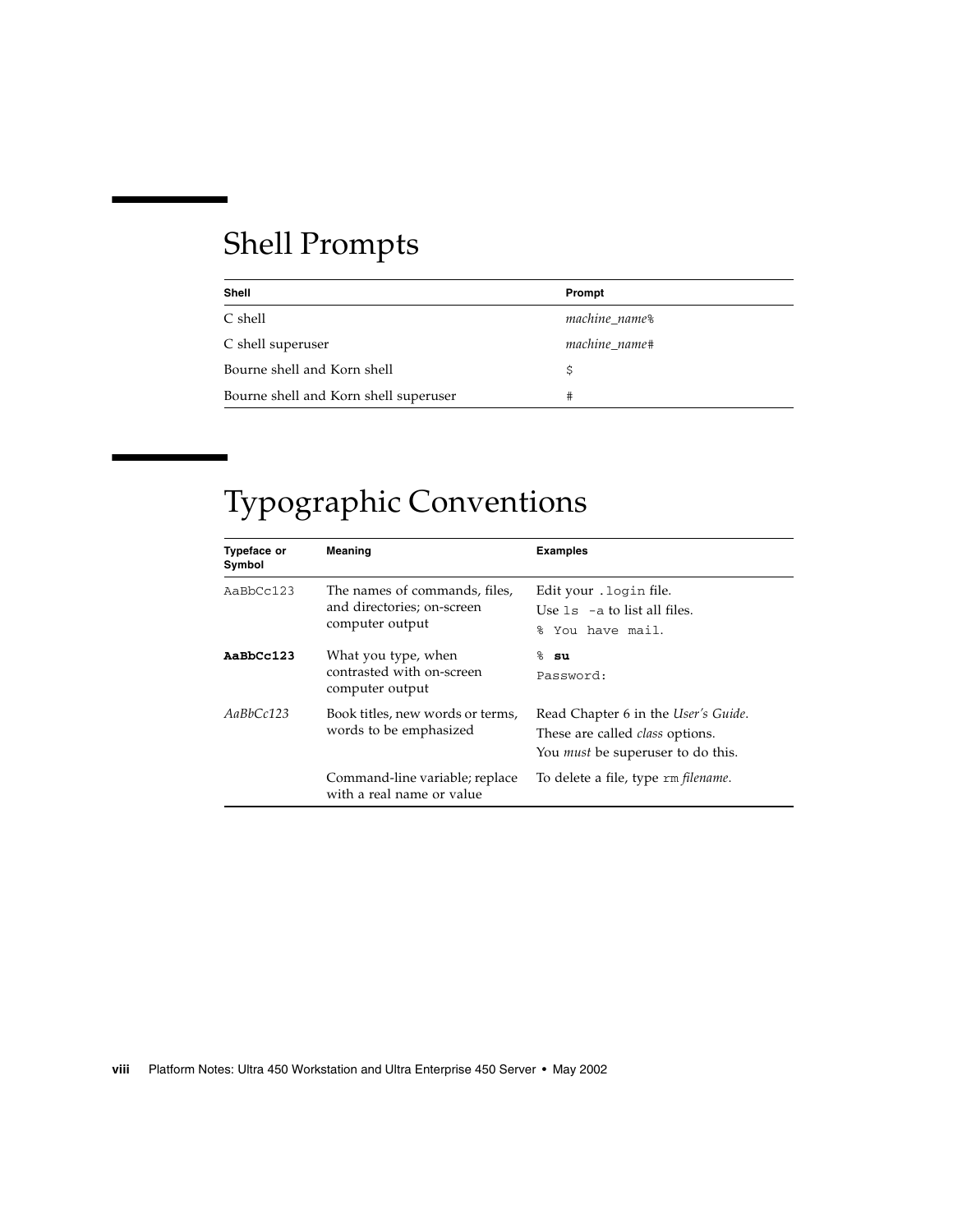# Related Documentation

| <b>Application</b>                | <b>Title</b>                                                                         |  |  |  |
|-----------------------------------|--------------------------------------------------------------------------------------|--|--|--|
| Hardware installation and service | Sun Ultra 450 Workstation and Ultra<br>Enterprise 450 Server Server Owner's<br>Guide |  |  |  |
| System and network administration | Solaris System Administration<br>Documentation Set                                   |  |  |  |
| Miscellaneous                     | Solaris on Sun Hardware Collection                                                   |  |  |  |
|                                   | Solaris Handbook for Sun Peripherals                                                 |  |  |  |
|                                   | Solaris Sun Hardware Platform Guide                                                  |  |  |  |

## Accessing Sun Documentation Online

The docs.sun.com<sup>SM</sup> web site enables you to access Sun technical documentation on the Web. You can browse the docs.sun.com archive or search for a specific book title or subject at:

http://docs.sun.com

## Sun Welcomes Your Comments

We are interested in improving our documentation and welcome your comments and suggestions. You can email your comments to us at:

docfeedback@sun.com

Please include the part number (806-3992-10) of your document in the subject line of your email.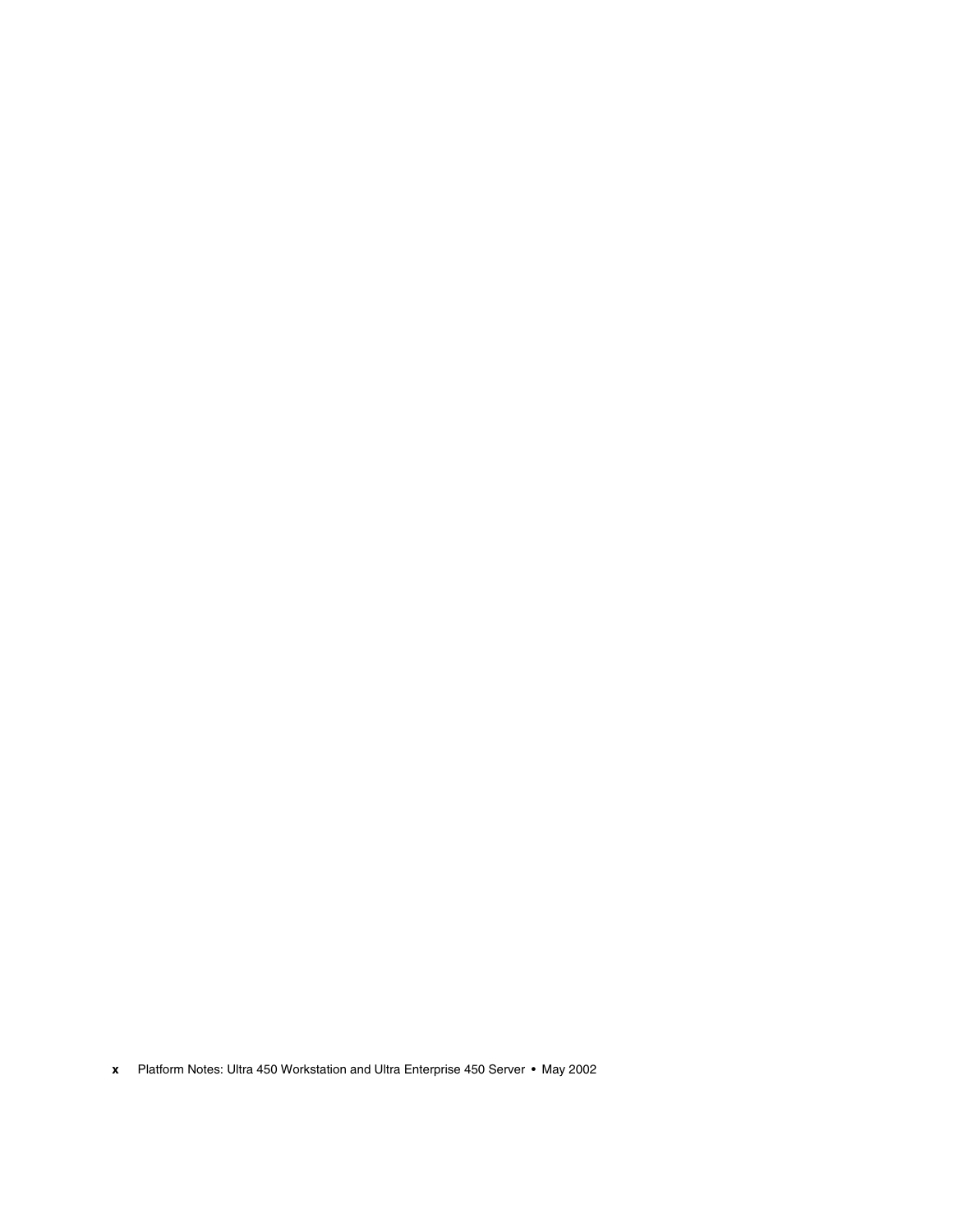# <span id="page-10-2"></span><span id="page-10-0"></span>Configuring Disk Slot Associations

This chapter describes how to set up proper associations between disk slot numbers and the physical and logical device names used to identify internal disk drives in a Sun Ultra 450 workstation or Ultra Enterprise 450 server. You must perform the procedure in this chapter if you install one or more optional 8-bay storage expansion kits in a Sun Ultra 450 workstation or Ultra Enterprise 450 server.

## <span id="page-10-1"></span>Overview

The internal disk array in a Sun Ultra 450 workstation or Ultra Enterprise 450 server can accommodate up to 20 low-profile UltraSCSI disk drives. The basic system configuration includes support for one to four disk drives connected to a four-slot backplane.

To support five to twelve internal disk drives, you must install an optional 8-bay storage expansion kit, which includes an eight-slot backplane, one dual-channel single-ended UltraSCSI PCI controller card, and all necessary cabling. A second 8-bay storage expansion kit is required to support any more than twelve internal disk drives. These kits may be factory-installed when you purchase your system, or installed later as an upgrade.

If you install an 8-bay storage expansion kit as a system upgrade, you must perform the following procedure to ensure that the system will properly recognize the new UltraSCSI controller card(s). The procedure uses a new NVRAM configuration parameter called disk-led-assoc to set up the proper associations between disk slot numbers (0 through 19) and the physical and logical device names used to identify the disk drives installed in each slot.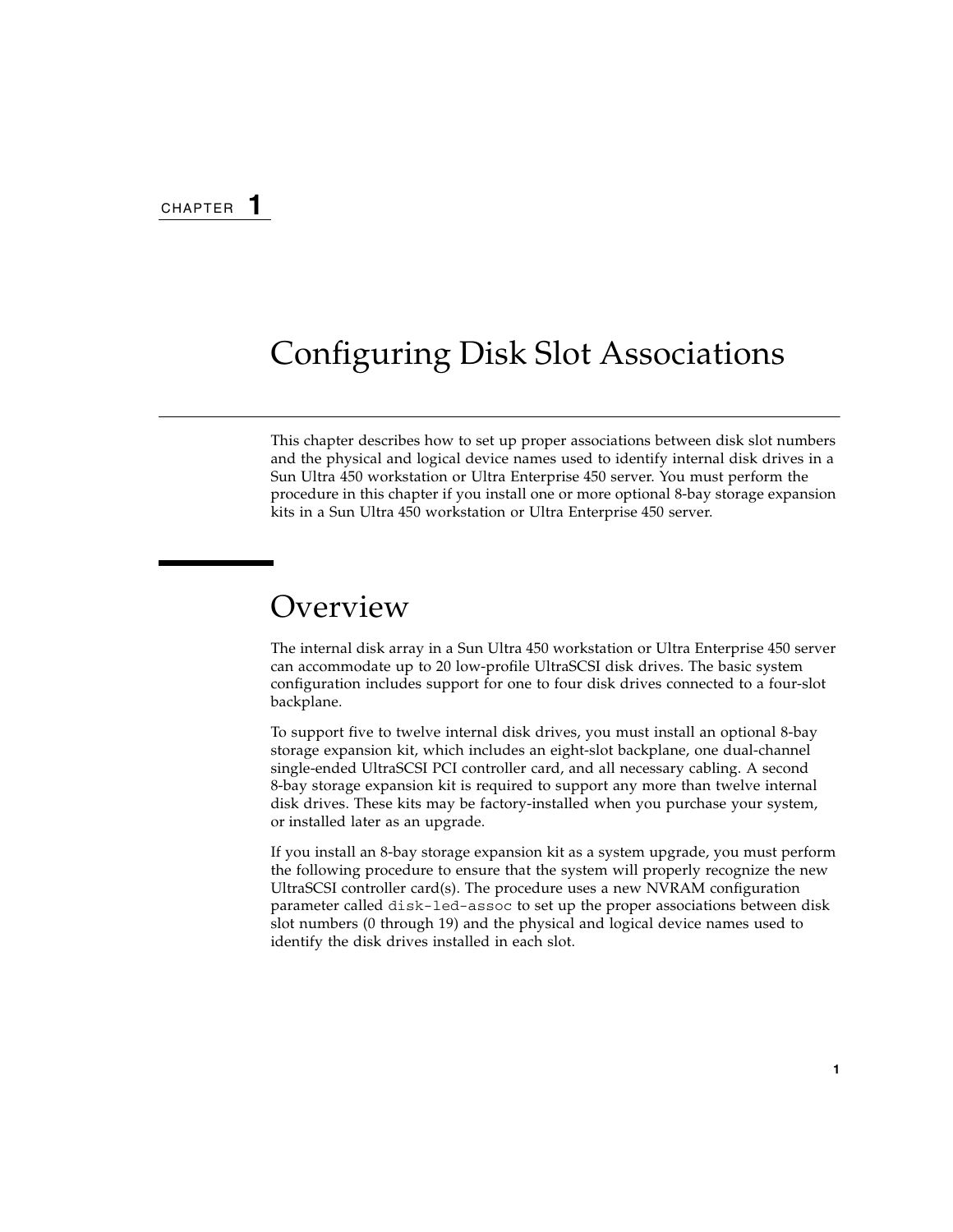## <span id="page-11-0"></span>Setting Disk Slot Associations

Perform the following procedure after you complete the hardware installation of the 8-bay storage expansion kit(s):

#### **1. Power on the system.**

See "How to Power On the System" in the *Sun Ultra 450 Workstation Owner's Guide* or *Ultra Enterprise 450 Server Owner's Guide*.

**2. When the system banner is displayed on the monitor, immediately enter the Stop-a sequence on the Sun keyboard.**

If you are using an alphanumeric terminal instead of a monitor, press the Break key on the terminal's keyboard.

**3. When the** ok **prompt is displayed, enter the following command:**

ok setenv disk-led-assoc 0 *x y*

where:

- $\bullet$  *x* is an integer between 1 and 10 identifying the rear panel PCI slot number where the lower UltraSCSI controller is installed
- *y* is an integer between 1 and 10 identifying the rear panel PCI slot number where the upper UltraSCSI controller is installed

For example, if the controller cards are installed in PCI slots 5 and 7, enter the following:

ok setenv disk-led-assoc 0 5 7

For a system with only one controller card installed in PCI slot 2, enter the following:

ok setenv disk-led-assoc 0 2

#### **4. Enter the following command at the** ok **prompt:**

ok reset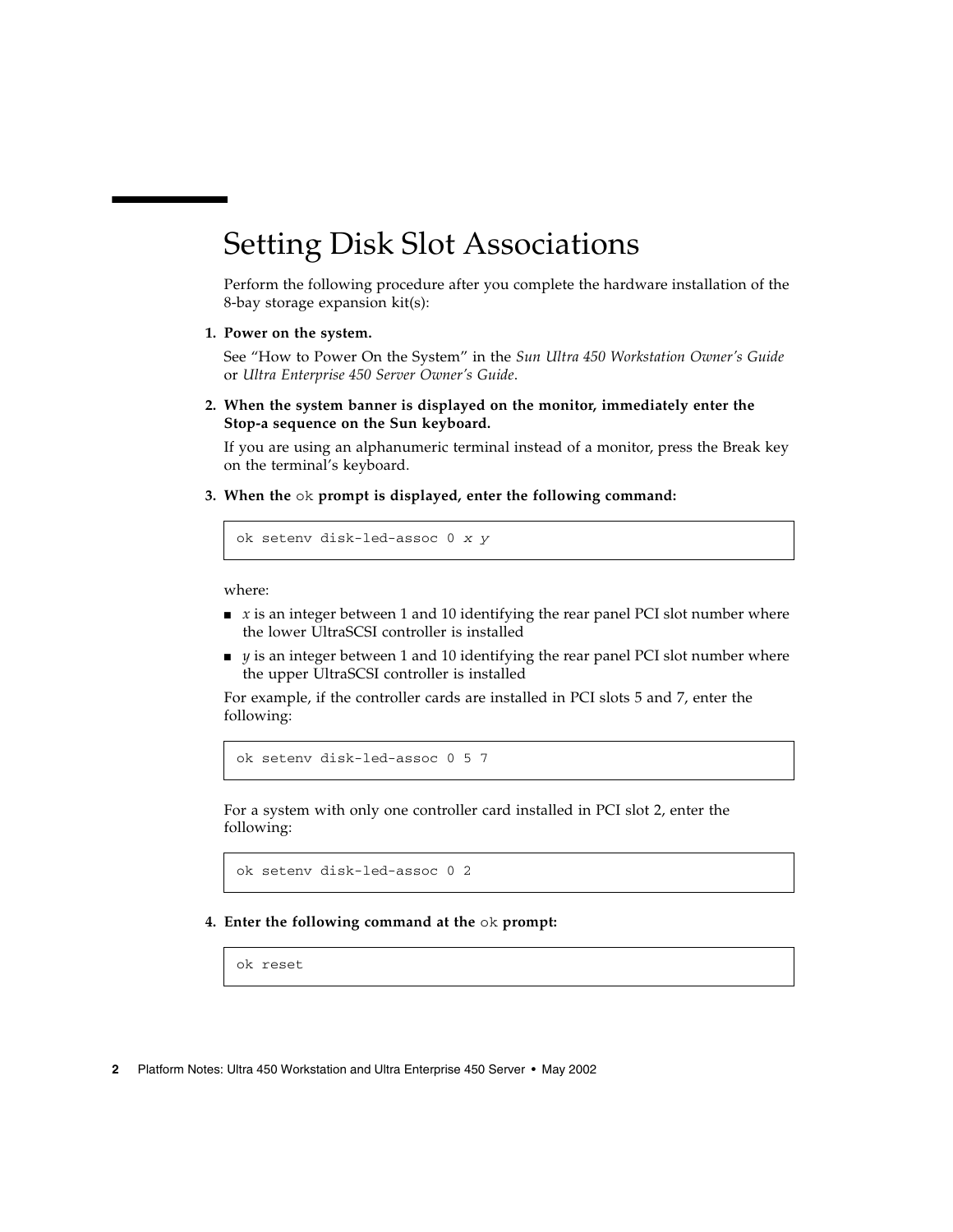#### **5. When the system banner is displayed on the monitor, immediately enter the Stop-a sequence on the Sun keyboard.**

If you are using an alphanumeric terminal instead of a monitor, press the Break key on the terminal's keyboard.

**6. Enter the following command to perform a reconfiguration boot:**

```
ok boot -r
```
This command rebuilds the device trees for the system, incorporating any newly installed options. After a device has been added to a device tree, it can be recognized by the system. After the reconfiguration reboot has successfully completed, the system prompt is displayed.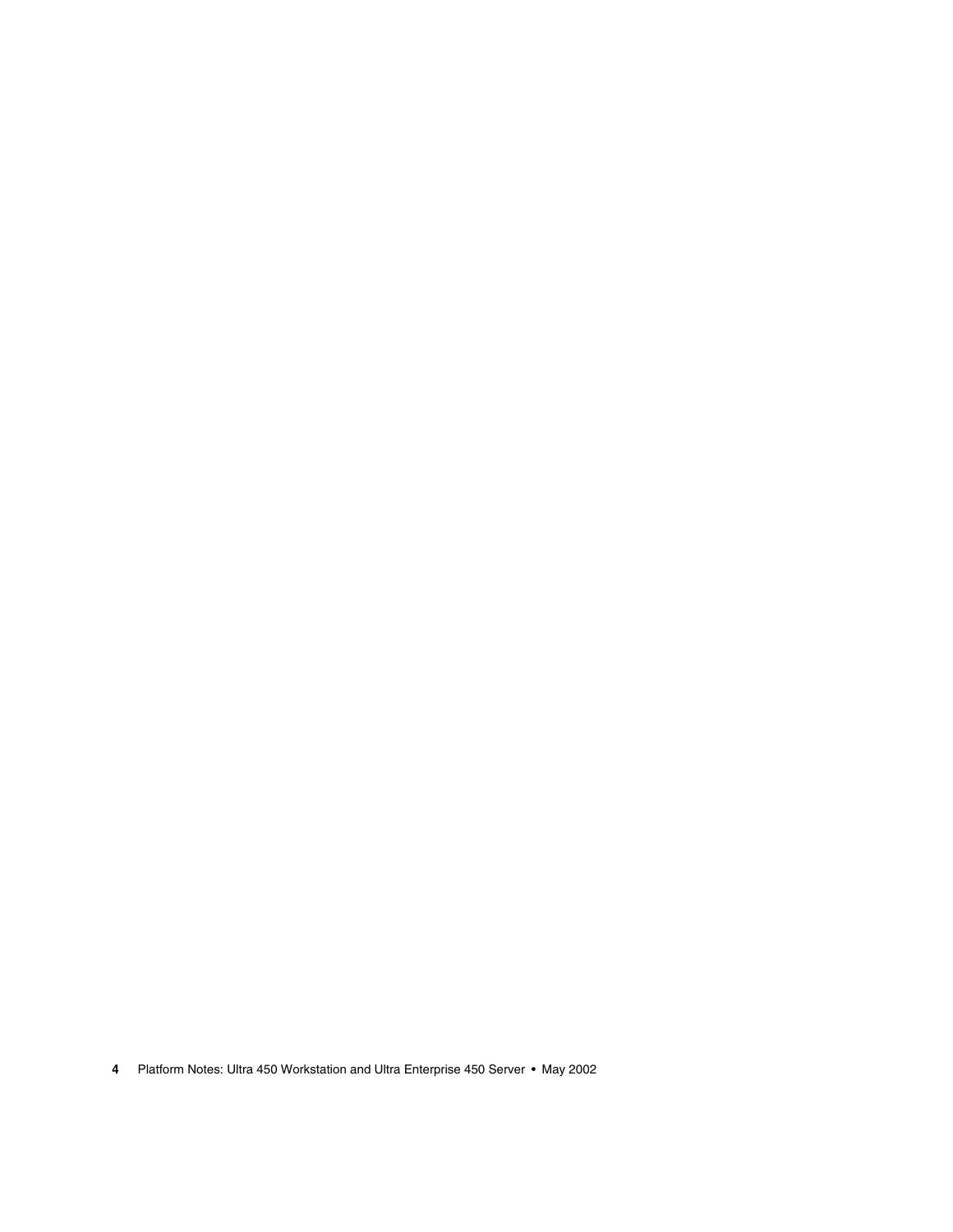# <span id="page-14-0"></span>System Configuration Parameters

This chapter describes the NVRAM configuration variables and OpenBoot PROM (OBP) commands available for configuring the following aspects of Ultra 450 system behavior:

- UPA probing
- PCI probing
- Memory interleaving
- Environmental monitoring and control
- Automatic System Recovery (ASR)

NVRAM configuration variables covered in this chapter include:

- upa-port-skip-list
- pci0-probe-list
- pci-slot-skip-list
- memory-interleave
- env-monitor
- asr-disable-list
- auto-boot-on-error?
- diag-trigger

OBP commands covered in this chapter include:

- asr-enable
- asr-disable
- .asr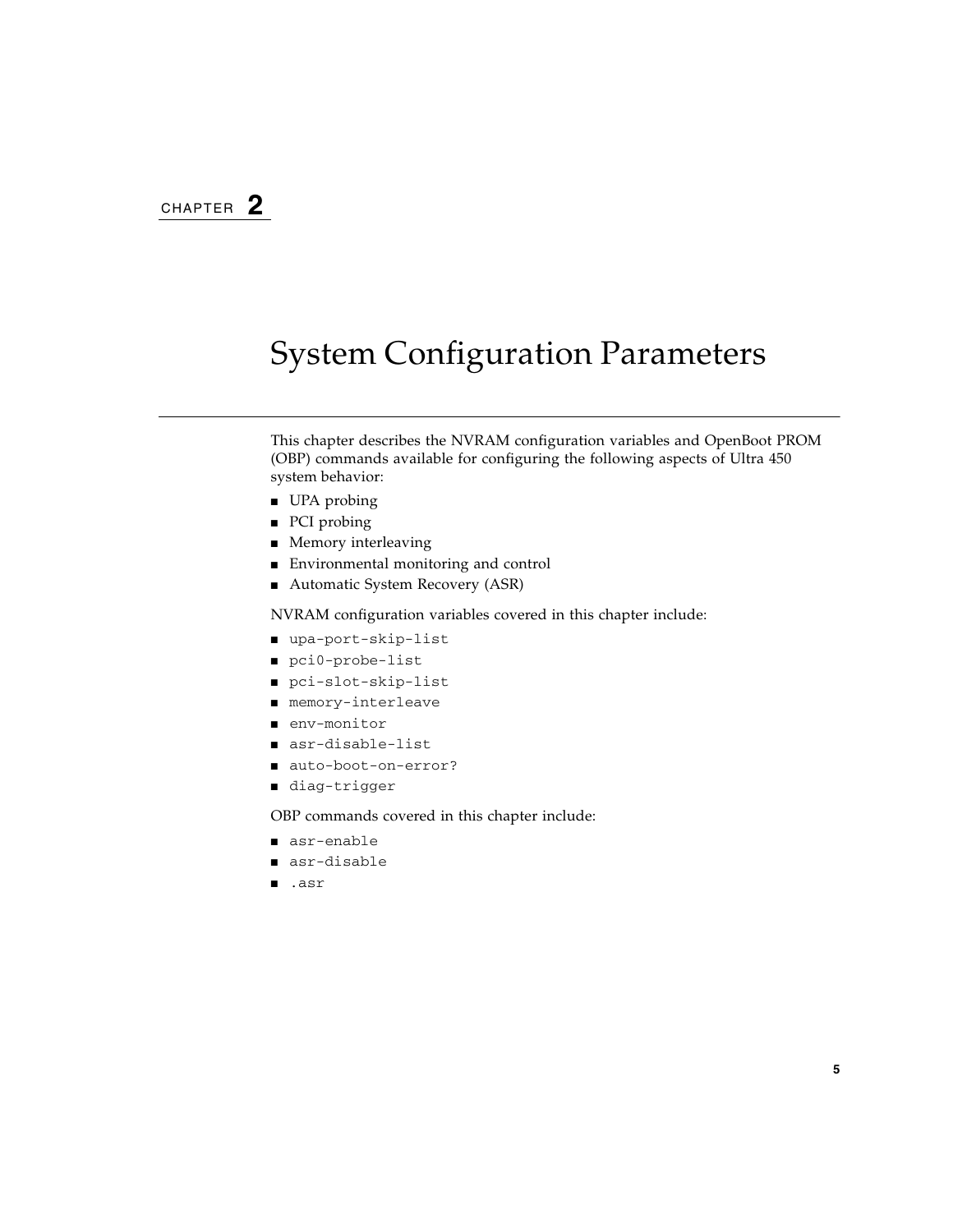# <span id="page-15-0"></span>UPA Probing

Ultra 450 systems, like all UltraSPARC™-based systems, are based on the high-speed Ultra Port Architecture (UPA) bus, a switched system bus that provides up to 32 port ID addresses (or slots) for high-speed motherboard devices like CPUs, I/O bridges, and frame buffers. While most Ultra systems employ only three or four active UPA ports, an Ultra 450 system provides up to nine active ports spread among the following subsystems.

| Device Type               | <b>UPA Slot</b> | <b>Physical Implementation</b> |
|---------------------------|-----------------|--------------------------------|
| <b>CPU</b>                | $0 - 3$         | Four plug-in slots             |
| UPA-PCI bridge            | $4,6,1$ f       | Soldered on motherboard        |
| UPA graphics frame buffer | 1d, 1e          | Two plug-in slots              |

**TABLE 2-1** Active Ports

The order of probing these nine port IDs is *not* subject to user control, however a list of ports *can be excluded* from probing via the upa-port-skip-list NVRAM variable. In the following example, the upa-port-skip-list variable is used to exclude one of the UPA-PCI bridges and the primary UPA graphics card from the UPA probe list.

```
ok setenv upa-port-skip-list 4,1d
```
This capability lets you exclude a given device from probing (and subsequent use) by the system without physically removing the plug-in card. This can be useful in helping to isolate a failing card in a system experiencing transient failures.

# <span id="page-15-1"></span>PCI Probing

Of the Ultra 450 system's six PCI buses, Bus  $0$  (/pci $0$ 1f,4000 in the device tree) is unique in that it is the only PCI bus that contains motherboard (non plug-in) devices such as standard Ethernet and SCSI controllers. By definition, these devices cannot be unplugged and swapped to change the order in which they are probed. To control the probing order of these devices, the system provides the NVRAM variable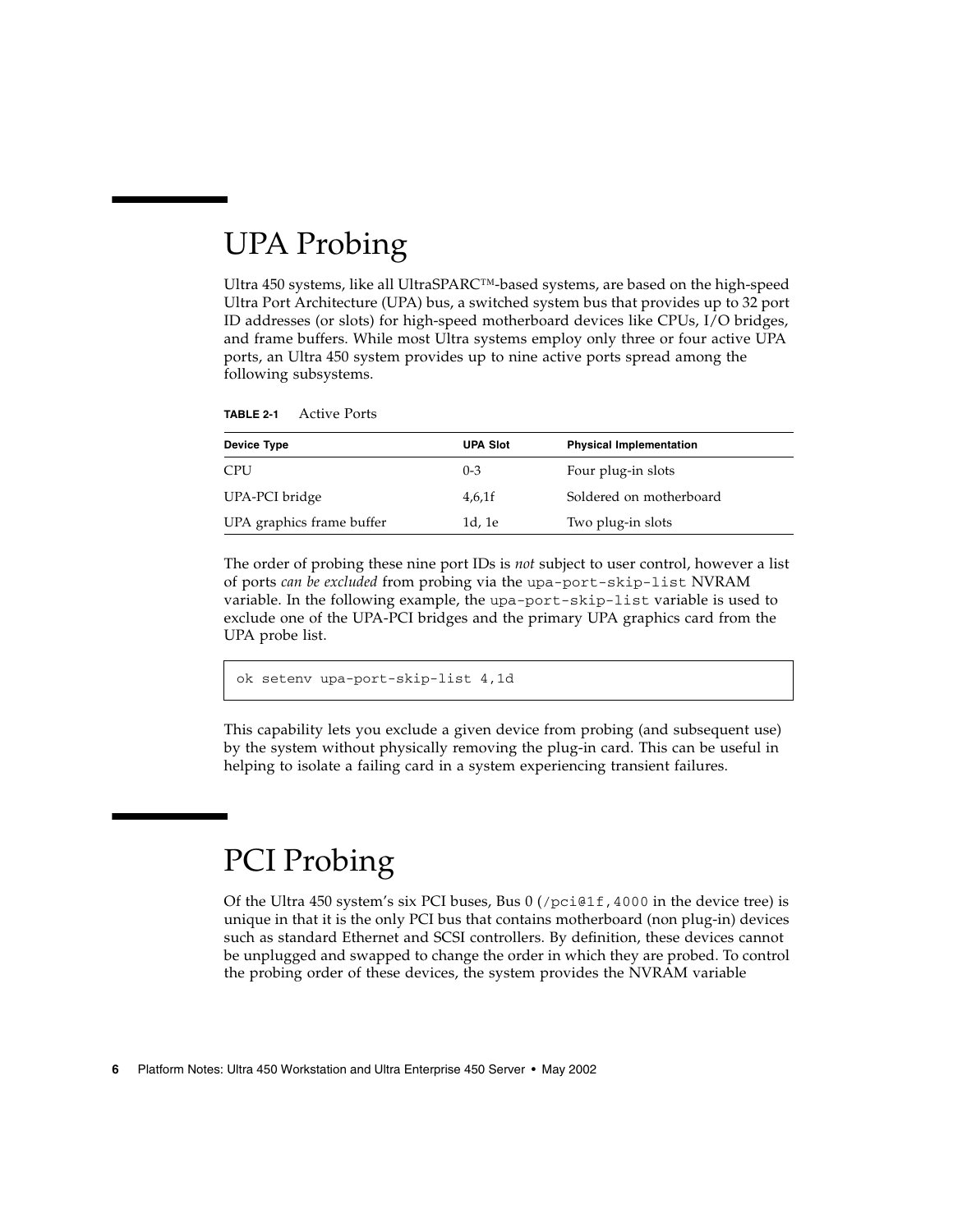pci0-probe-list. This variable controls both the probing order and exclusion of devices on PCI Bus 0. The values in the pci0-probe-list are defined in the following table.

| <b>PCI Device Number</b> | <b>Function</b>                                                                |
|--------------------------|--------------------------------------------------------------------------------|
| $\Omega$                 | UPA-PCI bus bridge (not probed)                                                |
| -1                       | EBus/Ethernet interface (always probed, never included in probe list)          |
| 2                        | On-board SCSI controller for removable media devices and external<br>SCSI port |
| 3                        | On-board SCSI controller for 4-slot UltraSCSI backplane                        |
| 4                        | Back panel PCI slot 10                                                         |
|                          |                                                                                |

**TABLE 2-2** Values in the pci0-probe-list

**Note –** The values in this list are based on the PCI device number and do *not* refer to the back panel slot numbering scheme of 1–10.

In the following example, the pci0-probe-list variable is used to define a probing order of 3-4, while excluding from the probe list the on-board SCSI controller for removable media devices and the external SCSI port.

```
ok setenv pci0-probe-list 3,4
```
The probing order of the other five PCI buses (PCI slots 1 through 9) is *not* subject to user control. These slots are always probed in the following order: 5-3-2-1-4-9-8-7-6. However, a list of PCI slots *can be excluded* from probing via the NVRAM variable pci-slot-skip-list. In the following example, the pci-slot-skip-list variable is used to exclude back panel slots 3 and 8 from the PCI probe list.

```
ok setenv pci-slot-skip-list 3,8
```
**Note –** The values in the pci-slot-skip-list correspond to the back panel numbering scheme of 1–10. If slot 10 is in this list, then it will be excluded from probing even if pci0-probe-list includes device number 4 (back panel slot 10).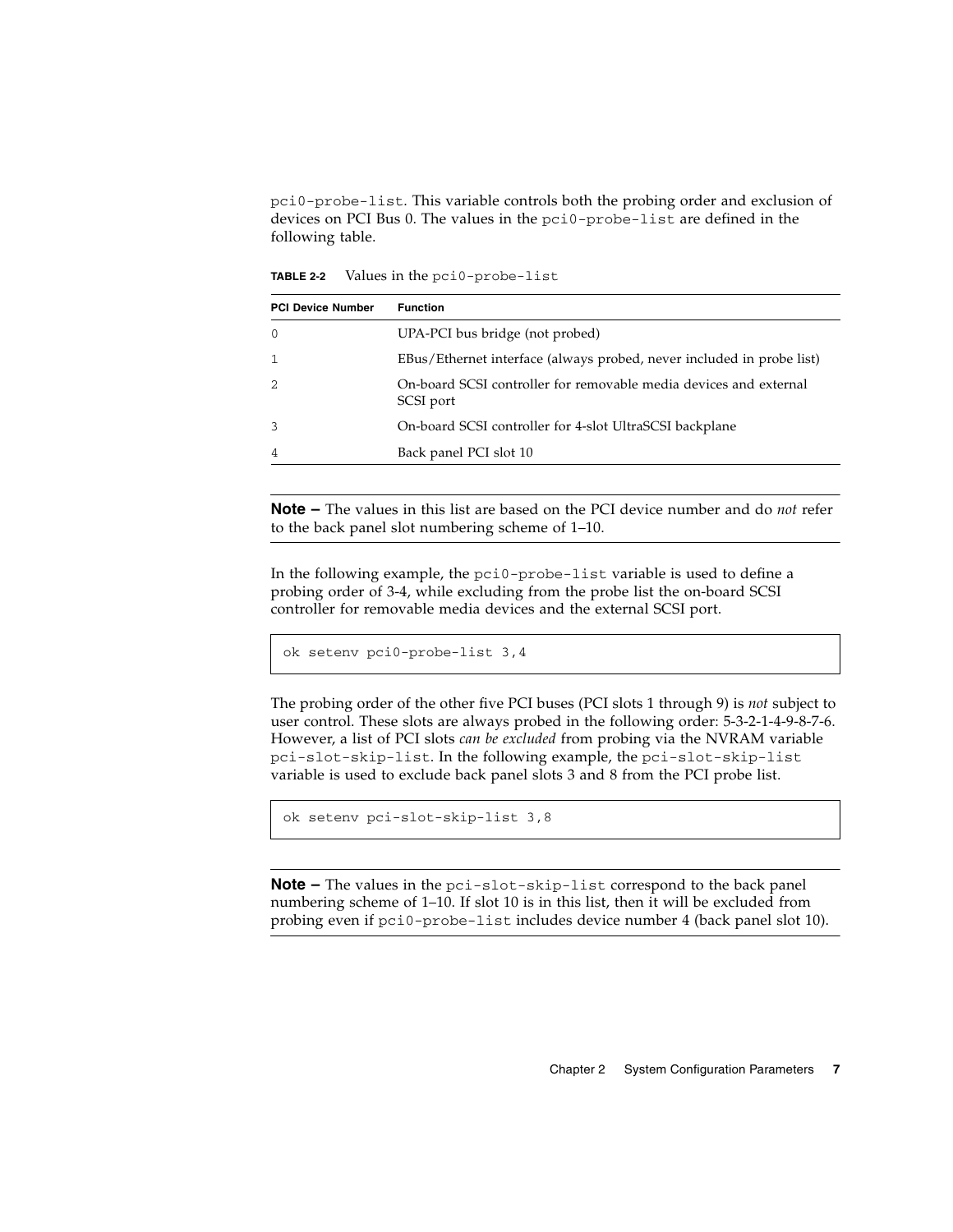# <span id="page-17-0"></span>Memory Interleaving

Memory interleaving in an Ultra 450 system is controlled by the NVRAM variable memory-interleave. The following table shows the various settings for this variable and the effect each setting has on memory configuration. For a related discussion about memory interleaving and memory configuration guidelines, see "About Memory" in the owner's guide provided with your Ultra 450 system.

| Setting        | <b>Effect on Memory Configuration</b>                                                                                                                                                                                                                                              |  |  |  |  |
|----------------|------------------------------------------------------------------------------------------------------------------------------------------------------------------------------------------------------------------------------------------------------------------------------------|--|--|--|--|
| auto (default) | Enables four-way interleaving if all four memory banks contain<br>identical capacity DIMMs. Enables two-way interleaving if only<br>Banks A and B are used and both banks contain identical capacity<br>DIMMs. Otherwise, interleaving is disabled.                                |  |  |  |  |
| max-size       | Same as auto setting for Ultra 450 systems.                                                                                                                                                                                                                                        |  |  |  |  |
| max-interleave | Enables the maximum level of interleaving possible for a given<br>memory configuration, but some memory capacity remains unused if<br>DIMMs of different capacities are installed. Within each DIMM, uses<br>an amount of memory equal to the smallest capacity DIMM<br>installed. |  |  |  |  |
| 1              | Disables interleaving; uses all of the available memory capacity.                                                                                                                                                                                                                  |  |  |  |  |
| $\mathfrak{D}$ | Forces two-way interleaving between Banks A and B. Some memory<br>capacity remains unused if DIMMs of different capacities are<br>installed. The smallest capacity DIMM must be installed in Bank B.<br>Banks C and D, if populated, remain unused.                                |  |  |  |  |
| 4              | Forces four-way interleaving between all four banks. Some memory<br>capacity remains unused if DIMMs of different capacities are<br>installed. The smallest capacity DIMM must be installed in Bank D.                                                                             |  |  |  |  |

**TABLE 2-3** Settings for the memory-interleave Variable

The following example shows how to configure the system for maximum memory interleaving.

ok setenv memory-interleave max-interleave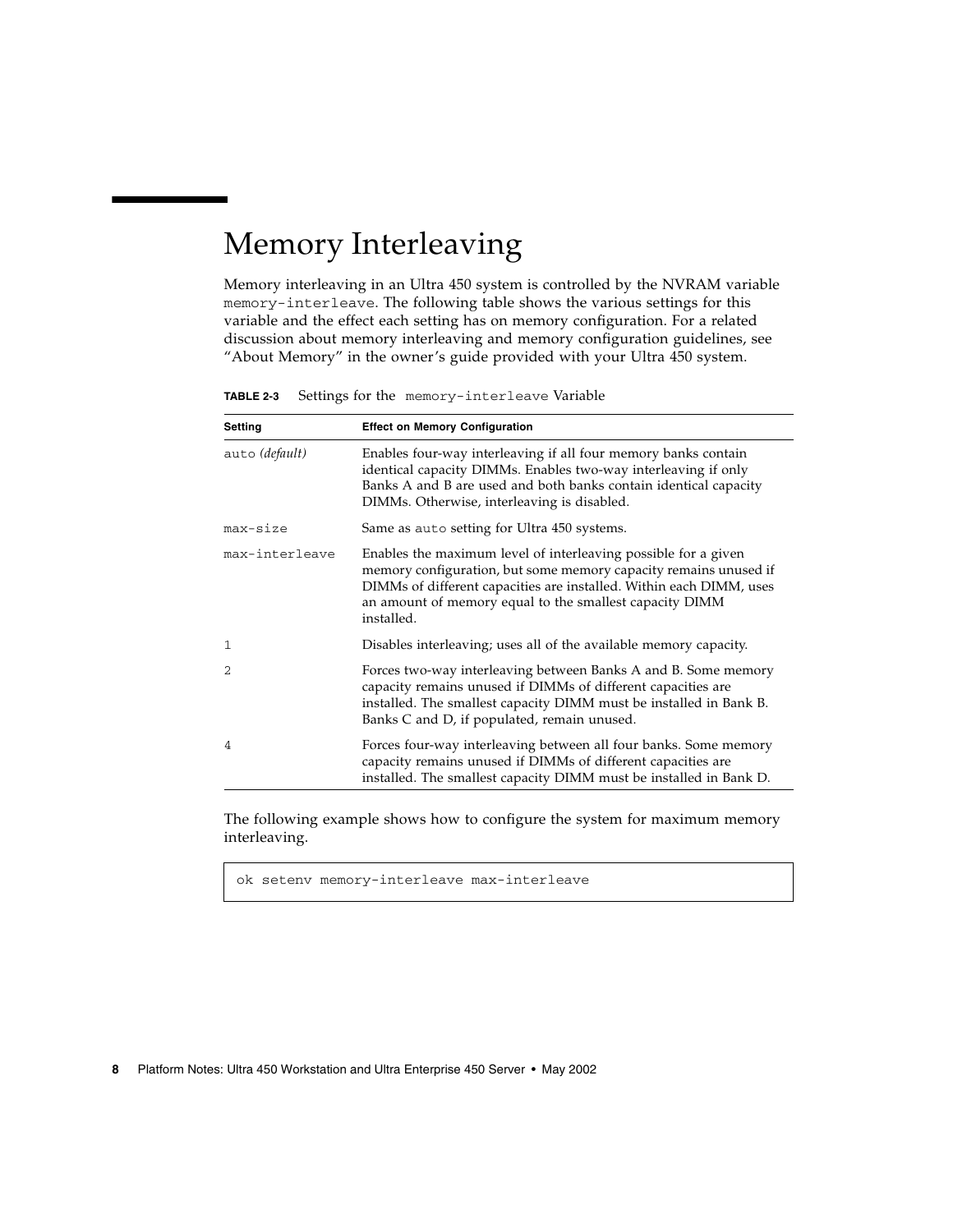# <span id="page-18-0"></span>Environmental Monitoring and Control

Environmental monitoring and control capabilities for an Ultra 450 system reside at both the operating system level and the OBP firmware level. This ensures that monitoring capabilities are operational even if the system has halted or is unable to boot. The way in which OBP monitors and reacts to environmental over temperature conditions is controlled by the NVRAM variable env-monitor. The following table shows the various settings for this variable and the effect each setting has on OBP behavior. For additional information about the system's environmental monitoring capabilities, see "About Reliability, Availability, and Serviceability Features" in the owner's guide provided with your Ultra 450 system.

| <b>Setting</b>    | <b>Monitor Active?</b> | <b>Action Taken</b>                                                                                                                                                                       |
|-------------------|------------------------|-------------------------------------------------------------------------------------------------------------------------------------------------------------------------------------------|
| enabled (default) | Yes                    | In response to an over temperature condition or<br>a fan failure in either the CPU or disk fan tray,<br>OBP issues a warning and automatically shuts<br>down the system after 30 seconds. |
| advise            | Yes                    | OBP issues a warning only, without shutting<br>down the system.                                                                                                                           |
| disabled          | No.                    | OBP takes no action at all; environmental<br>monitoring at the OBP level is disabled.                                                                                                     |

| TABLE 2-4 |  |  | Settings for the env-monitor Variable |  |
|-----------|--|--|---------------------------------------|--|
|-----------|--|--|---------------------------------------|--|

In the following example, the env-monitor variable is used to disable environmental monitoring at the OBP level.

ok setenv env-monitor disabled

**Note –** This NVRAM variable does not affect the system's environmental monitoring and control capabilities while the operating system is running.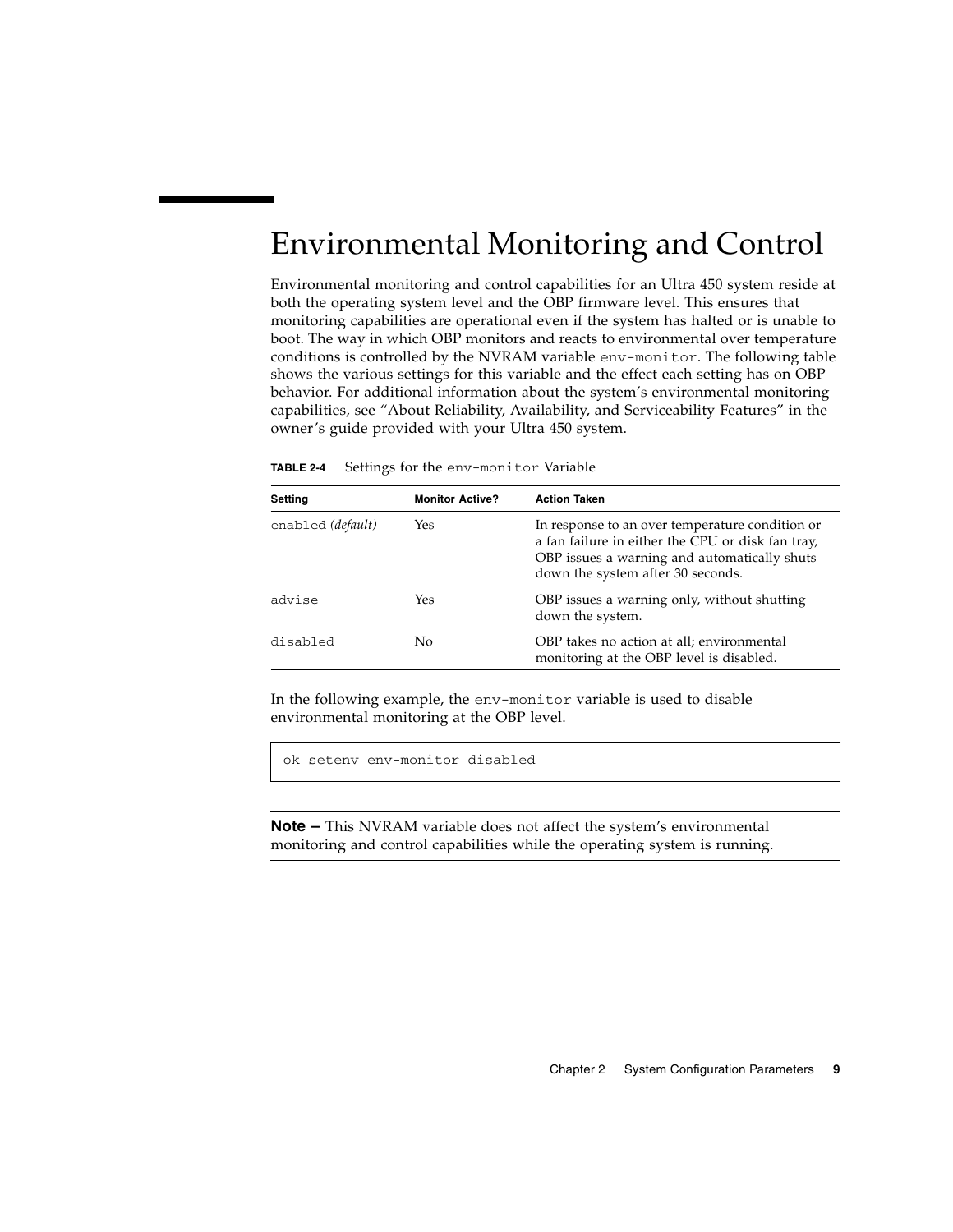# <span id="page-19-0"></span>Automatic System Recovery

The automatic system recovery (ASR) feature allows an Ultra 450 system to resume operation after experiencing certain hardware faults or failures. Power-on self-test (POST) and OpenBoot diagnostics (OBDiag) can automatically detect failed hardware components, while an auto-configuring capability designed into the OBP firmware allows the system to deconfigure failed components and restore system operation. As long as the system is capable of operating without the failed component, the ASR features will enable the system to reboot automatically, without operator intervention. Such a "degraded boot" allows the system to continue operating while a service call is generated to replace the faulty part.

If a faulty component is detected during the power-on sequence, the component is deconfigured and, if the system remains capable of functioning without it, the boot sequence continues. In a running system, certain types of failures (such as a processor failure) can cause an automatic system reset. If this happens, the ASR functionality allows the system to reboot immediately, provided that the system can function without the failed component. This prevents a faulty hardware component from keeping the entire system down or causing the system to crash again.

## <span id="page-19-1"></span>"Soft" Deconfiguration via Status Property

To support a degraded boot capability, the OBP uses the 1275 Client Interface (via the device tree) to "mark" devices as either *failed* or *disabled*, by creating an appropriate "status" property in the corresponding device tree node. By convention, UNIX will not activate a driver for any subsystem so marked.

Thus, as long as the failed component is electrically dormant (that is, it will not cause random bus errors or signal noise, etc.), the system can be rebooted automatically and resume operation while a service call is made.

## <span id="page-19-2"></span>"Hard" Deconfiguration

In two special cases of deconfiguring a subsystem (CPUs and memory), the OBP actually takes action beyond just creating an appropriate "status" property in the device tree. At the first moments after reset, the OBP must initialize and functionally configure (or bypass) these functions in order for the rest of the system to work correctly. These actions are taken based on the status of two NVRAM configuration variables, post-status and asr-status, which hold the override information supplied either from POST or via a manual user override (see ["ASR User Override](#page-20-2) [Capability" on page 11](#page-20-2)).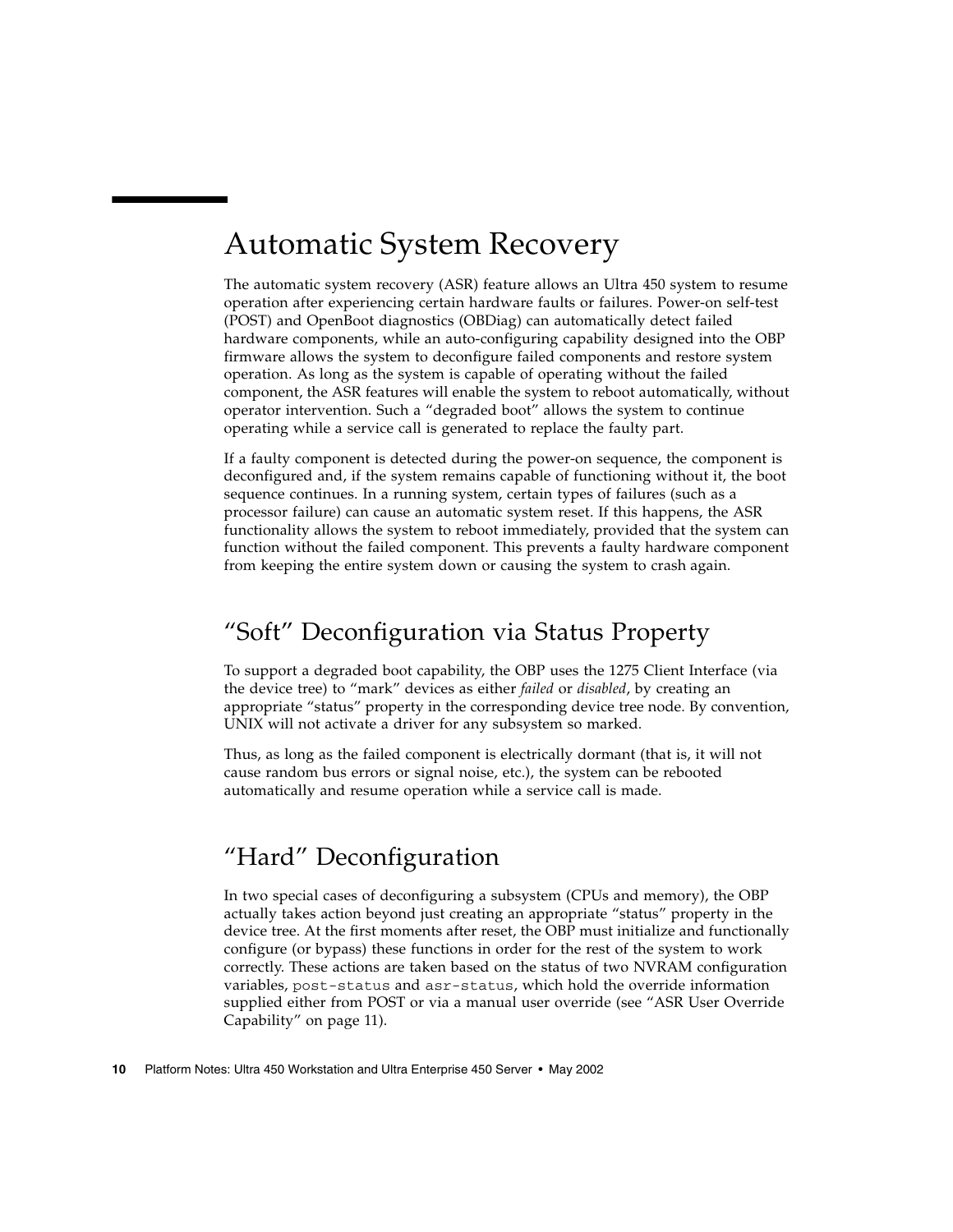### <span id="page-20-0"></span>CPU Deconfiguration

If any CPU is marked as having failed POST, or if a user chooses to disable a CPU, then the OBP will set the Master Disable bit of the affected CPU, which essentially turns it off as an active UPA device until the next power-on system reset.

### <span id="page-20-1"></span>Memory Deconfiguration

Detecting and isolating system memory problems is one of the more difficult diagnostic tasks. This problem is further complicated by the system's various modes of memory interleaving as well as the possibility of mismatching memory DIMMs within the same bank.

Given a failed memory component, the firmware will deconfigure the entire bank associated with the failure. This policy also means that the degraded configuration may mean a lower interleave factor, a less than 100 percent utilization of remaining banks, or both depending on the interleave factor.

### <span id="page-20-2"></span>ASR User Override Capability

While the default settings will properly configure or deconfigure an Ultra 450 system in most cases, it is useful to provide advanced users with a manual override capability. Because of the nature of "soft" versus "hard" deconfiguration, it is necessary to provide two related but different override mechanisms.

### <span id="page-20-3"></span>"Soft" Deconfigure Override

For any subsystem represented by a distinct device tree node, users may disable that function via the NVRAM variable asr-disable-list, which is simply a list of device tree paths separated by spaces.

ok setenv asr-disable-list /pci/ebus/ecpp /pci@1f,4000/scsi@3

The Ultra 450 OBP will use this information to created disabled status properties for each node listed in the variable asr-disable-list.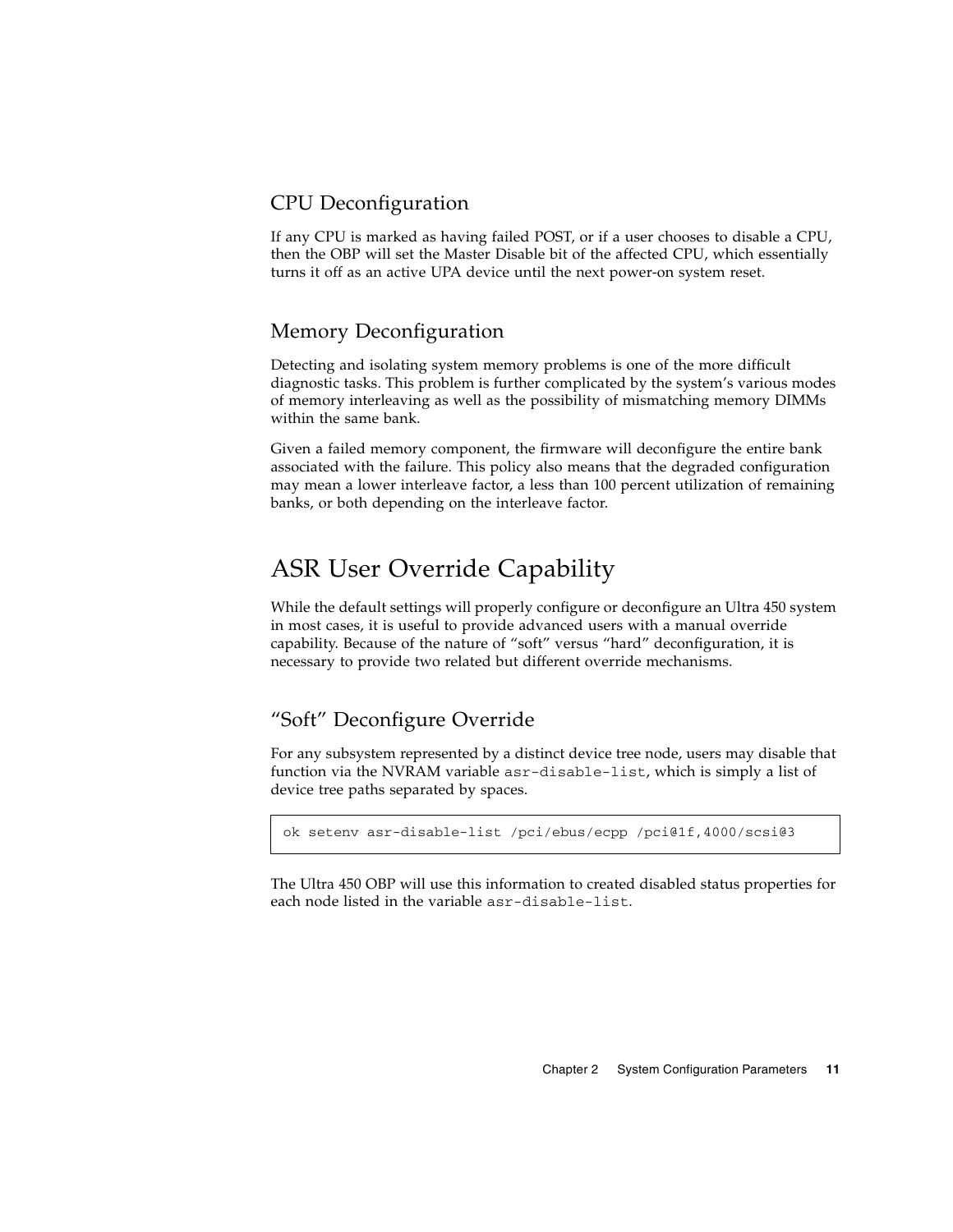### <span id="page-21-0"></span>"Hard" Deconfigure Override

For overriding those subsystems that require "hard" deconfiguration (CPU and memory), the OBP commands asr-enable and asr-disable are used to selectively enable or disable each subsystem.

**Note –** There are duplications between the soft and hard overrides. If possible, the hard override commands asr-enable and asr-disable should be used.

To keep track of the status of all manual overrides, a new user command, .asr, is provided to summarize the current settings.

```
ok asr-disable cpu1 bank3
ok .asr
CPU0:Enabled
CPU1:Disabled
CPU2:Enabled
CPU3:Enabled
SC-Marvin:Enabled
Psycho@1f:Enabled
Psycho@4:Enabled
Psycho@6:Enabled
Cheerio:Enabled
SCSI:Enabled
Mem Bank0:Enabled
Mem Bank1:Enabled
Mem Bank2:Enabled
Mem Bank3:Disabled
PROM:Enabled
NVRAM:Enabled
TTY:Enabled
Audio:Enabled
SuperIO:Enabled
PCI Slots:Enabled
```
## <span id="page-21-1"></span>Auto-Boot Options

OpenBoot provides for an NVRAM controlled switch called auto-boot?, which controls whether OBP will automatically boot the operating system after each reset. The default for Sun platforms is true.

If a system fails power-on diagnostics, then auto-boot? is ignored and the system does not boot unless the user does it manually. This behavior is obviously not acceptable for a degraded boot scenario, so the Ultra 450 OBP provides a second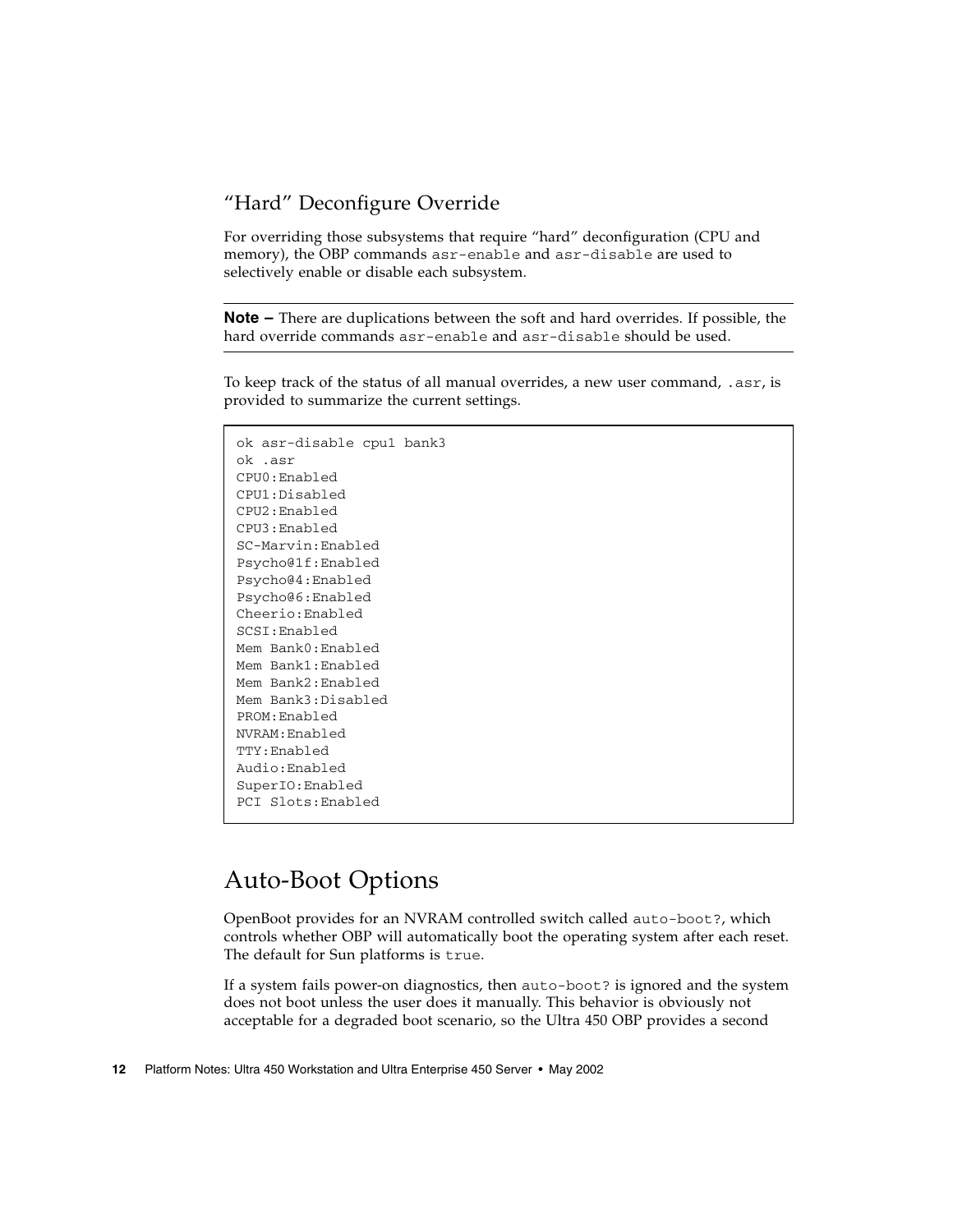NVRAM-controlled switch called auto-boot-on-error?. This switch controls whether the system will attempt a degraded boot when a subsystem failure is detected. Both the auto-boot? and auto-boot-on-error? switches must be set to true to enable a degraded boot.

```
ok setenv auto-boot-on-error? true
```
**Note –** The default setting for auto-boot-on-error? is false. Therefore, the system will not attempt a degraded boot unless you change this setting to true. In addition, the system will not attempt a degraded boot in response to any fatal unrecoverable error, even if degraded booting is enabled. An example of a fatal unrecoverable error is when all of the system's CPUs have been disabled, either by failing POST or as a result of a manual user override.

### <span id="page-22-0"></span>Reset Scenarios

The standard system reset protocol bypasses firmware diagnostics completely unless the NVRAM variable diag-switch? is set to true. The default setting for this variable is false.

To support ASR in an Ultra 450 system, it is desirable to be able to run firmware diagnostics (POST/OBDiag) on any or all reset events. Rather than simply changing the default setting of diag-switch? to true, which carries with it other side effects (see the *OpenBoot 3.x Command Reference Manual*), the Ultra 450 OBP provides a new NVRAM variable called diag-trigger that lets you choose which reset events, if any, will automatically engage POST/OBDiag. The diag-trigger variable, and its various settings are described in the following table.

**Note –** diag-trigger has no effect unless diag-switch? is set to true.

| Setting                  | <b>Function</b>                           |
|--------------------------|-------------------------------------------|
| power-reset<br>(default) | Runs diagnostics only on power-on resets. |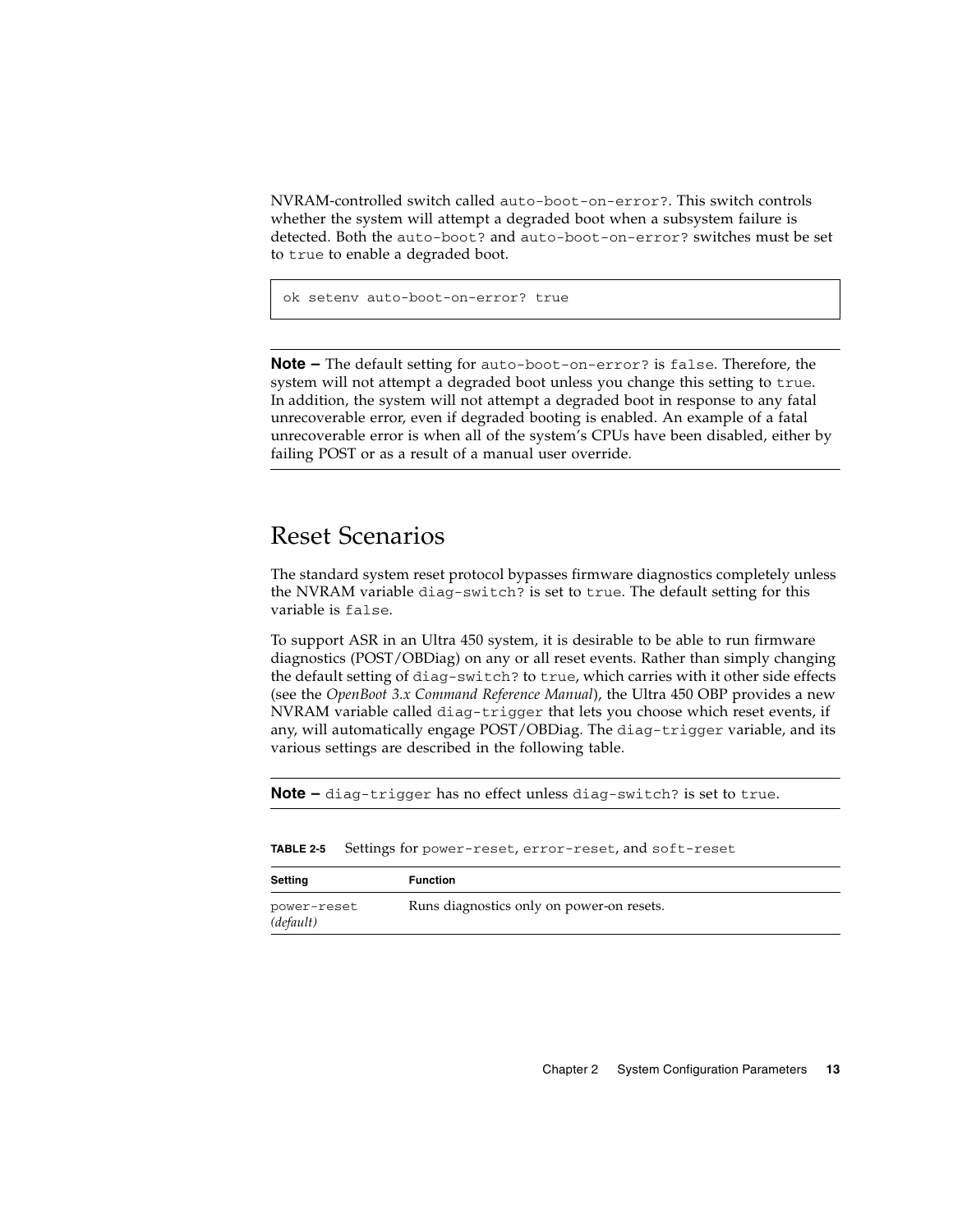| <b>TABLE 2-5</b> |  | Settings for power-reset, error-reset, and soft-reset |  |  |  |  |  |  |  |
|------------------|--|-------------------------------------------------------|--|--|--|--|--|--|--|
|------------------|--|-------------------------------------------------------|--|--|--|--|--|--|--|

| <b>Setting</b> | <b>Function</b>                                                                                                                                                                                                                                                                                |
|----------------|------------------------------------------------------------------------------------------------------------------------------------------------------------------------------------------------------------------------------------------------------------------------------------------------|
| error-reset    | Runs diagnostics only on power-on resets, fatal hardware errors, and<br>watchdog reset events.                                                                                                                                                                                                 |
| soft-reset     | Runs diagnostics on all resets (except XIR), including resets triggered<br>by UNIX init 6 or reboot commands.                                                                                                                                                                                  |
| none           | Disables the automatic triggering of diagnostics by any reset event.<br>Users can still invoke diagnostics manually by holding down the<br>Stop and d keys when powering on the system, or by turning the<br>front panel keyswitch to the Diagnostics position when powering on<br>the system. |

In the following example, the diag-trigger variable is used to trigger POST and OpenBoot diagnostics on all resets except XIR resets.

ok setenv diag-switch? true ok setenv diag-trigger soft-reset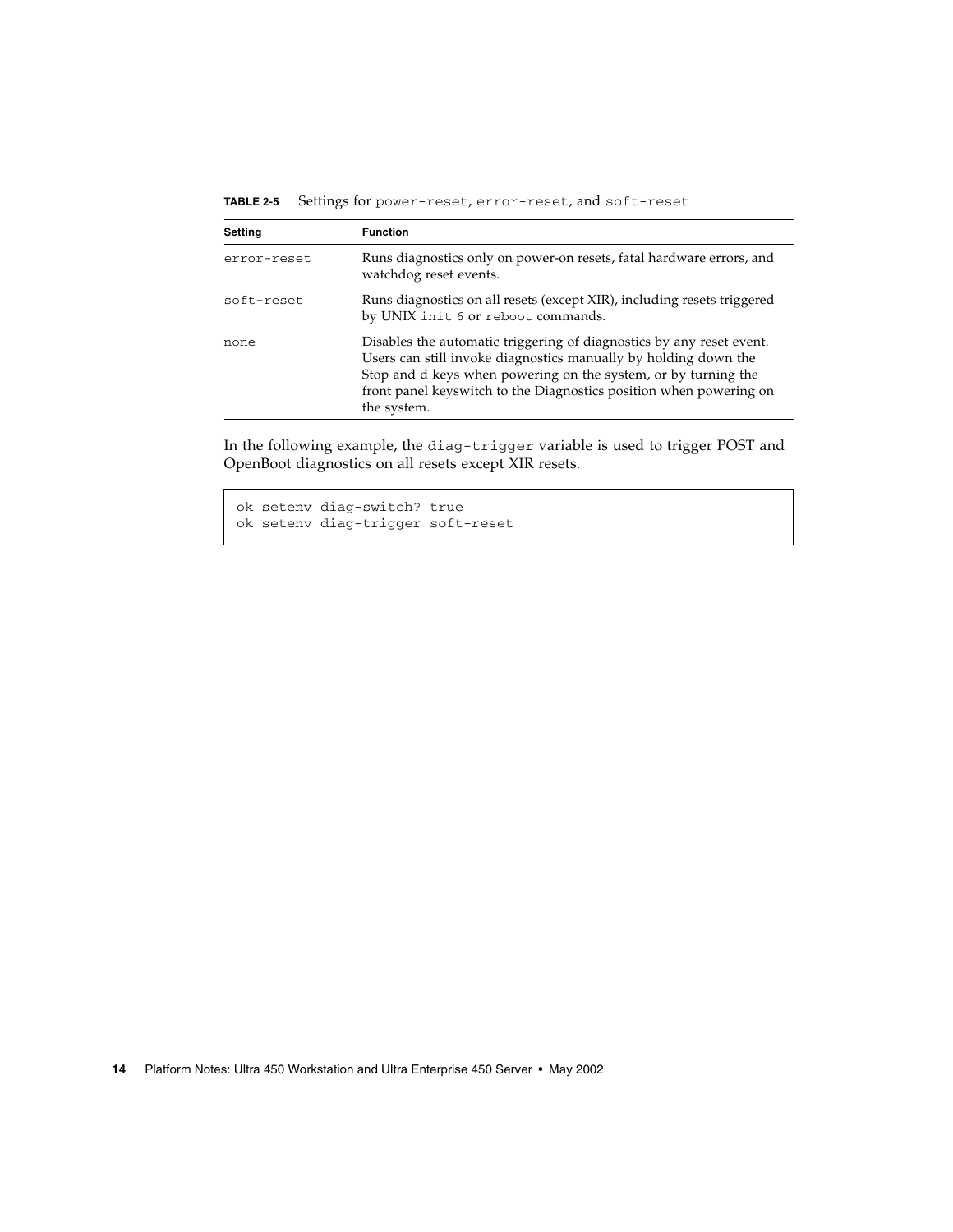## <span id="page-24-0"></span>Disk Drive Hot-Plug Procedures

The Sun Ultra 450 workstation and Ultra Enterprise 450 server support hot-plugging of internal disk drives. This hot-plug feature enables you to install a new disk drive, or remove and replace a failed disk drive, without shutting down the operating system or powering off the system. The hot-plug procedure involves software commands for preparing the system prior to removing a disk drive and for reconfiguring the operating environment after installing a new drive.



**Caution –** Drives should not be pulled out randomly. If the drive is active, you must stop that activity before removing the drive. This can be done without bringing down the operating system or powering down the system. The system supports hotplugging, but there are software considerations that must be taken into account. Follow the procedures in this document when removing, replacing, and adding drives.

## <span id="page-24-1"></span>Overview

Hot-plug reconfiguration or hot-plug operations cannot be performed on an active disk drive. All disk access activity must be stopped on a disk drive being removed or replaced.

In general, hot-plug reconfiguration operations involve three separate stages:

- 1. Preparing for hot-plug reconfiguration
- 2. Adding, replacing, or removing a disk drive
- 3. Reconfiguring the operating environment.

Three specific cases exist where the hot-plug feature is useful.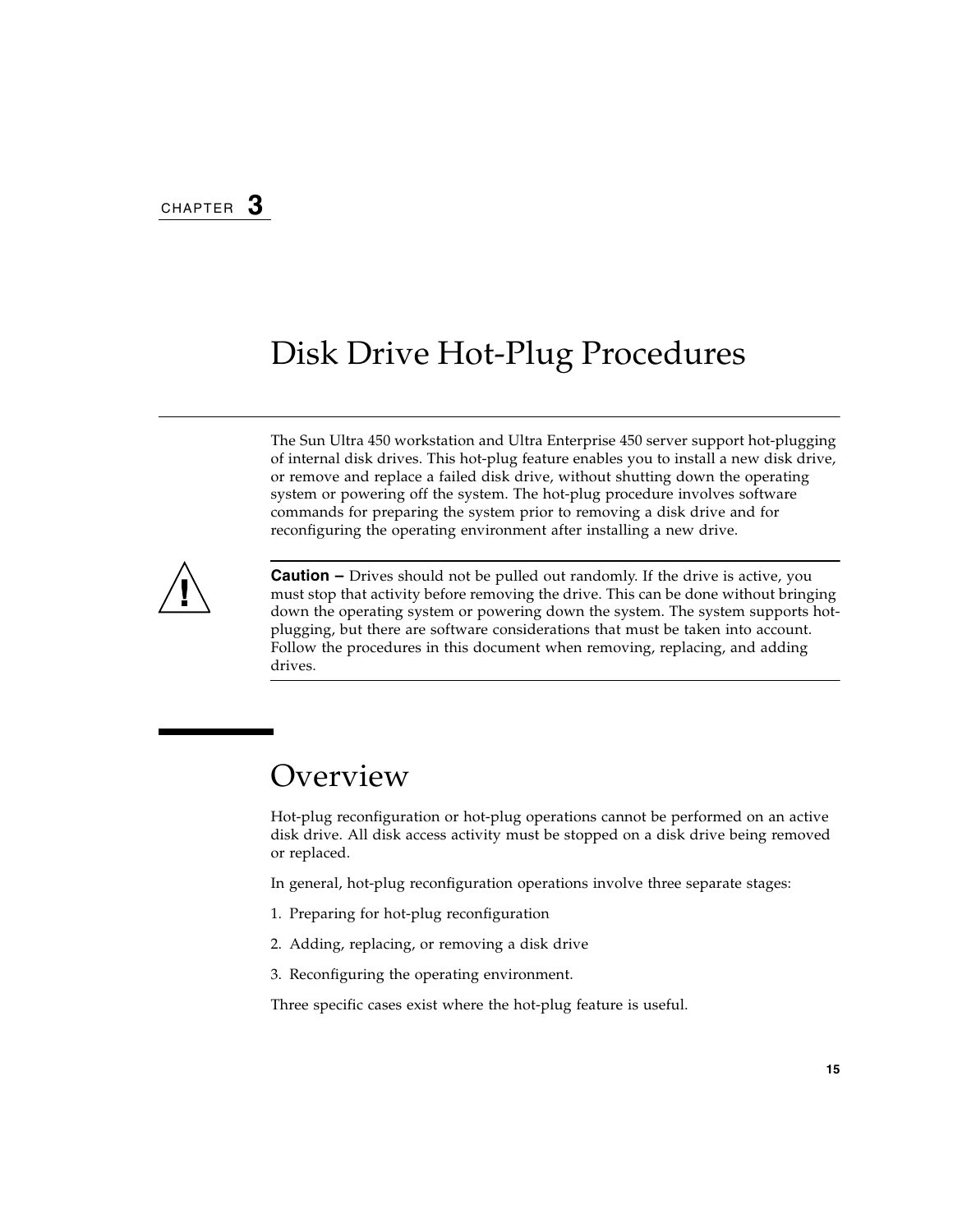- Adding a disk drive to a system to increase storage capacity: See ["Adding a Hot-Pluggable Disk Drive" on page 16.](#page-25-0)
- Replacing a faulty disk drive while the system is running. See ["Replacing a](#page-29-1) [Faulty Hot-Pluggable Disk Drive" on page 20.](#page-29-1) When you intend to replace a faulty drive, prepare replacement disks ahead of time to simplify replacement later. Each replacement disk should be formatted, labeled, and partitioned the same as the disks to be replaced, and have file systems or other application specific preparation performed.
- Removing a drive from a system that no longer needs it: See ["Removing a Hot-Pluggable Disk Drive" on page 28](#page-37-0).

# <span id="page-25-0"></span>Adding a Hot-Pluggable Disk Drive

This section contains information on how to configure your system when you add a disk drive while the power is on and the operating system is running.

The way in which you add a disk drive depends on the application you are using. Each application requires that you decide where to install the new disk drive, add the drive, and then reconfigure the operating environment.

In all cases, you must select a slot, physically install the disk drive, and configure the Solaris environment to recognize the drive. Then you must configure your application to accept the new disk drive.

## <span id="page-25-1"></span>Selecting a Slot for the New Disk Drive

The system's internal disk array can accommodate up to 20 low-profile UltraSCSI disk drives. The basic system configuration includes support for one to four disk drives connected to a four-slot backplane.

**Note –** To support five to twelve internal disk drives, you must install an optional 8-bay storage expansion kit, which includes an eight-slot backplane, UltraSCSI PCI controller card, and all necessary cabling. A second 8-bay storage expansion kit is required to support any more than twelve internal disk drives. These kits may be factory-installed when you purchase your system, or installed later as an upgrade.

[FIGURE 3-1](#page-26-2) shows the system's 20 internal disk slots. Disk slots are numbered from 0 to 19. When adding a new disk drive to the system, you should install the drive in the lowest available slot number.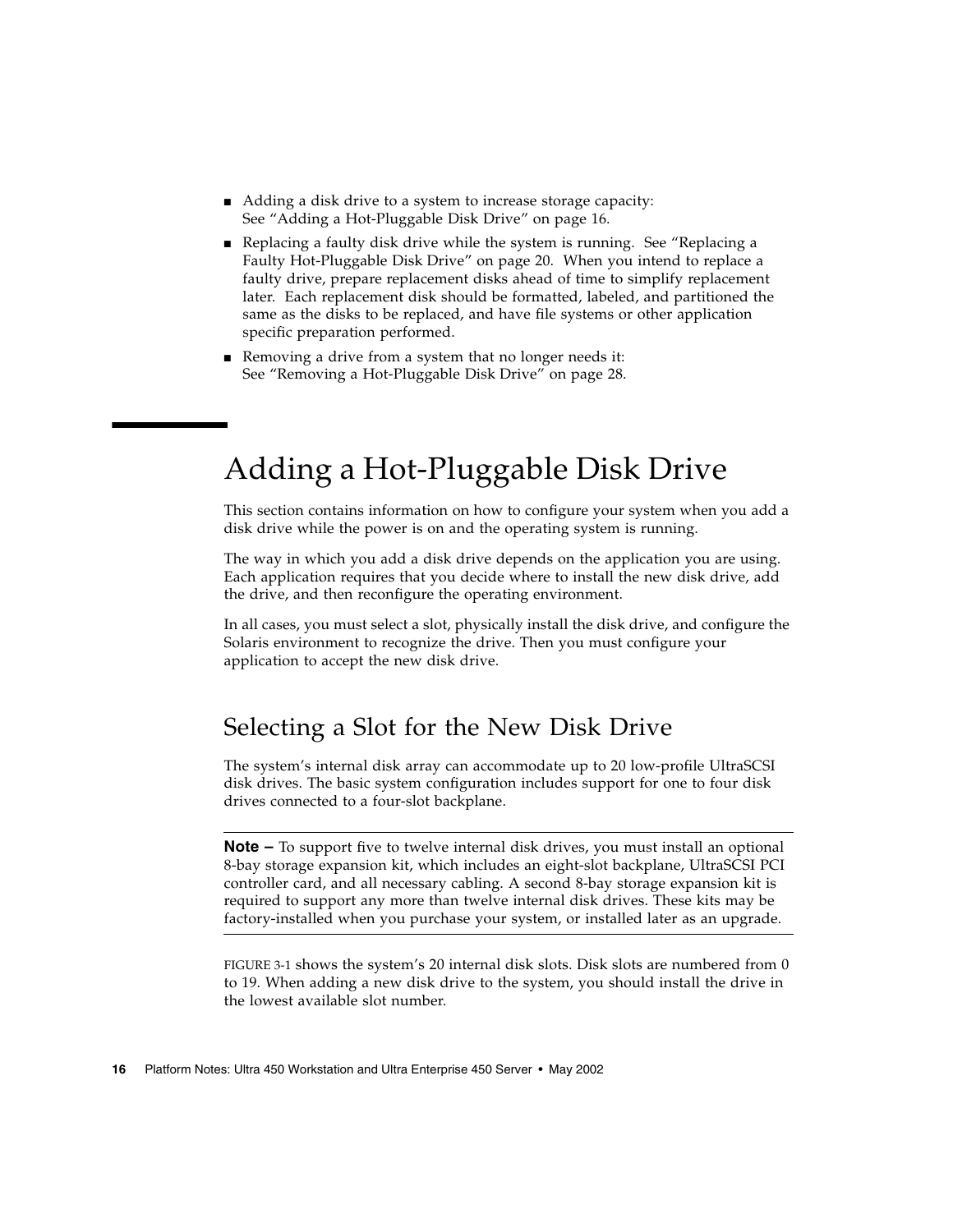

**FIGURE 3-1** Slot Numbers for Internal Disk Array

## <span id="page-26-2"></span><span id="page-26-0"></span>Adding the Disk Drive

Refer to the *Sun Ultra 450 Workstation Owner's Guide* or *Ultra Enterprise 450 Server Owner's Guide* for drive installation instructions.

## <span id="page-26-1"></span>Configuring the Solaris Environment

After physically installing the disk drive, you must create a new device entry for the drive in the /devices, /dev/dsk, and /dev/rdsk hierarchies. The new drive is assigned a logical device name of the form c*w*t*x*d*y*s*z*, where:

*w* corresponds to the SCSI controller for the disk drive *x* corresponds to the SCSI target for the disk drive *y* is the logical unit number for the disk drive (always 0)

*z* is the slice (or partition) on the disk

The logical device name assigned to the drive depends on the disk slot number where the drive is installed as well as the PCI slot number that contains the disk's associated UltraSCSI controller card.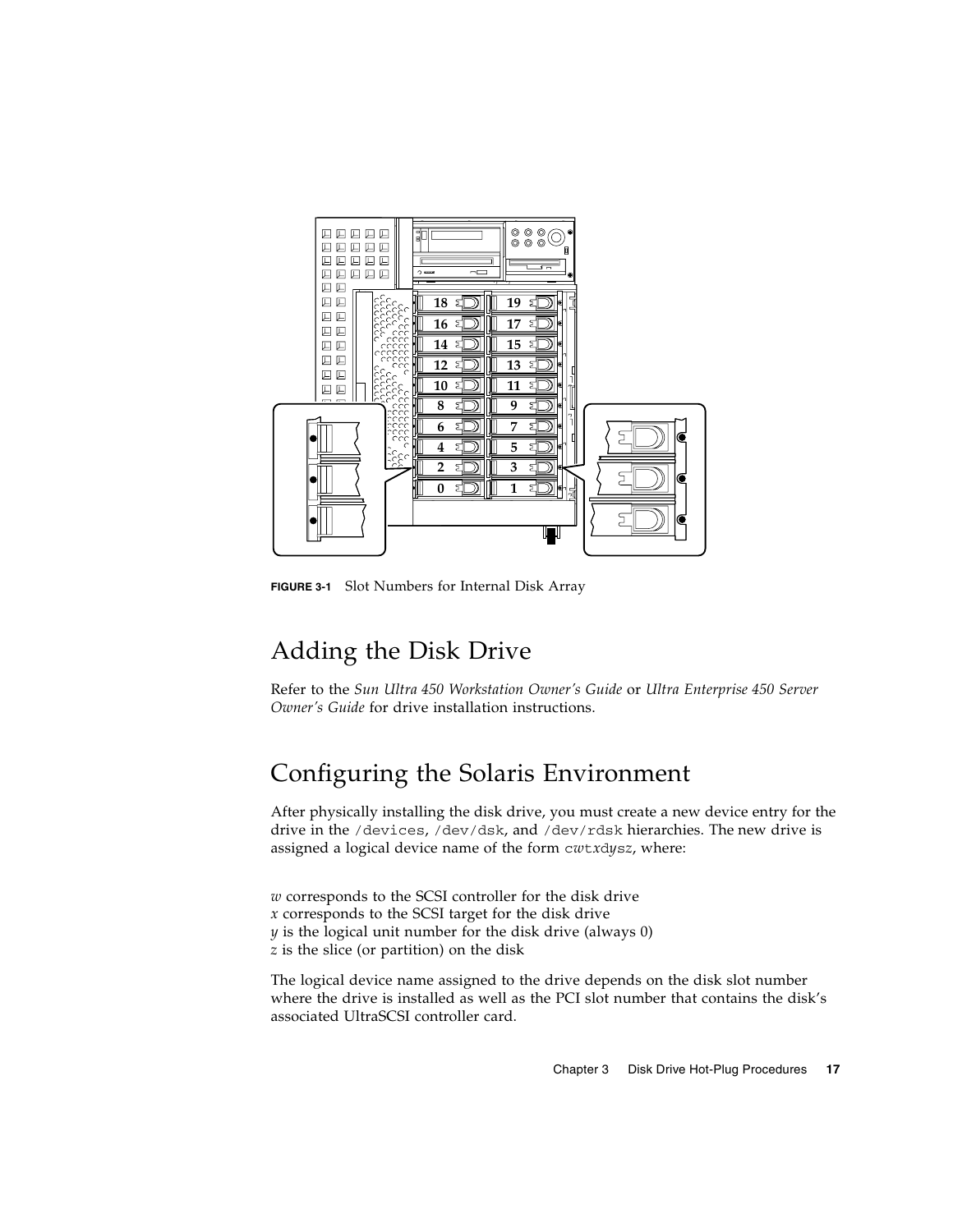<span id="page-27-1"></span>**1. Use the** drvconfig **and** disks **commands to add the new device:**

```
# drvconfig
# disks
```
**2. To verify that the new disk has been created, type:**

```
# ls -lt /dev/dsk | more
lrwxrwxrwx 1 root root 41 Jan 30 09:07 c0t3d0s0 ->
../../devices/pci@1f,4000/scsi@3/sd@3,0:a
lrwxrwxrwx 1 root root 41 Jan 30 09:07 c0t3d0s1 ->
../../devices/pci@1f,4000/scsi@3/sd@3,0:b
lrwxrwxrwx 1 root root 41 Jan 30 09:07 c0t3d0s2 ->
../../devices/pci@1f,4000/scsi@3/sd@3,0:c
lrwxrwxrwx 1 root root 41 Jan 30 09:07 c0t3d0s3 ->
../../devices/pci@1f,4000/scsi@3/sd@3,0:d
lrwxrwxrwx 1 root root 41 Jan 30 09:07 c0t3d0s4 ->
../../devices/pci@1f,4000/scsi@3/sd@3,0:e
lrwxrwxrwx 1 root root 41 Jan 30 09:07 c0t3d0s5 ->
../../devices/pci@1f,4000/scsi@3/sd@3,0:f
lrwxrwxrwx 1 root root 41 Jan 30 09:07 c0t3d0s6 ->
../../devices/pci@1f,4000/scsi@3/sd@3,0:g
lrwxrwxrwx 1 root root 41 Jan 30 09:07 c0t3d0s7 ->
../../devices/pci@1f,4000/scsi@3/sd@3,0:h
--More--(13%)
```
The new disk and its logical device name appear at the top of the list. Check the file creation date to make sure it matches the current time and date. In the example above, the logical device name for the new disk is c0t3d0.

## <span id="page-27-0"></span>Configuring the New Disk Drive Within Your Application

Continue adding the disk by following the instructions for your specific application:

- ["Configuring the New Disk Drive for a UNIX File System \(UFS\)" on page 19](#page-28-0)
- ["Adding a Disk to a Solstice DiskSuite Disk Set" on page 20](#page-29-0)

**Caution –** These procedures should be performed only by a qualified system administrator. Performing hot-plug operations on an active disk drive may result in data loss if performed incorrectly.

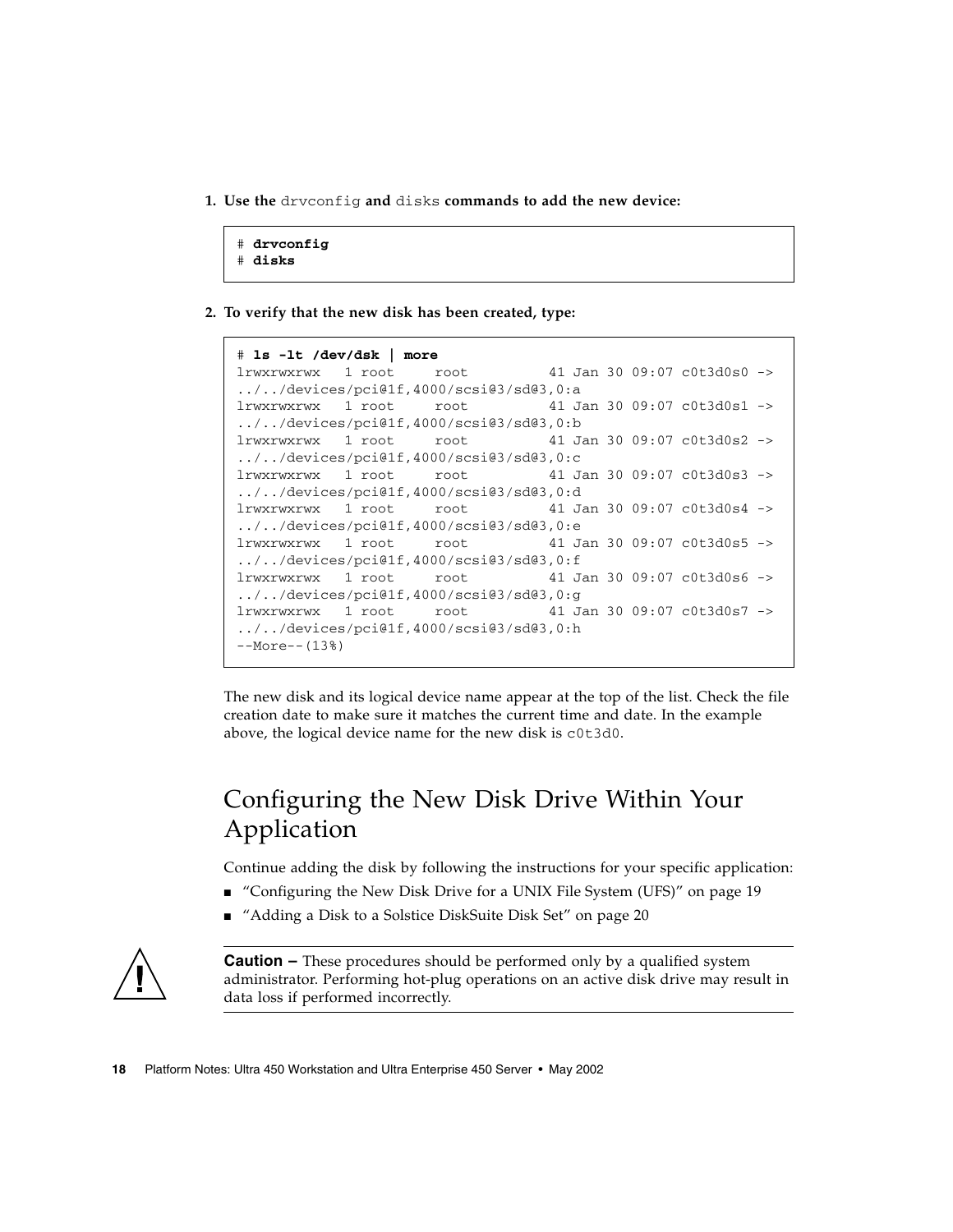## <span id="page-28-0"></span>Configuring the New Disk Drive for a UNIX File System (UFS)

Use the following procedure to configure a slice (single physical partition) on a disk to be used with a UFS file system. For instructions about adding a file system to a Solstice™ DiskSuite™ (SDS) logical disk, refer to the documentation that came with your application.

#### **1. Verify that the device label meets your requirements.**

You can use the prtvtoc command to inspect the label for your disk. To modify the label, use the format command. Refer to the  $prt$ vtoc(1M) and format(1M) man pages for more information.

**2. Select a disk slice for your UFS file system and create a new file system on the slice:**

# **newfs /dev/rdsk/c***w***t***x***d***y***s***z*

For example: newfs /dev/rdsk/c0t3d0s2

Refer to the newfs(1M) man page for more information.

**3. If necessary, create a mount point for the new file system:**

# **mkdir** *mount\_point*

where *mount\_point* is a fully qualified path name. Refer to the mount (1M) man page for more information.

**4. After the file system and mount point have been created, modify the** /etc/vfstab **file to reflect the new file system.**

See the vfstab(4) man page for more details.

**5. Mount the new file system using the** mount **command:**

# **mount** *mount\_point*

where *mount* point is the directory you created.

The file system is ready to be used.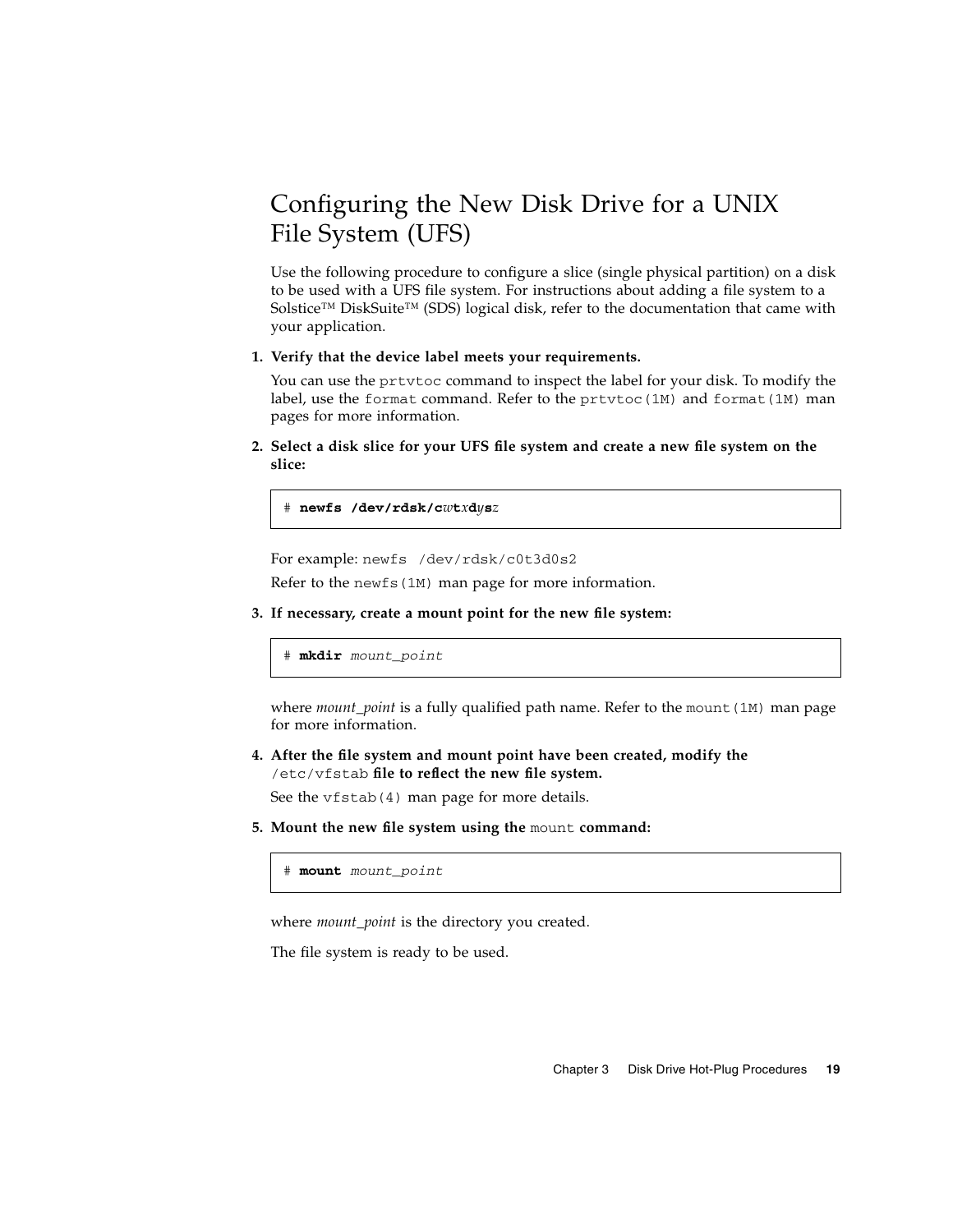### <span id="page-29-0"></span>Adding a Disk to a Solstice DiskSuite Disk Set

You can use any disk you add to the system for Solstice DiskSuite (SDS) new or existing metadevices.

Refer to the Solstice DiskSuite documentation for information on configuring the disk drive.

## <span id="page-29-1"></span>Replacing a Faulty Hot-Pluggable Disk Drive

This section contains information on configuring your system to replace a disk drive while the power is on and the operating system is running.

The way in which you replace a faulty disk drive depends on the application you are using. Each application is different, but requires that you

- 1. Determine which disk drive is failing or has failed
- 2. Remove the disk
- 3. Add the replacement drive
- 4. Reconfigure the operating environment.

In all cases you must stop any activity or applications on the disk; unmount it; physically remove the old drive and install the new one; and configure the Solaris environment to recognize the drive. Then you must configure your application to accept the new disk drive.

### <span id="page-29-2"></span>Prepare Spare Drives

If possible, prepare replacement disk drives in advance. Each replacement disk drive should be formatted, labeled, and partitioned the same as the disk it will replace. See the documentation for your application for instructions on how to format and partition the disk, and add that disk to your application.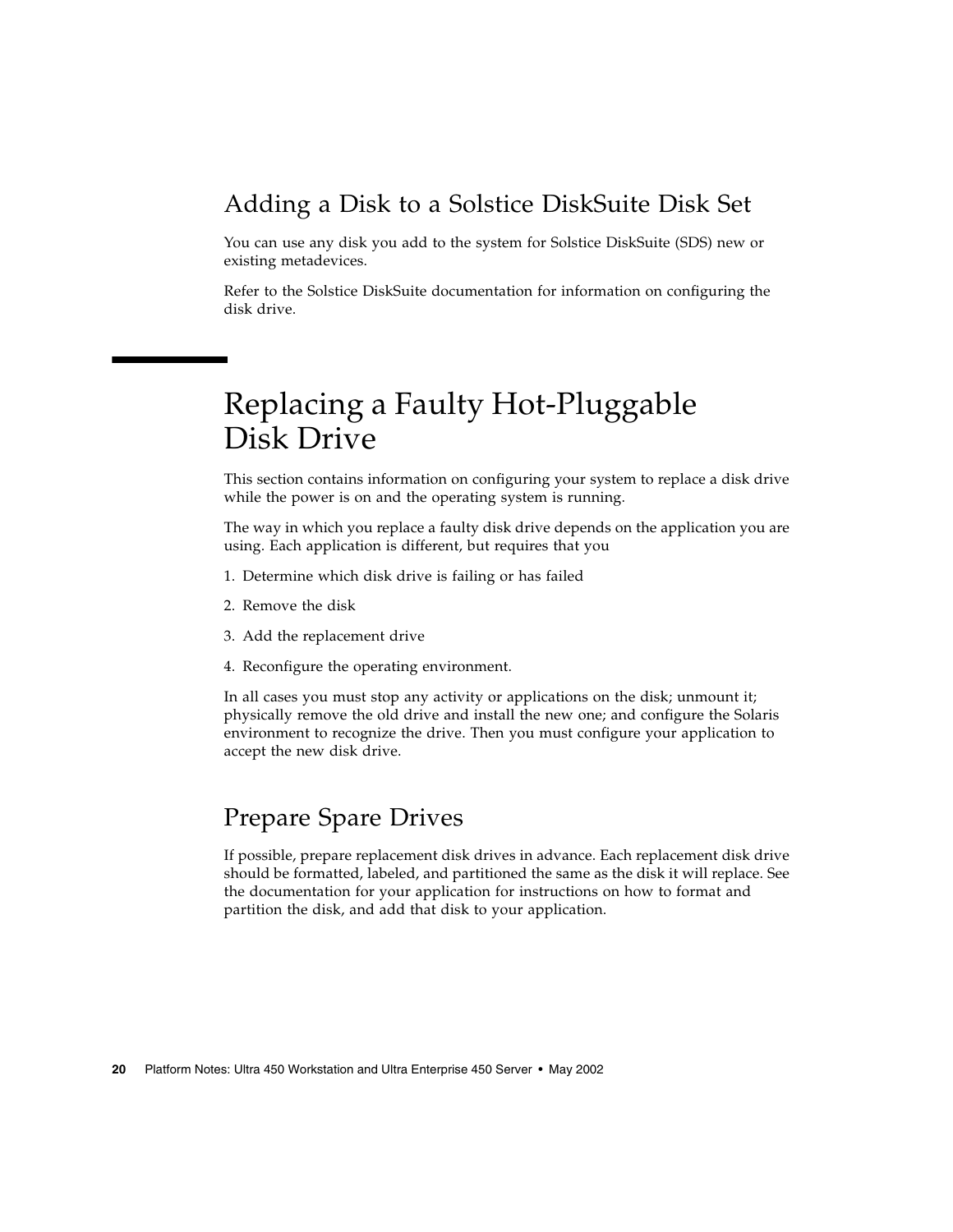## <span id="page-30-0"></span>Identifying the Faulty Disk Drive

Disk errors may be reported in a number of different ways. Often you can find messages about failing or failed disks in your system console. This information is also logged in the /usr/adm/messages file(s). These error messages typically refer to a failed disk drive by its physical device name (such as

/devices/pci@6,4000/scsi@4,1/sd@3,0) and its UNIX device instance name (such as sd14). In some cases, a faulty disk may be identified by its logical device name, such as c2t3d0. In addition, some applications may report a disk slot number (0 through 19) or activate an LED located next to the disk drive itself (see [FIGURE 3-2\)](#page-30-1).



<span id="page-30-1"></span>**FIGURE 3-2** Disk Slot Numbers and LED Locations

In order to perform a disk hot-plug procedure, you need to know the slot number of the faulty disk (0 through 19) and its logical device name (for example, c2t3d0). If you know the disk slot number, it is possible to determine the logical device name, and vice versa. It is also possible to determine both the disk slot number and the logical device name from a physical device name (such as /devices/pci@6,4000/scsi@4,1/sd@3,0).

To make the necessary translation from one form of disk identifier to another, see [Chapter 4.](#page-44-2) Once you have determined both the disk slot number and logical device name, you are ready to continue with this procedure.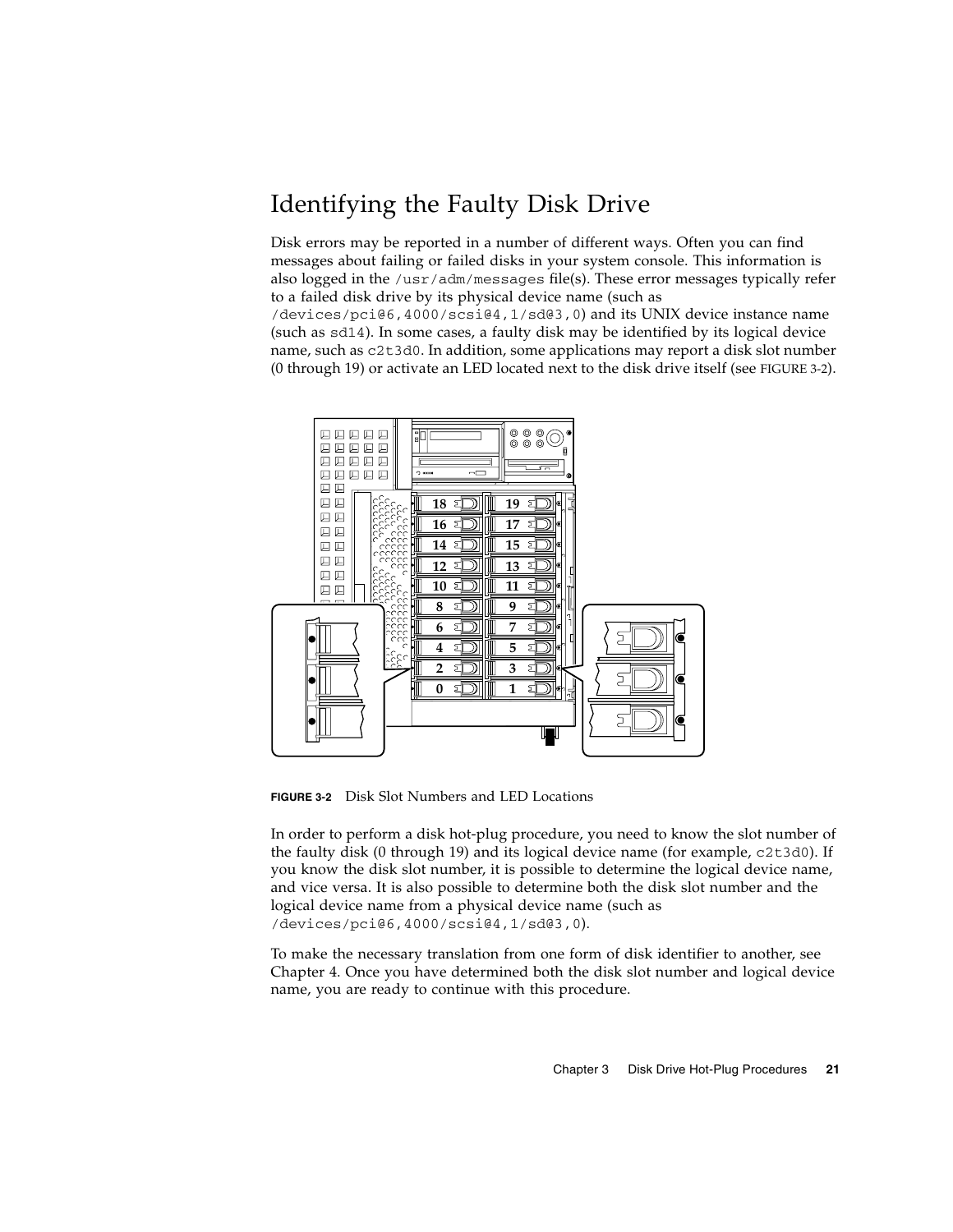## <span id="page-31-0"></span>Replacing the Disk Drive Within Your Application

Continue the disk replacement by following the instructions for your specific application.

- ["UNIX File System \(UFS\)" on page 22](#page-31-1)
- ["Solstice DiskSuite" on page 31](#page-40-1)

### UNIX File System (UFS)

The following procedure describes how to deconfigure a disk being used by one or more UFS file systems.

<span id="page-31-1"></span>

**Caution –** These procedures should be performed only by a qualified system administrator. Performing hot-plug operations on an active disk drive can result in data loss if performed incorrectly.

### Preparing to Replace the Disk Drive

- <span id="page-31-2"></span>**1. Type** su **and your superuser password.**
- **2. Identify activities or applications attached to the device you plan to remove.**

Commands to use are mount, showmount  $-a$ , and ps  $-e$ f. See the mount (1M), showmount  $(1M)$ , and ps $(1)$  man pages for more details.

For example, where the controller number is 1 and the target ID is 2:

```
# mount | grep c1t2
/export/home1 on /dev/dsk/c1t2d0s2 setuid/read/write on
# showmount -a | grep /export/home1
cinnamon:/export/home1/archive
austin:/export/home1
swlab1:/export/home1/doc
# ps -f | grep c1t2
root 1225 450 4 13:09:58 pts/2 0:00 grep c1t2
```
In this example, the file system /export/home1 on the faulty disk is being remotely mounted by three different systems—cinnamon, austin, and swlab1. The only process running is grep, which has finished.

**3. Stop any activity or application processes on the file systems to be deconfigured.**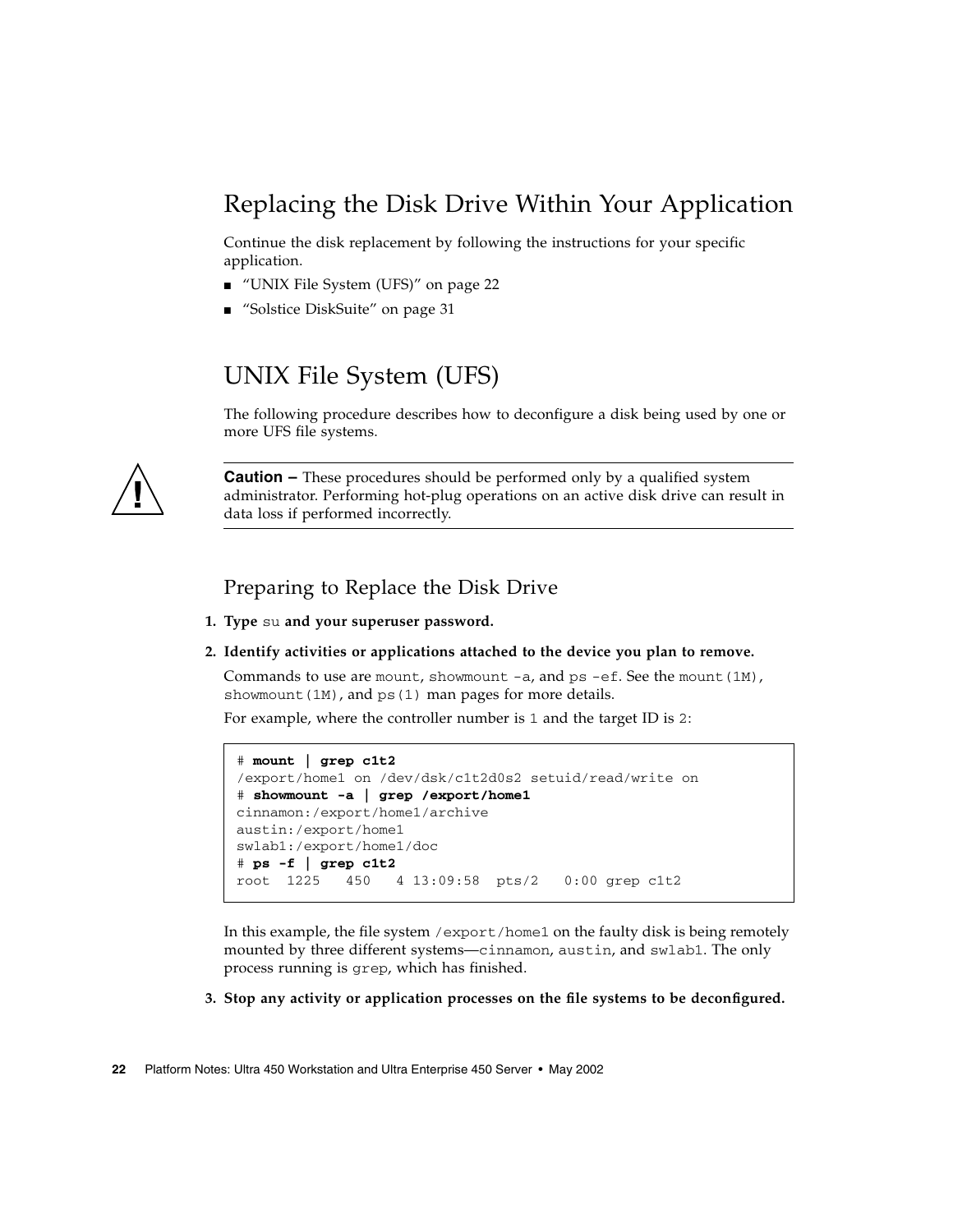- **4. Back up your system.**
- **5. Determine what file system(s) are on the disk:**

# **mount | grep c***w***t***x*

For example, if the device to be removed is c1t2d0, enter the following:

```
# mount | grep c1t2
/export/home (/dev/dsk/c1t2d0s7 ): 98892 blocks 142713 files
/export/home2 (/dev/dsk/c1t2d0s5 ): 153424 blocks 112107 files
```
#### **6. Determine and save the partition table for the disk.**

If the replacement disk is the same type as the faulty disk, you can use the format command to save the partition table of the disk. Use the save command in format to save a copy of the partition table to the /etc/format.dat file. This will allow you to configure the replacement disk so that its layout matches the current disk.

Refer to the format $(1M)$  man page for more information.

#### **7. Unmount any file systems on the disk.**

For each file system returned, type:

# **umount** *filesystem*

where *filesystem* is the first field for each line returned in [Step 1.](#page-27-1)

For example:

```
# umount /export/home
# umount /export/home2
```
**Note –** If the file system(s) are on a disk that is failing or has failed, the umount operation may not complete. A large number of error messages may be displayed in the system console and in the /var directory during the umount operation. If the umount operation does not complete, you may have to restart the system.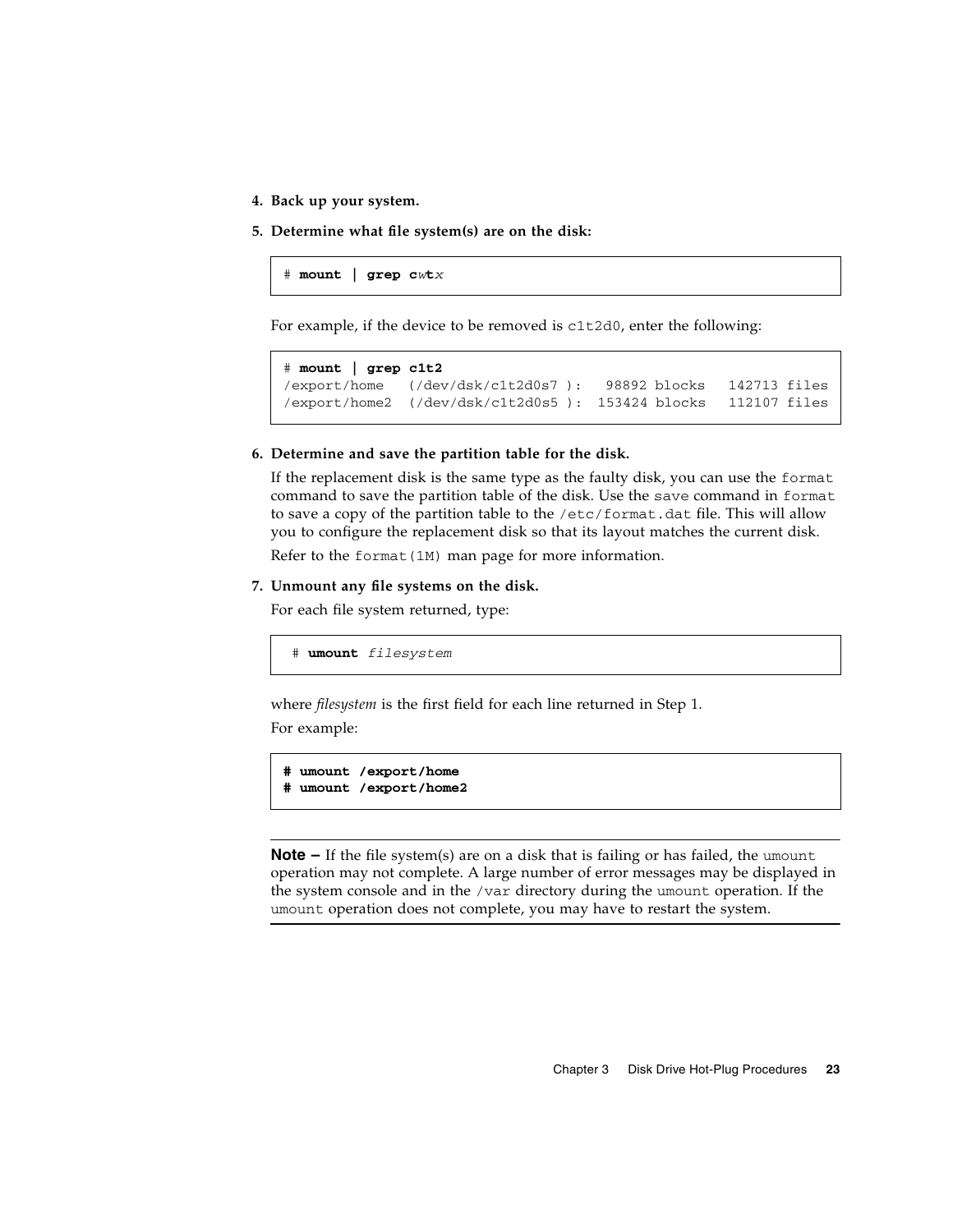### <span id="page-33-0"></span>Removing and Replacing the Disk Drive

Refer to the *Sun Ultra 450 Workstation Owner's Guide* or *Ultra Enterprise 450 Server Owner's Guide* for instructions on how to remove and replace disk drives.

### <span id="page-33-1"></span>Restoring the UFS File System

Use the following procedure to configure a slice on a disk to be used with the UFS file system.

**1. Verify that the device's partition table satisfies the requirements of the file system(s) you intend to re-create.**

You can use the prtvtoc command to inspect the label for your device. If you need to modify the label, use the format command. Refer to the prtvtoc(1M) and format(1M) man pages for more information. For example:

```
# prtvtoc /dev/rdsk/cwtxdysz
```
If you have saved a disk partition table using the format utility and the replacement disk type matches the old disk type, then you can use the format utility's partition section to configure the partition table of the replacement disk. See the select and label commands in the partition section.

If the replacement disk is of a different type than the disk it replaced, you can use the partition size information from the previous disk to set the partition table for the replacement disk. Refer to the  $prtvtoc(1M)$  and format(1M) man pages for more information.

You have defined your disk's partition table and have identified the disk slice on which to build your UFS file system.

**2. Once you have selected a disk slice for your UFS file system, check and/or create a file system on the slice:**

```
# fsck /dev/rdsk/cwtxdysz
```

```
# newfs /dev/rdsk/cwtxdysz
```
**3. Mount the new file system using the** mount **command:**

```
# mount mount_point
```
where *mount\_point* is the directory on which the faulty disk was mounted.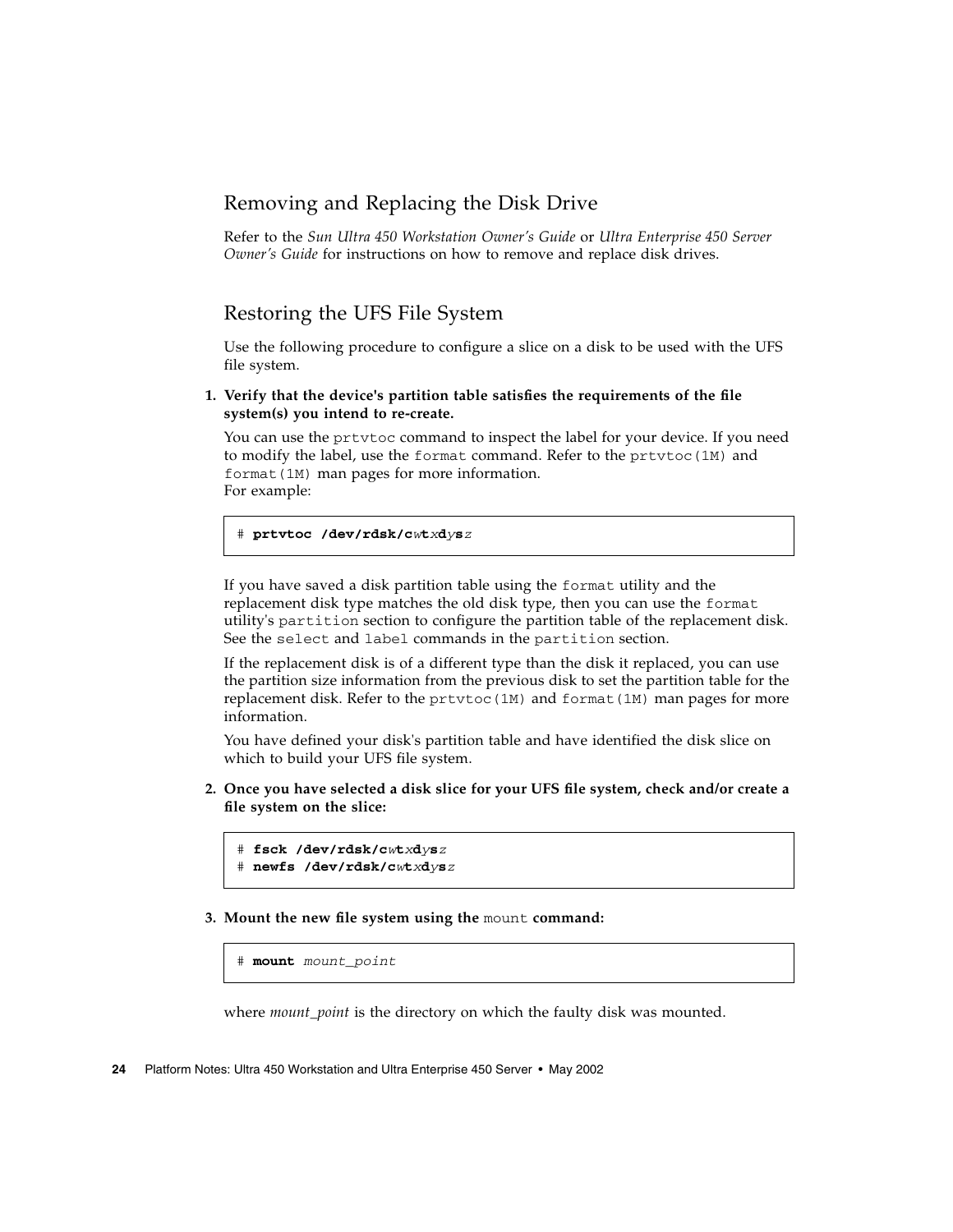The new disk is ready to be used. You can now restore data from your backups.

## Solstice DiskSuite

The following procedure describes how to replace a disk in use by Solstice DiskSuite. Refer to the Solstice DiskSuite documentation for more information.

<span id="page-34-0"></span>

**Caution –** These procedures should be performed only by a qualified system administrator. Performing hot-plug operations on an active disk drive can result in data loss if performed incorrectly.

### Preparing to Replace the Disk Drive

- <span id="page-34-1"></span>**1. Back up your system.**
- **2. Type** su **and your superuser password.**
- **3. If possible, save the partition table for the disk you intend to replace.** If the disk label can still be read, save the disk partitioning at this time.

**Note –** Save all the disk partitioning information immediately after configuring metadevices or file systems for use when recovering from device failure later.

Use the prtvtoc command to save the partition information.

```
# prtvtoc /dev/rdsk/cwtxdys0 > saved_partition_table_file
```
For example:

# **prtvtoc /dev/rdsk/c1t2d0s0 > /etc/c1t2d0s0.vtoc**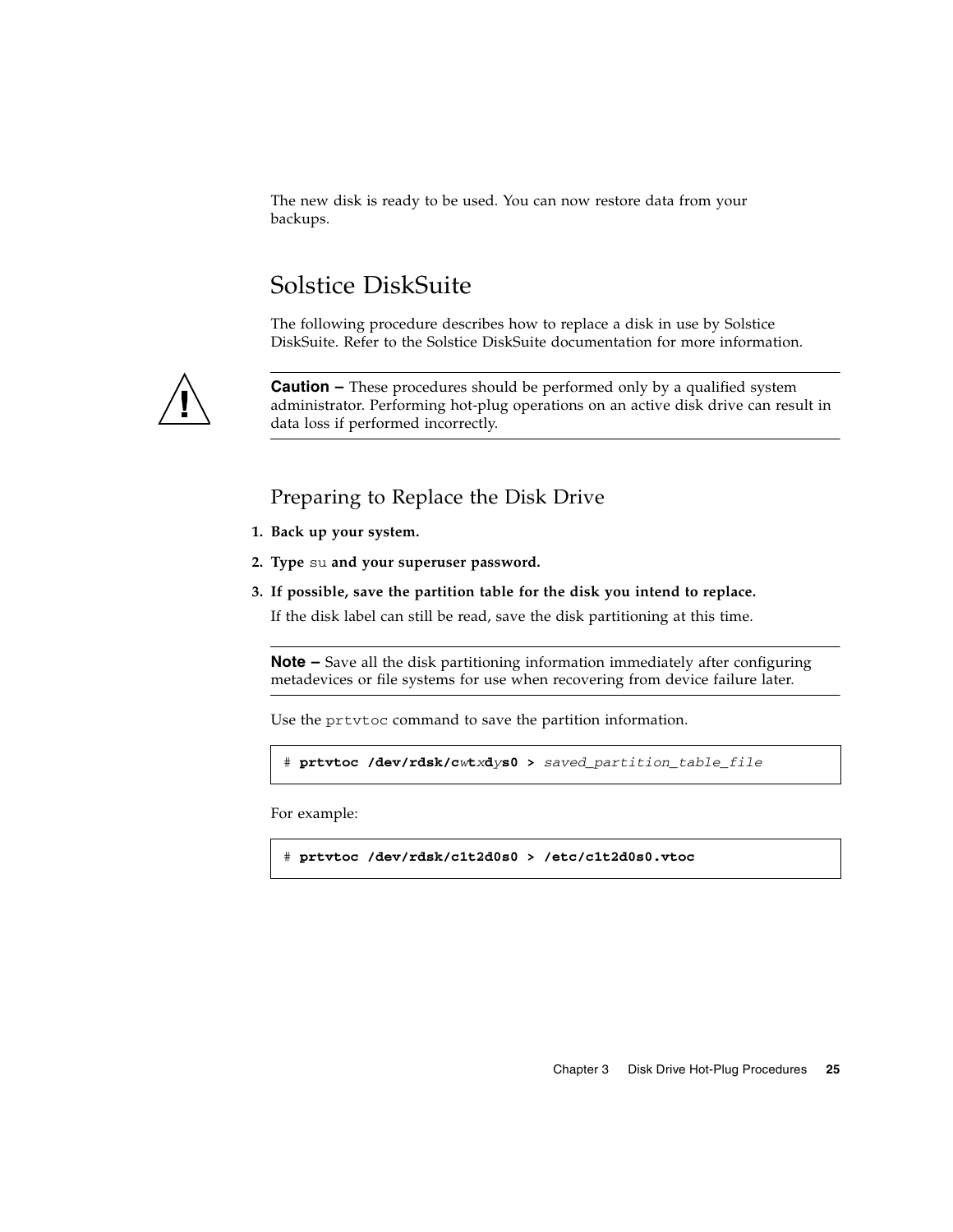**4. Identify metadevices or applications using the device you plan to remove.**

For example:

# **metadb | grep** *c1t2d0* # **metastat | grep** *c1t2d0* # **mount | grep** *c1t2d0*

Save the output of the commands to reconstruct the metadevice configuration after you replace the disk.

#### **5. Delete database replicas.**

If there are database replicas on the disk, these must be deleted. First record the size and number of database replicas on each slice; then delete them.

# **metadb -d c***w***t***x***d***y***s***z*

For example:

# **metadb -d** c1t2d0s0

#### **6. Detach submirrors.**

If any slices of the disk are used by submirrors, the submirrors should be detached. For example:

# **metadetach d20 d21**

#### **7. Delete hotspares.**

If any slices are used by hotspare pools, remove them. Record the hotspare pools containing the slices; then delete them. For example:

# **metahs -d all c1t2d0s1**

#### **8. Terminate all other metadevice activity on the disk.**

Check metastat output for other slices of the disk used by metadevices that cannot be detached (stripes not in mirrors, etc.). These metadevices must be unmounted if they contain file systems, or they must otherwise be taken off line.

Refer to the  $pr$ tvtoc $(1M)$  man page for more information.

#### **9. Unmount any file systems on the disk.**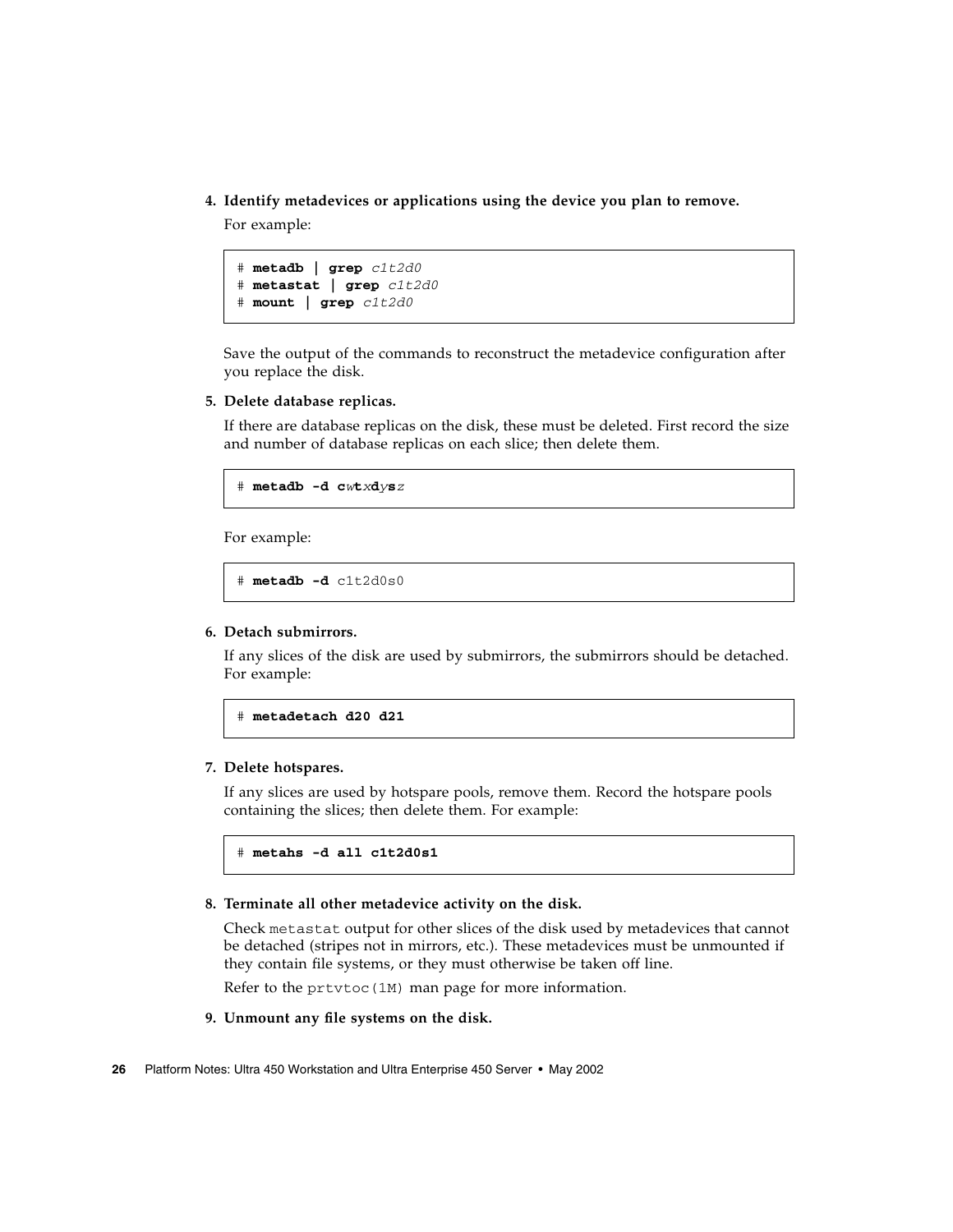**Note –** If the file system(s) are on a disk that is failing or has failed, the umount operation may not complete. A large number of error messages may be displayed in the system console and in the /var directory during the umount operation. If the umount operation does not complete, you may have to restart the system.

For each file system returned, type:

```
 # umount filesystem
```
where *filesystem* is the first field for each line returned in [Step 1.](#page-27-1)

For example:

```
# umount /export/home
# umount /export/home2
```
### <span id="page-36-0"></span>Removing and Replacing the Disk Drive

Refer to the *Sun Ultra 450 Workstation Owner's Guide* or *Ultra Enterprise 450 Server Owner's Guide* for instructions on how to remove and replace disk drives.

### <span id="page-36-1"></span>Restoring the Solstice DiskSuite Diskset Files

Use the following procedure to configure a slice on a disk to be used with the Solstice DiskSuite system.

#### **1. Restore the disk partitioning.**

If you have saved the disk partitioning to a file, you may restore it with fmthard. For example:

```
# fmthard -s /etc/c1t2d0s0.vtoc /dev/rdsk/c1t2d0s0
```
If you have not saved the disk partitioning, use the format  $(1M)$  or fmthard $(1M)$ commands to repartition the disk.

#### **2. Replace any database replicas.**

For example:

```
# metadb -a -l 2000 -c 2 c1t2d0s0
```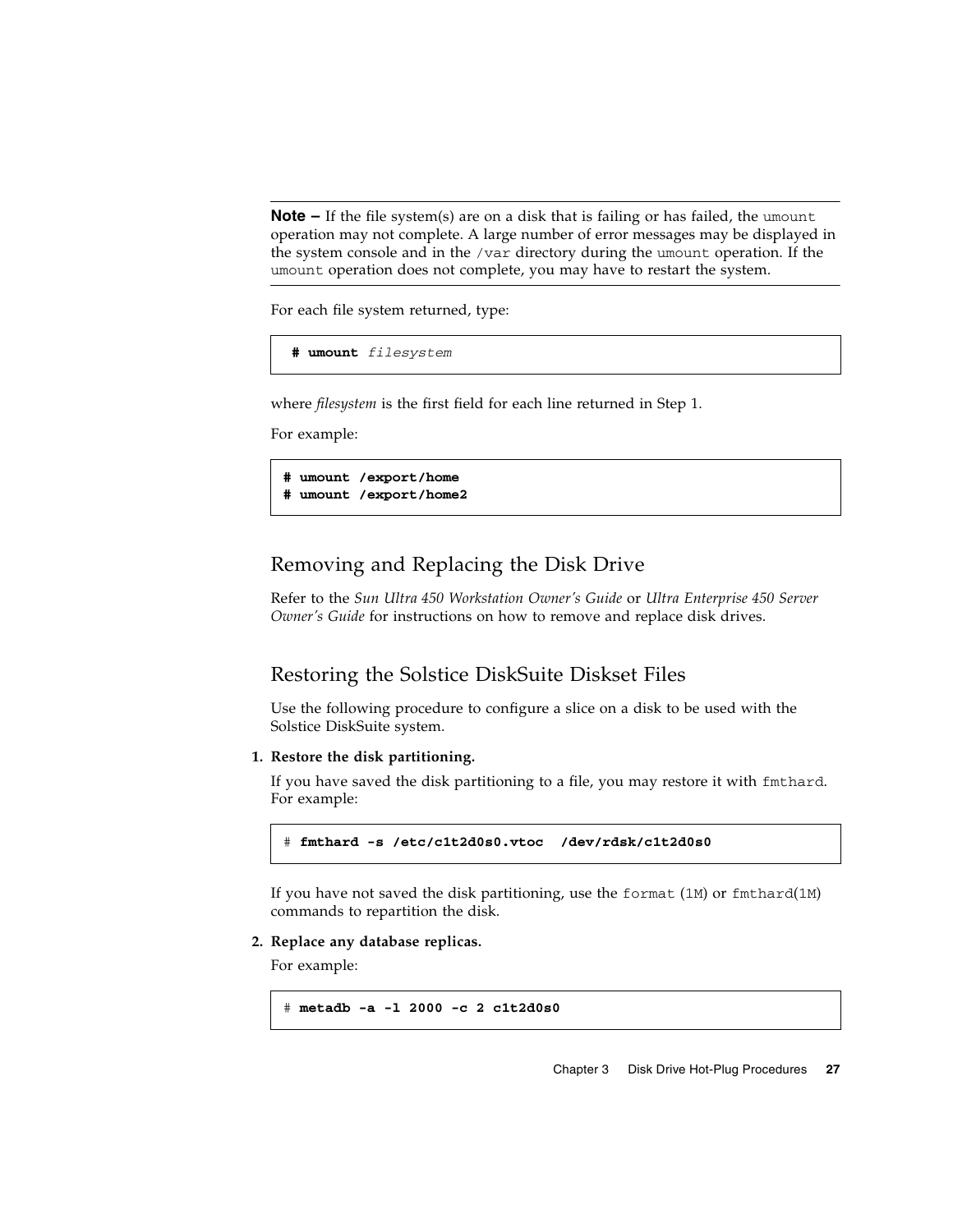**3. Reattach any submirrors.**

For example:

# **metattach d20 d21**

**4. Re-create hotspares for each hotspare pool that contained a slice on the new disk.** For example:

```
# metahs -a hsp001 c1t2d0s1
```
**5. Fix any broken metadevices, using slices from the new disk.**

If the disk to be replaced had caused any metadevices to go into the maintenance state, these metadevices can be repaired by re-enabling the slices.

# **metareplace -e** *mirror\_or\_RAID5\_metadeice* **c***w***t***x***d***y***s***z*

**6. Remount any file systems and restart any applications that were using metadevices that could not be taken off line.**

# **mount** *file\_system*

Refer to the Solstice DiskSuite documentation for more information.

# <span id="page-37-0"></span>Removing a Hot-Pluggable Disk Drive

This section contains information on how to configure your system to remove a disk drive while the power is on and the operating system is running. Use the procedures in this chapter if you do *not* intend to replace the disk drive.

The way in which you remove a disk drive depends on the application you are using. Each application is different, but requires that you

- 1. Select the disk drive
- 2. Remove the disk
- 3. Reconfigure the operating environment.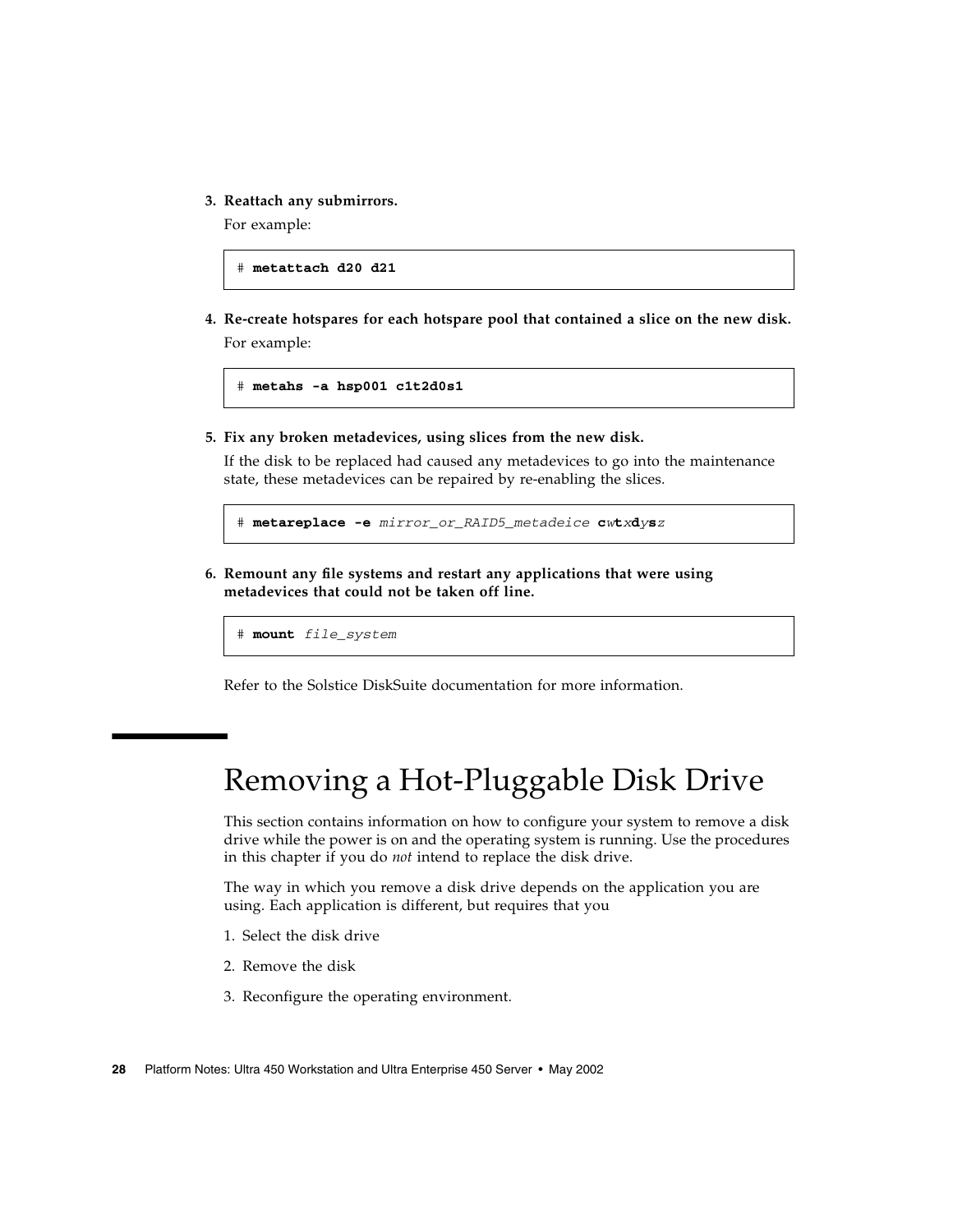In all cases you must select the disk and stop any activity or applications on it, unmount it, physically remove the drive, and configure the Solaris environment to recognize that the drive is no longer there. Then you must configure your application to operate without this device in place.

## <span id="page-38-0"></span>Identifying the Faulty Disk Drive

Disk errors may be reported in a number of different ways. Often you can find messages about failing or failed disks in your system console. This information is also logged in the /usr/adm/messages file(s). These error messages typically refer to a failed disk drive by its UNIX physical device name (such as /devices/pci@6,4000/scsi@4,1/sd@3,0) and its UNIX device instance name (such as sd14). In some cases, a faulty disk may be identified by its UNIX logical device name, such as c2t3d0. In addition, some applications may report a disk slot number (0 through 19) or activate an LED located next to the disk drive itself (see [FIGURE 3-3](#page-38-1)).



<span id="page-38-1"></span>**FIGURE 3-3** Disk Slot Numbers and LED Locations

In order to perform a disk hot-plug procedure, you need to know the slot number of the faulty disk (0 through 19) and its logical device name (for example, c2t3d0). If you know the disk slot number, it is possible to determine the logical device name,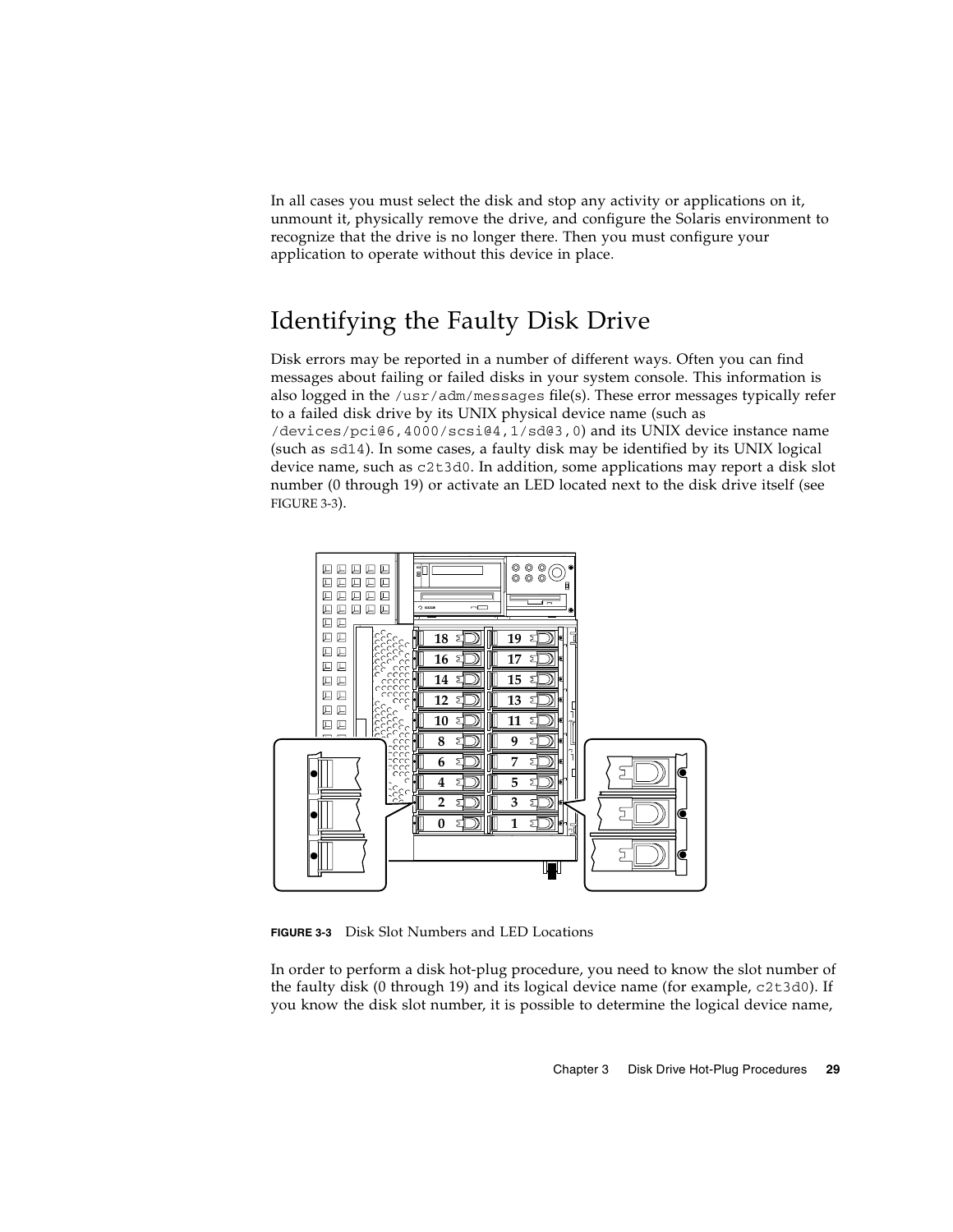and vice versa. It is also possible to determine both the disk slot number and the logical device name from a physical device name (such as /devices/pci@6,4000/scsi@4,1/sd@3,0).

To make the necessary translation from one form of disk identifier to another, see [Chapter 4.](#page-44-2) Once you have determined both the disk slot number and logical device name, you are ready to continue with this procedure.

### <span id="page-39-0"></span>Removing a Disk Drive From Your Application

Continue the hot disk removal by following the instructions for your specific application:

- ["UNIX File System \(UFS\)" on page 30](#page-39-1)
- ["Solstice DiskSuite" on page 25](#page-34-0)

### <span id="page-39-1"></span>UNIX File System (UFS)

The following procedure describes how to deconfigure a disk being used by one or more UFS file systems.

- **1. Type** su **and your superuser password.**
- **2. Identify activities or applications attached to the device you plan to remove.**

Commands to use are mount, showmount  $-a$ , and  $ps$  -ef. See the mount (1M), showmount  $(1M)$ , and ps $(1)$  man pages for more details.

For example, where the controller number is 1 and the target ID is 2:

```
# mount | grep c1t2
/export/home1 on /dev/dsk/c1t2d0s2 setuid/read/write on
# showmount -a | grep /export/home1
cinnamon:/export/home1/archive
austin:/export/home1
swlab1:/export/home1/doc
# ps -f | grep c1t2
root 1225 450 4 13:09:58 pts/2 0:00 grep c1t2
```
In this example, the file system /export/home1 on the faulty disk is being remotely mounted by three different systems—cinnamon, austin, and swlab1. The only process running is grep, which has finished.

#### **3. Stop any activity or application processes on the file systems to be deconfigured.**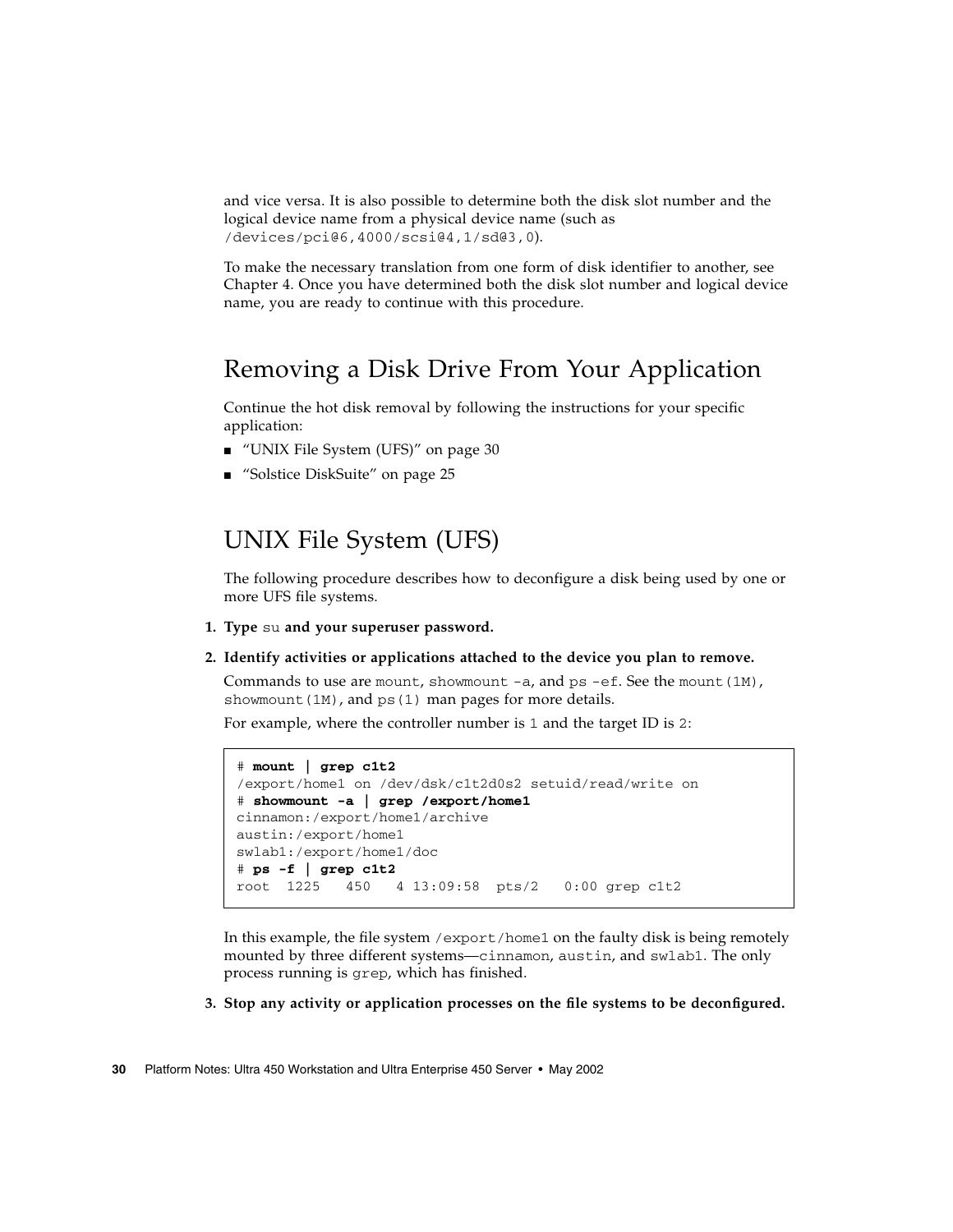- **4. Back up your system.**
- **5. Determine what file system(s) are on the disk:**

# **mount | grep c***w***t***x*

**6. Unmount any file systems on the disk.**

**Note –** If the file system(s) are on a disk that is failing or has failed, the umount operation may not complete. A large number of error messages may be displayed in the system console and in the /var directory during the umount operation. If the umount operation does not complete, you may have to restart the system.

For each file system returned, type:

# **umount** *filesystem*

where *filesystem* is the first field for each line returned in [Step 1.](#page-27-1)

For example:

```
# umount /export/home
# umount /export/home2
```
### <span id="page-40-0"></span>Removing the Disk Drive

Refer to the *Sun Ultra 450 Workstation Owner's Guide* or *Ultra Enterprise 450 Server Owner's Guide* for instructions on how to remove disk drives.

### <span id="page-40-1"></span>Solstice DiskSuite

The following procedure describes how to deconfigure a disk in use by Solstice DiskSuite. For more information, refer to the Solstice DiskSuite documentation.

- **1. Back up your system.**
- **2. Type** su **and your superuser password.**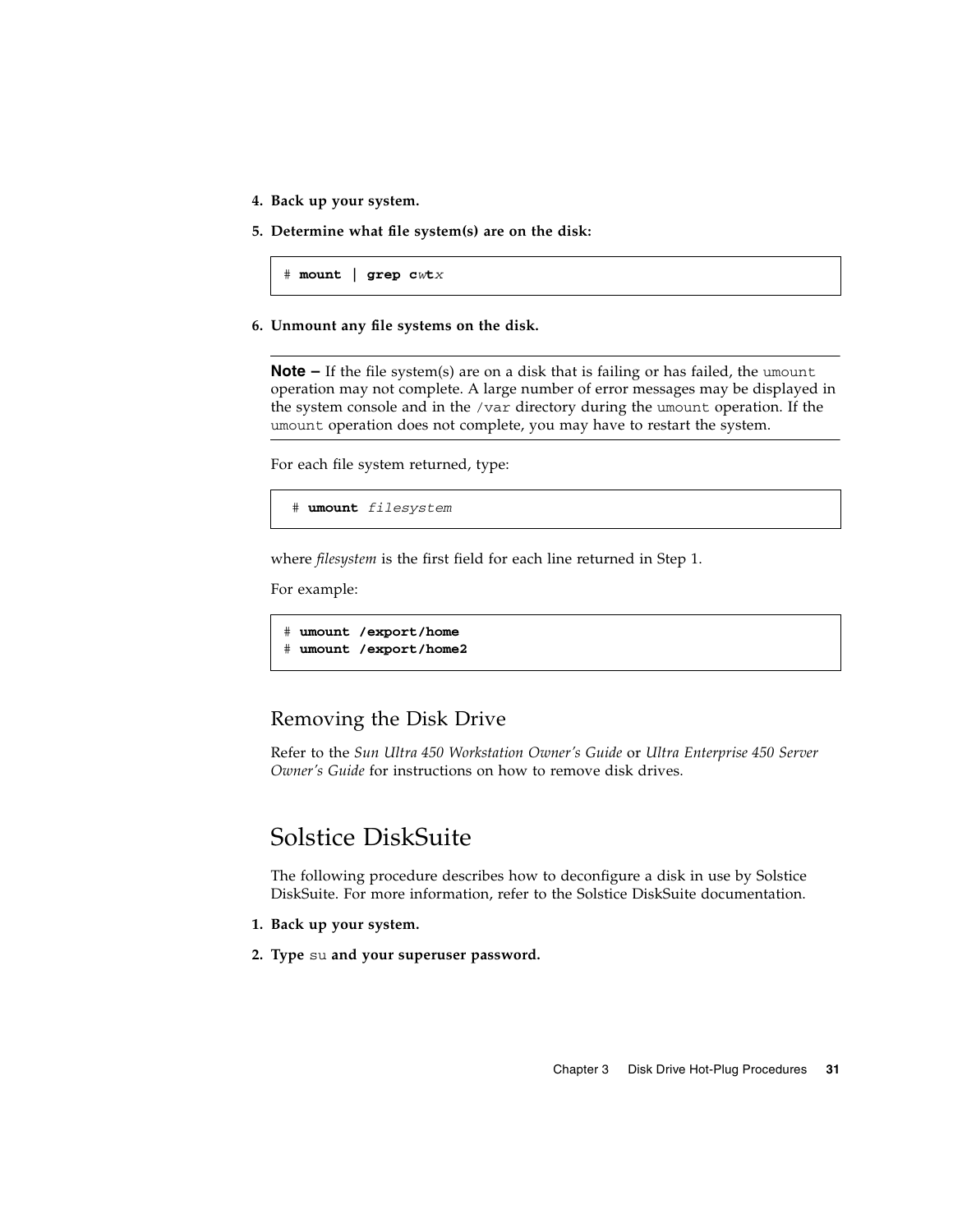**3. Identify metadevices or applications using the device you plan to remove.**

For example:

```
# metadb | grep c1t2d0
# metastat | grep c1t2d0
# mount | grep c1t2d0
```
#### **4. Delete database replicas.**

If there are database replicas on the disk, these must be deleted. For example:

# **metadb -d** *c1t2d0***s0**

**5. Replace slices or clear metadevices.**

If any slices of the disk are in use by submirrors or within RAID metadevices, they can be replaced by other available slices. For example:

```
# metareplace d20 c1t2d0s1 c2t2d0s1
```
If there are no replacement slices available, the metadevices must be cleared. For example:

```
# metaclear d21
```
#### **6. Replace slices or clear hotspares.**

If any slices of the disk are used by hotspare pools, they can be replaced by other available slices. For example:

```
# metahs -r all c1t2d0s1 c2t2d0s1
```
**7. Unmount any file systems on the disk.**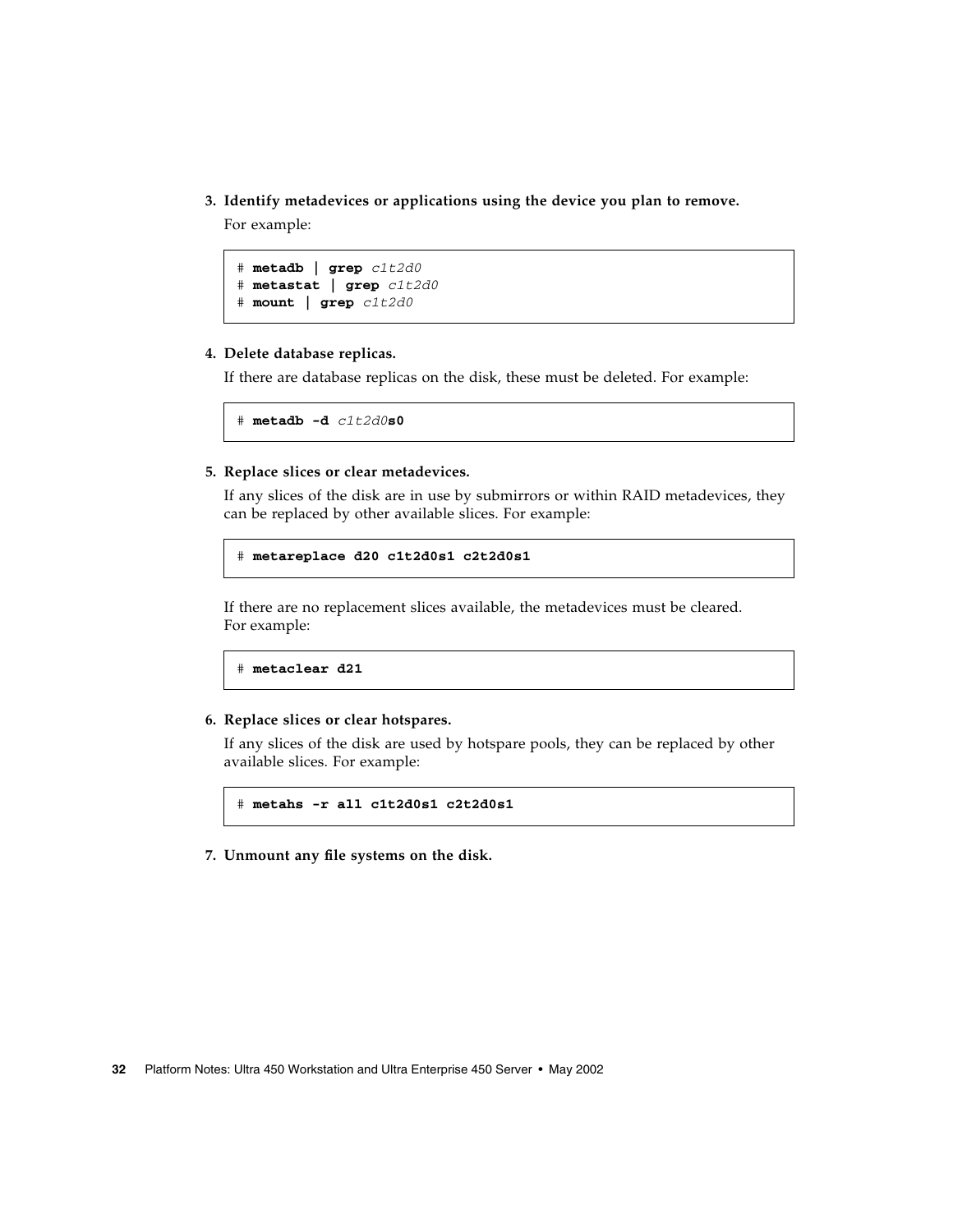**Note –** If the file system(s) are on a disk that is failing or has failed, the umount operation may not complete. A large number of error messages may be displayed in the system console and in the /var directory during the umount operation. If the umount operation does not complete, you may have to restart the system.

For each file system, type:

```
 # umount filesystem
```
For example:

```
# umount /export/home
# umount /export/home2
```
Refer to the Solstice DiskSuite documentation for more information.

### <span id="page-42-0"></span>Removing the Disk Drive

Refer to the *Sun Ultra 450 Workstation Owner's Guide* or *Ultra Enterprise 450 Server Owner's Guide* for instructions on how to remove disk drives.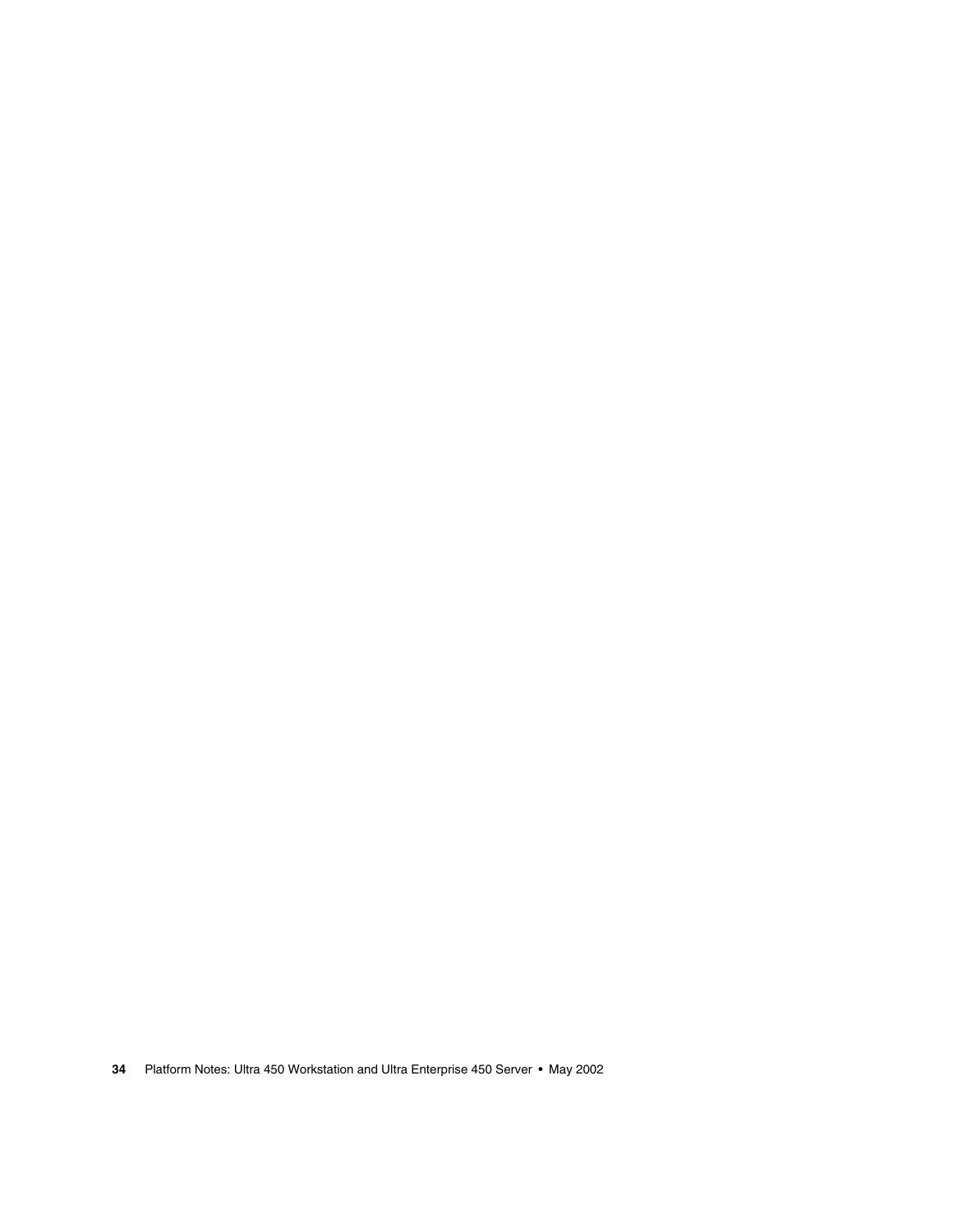## <span id="page-44-2"></span><span id="page-44-0"></span>Mapping Between Logical and Physical Device Names

This chapter contains procedures for translating between the various logical and physical names used to identify internal disk drives in a Sun Ultra 450 workstation or Ultra Enterprise 450 server running the Solaris 9 operating environment.

## <span id="page-44-1"></span>Overview

Both the Sun Ultra 450 workstation and the Ultra Enterprise 450 server can accommodate up to 20 internal UltraSCSI disk drives. Each drive is labeled with a disk slot number between 0 and 19.

In order to perform a disk hot-plug procedure, you must know the slot number of the faulty disk (0 through 19) and its logical device name (for example, c2t3d0). If you know the disk slot number, it is possible to determine the logical device name, and vice versa. It is also possible to determine both the disk slot number and the logical device name if you know the physical device name (such as /devices/pci@6,4000/scsi@4,1/sd@3,0). Physical device names are typically provided in SCSI error messages generated by software.

This chapter provides procedures for:

- Mapping from a SCSI error message to a disk slot number and UNIX logical device name
- Mapping from a UNIX logical device name to a disk slot number
- Mapping from a disk slot number to a UNIX logical device name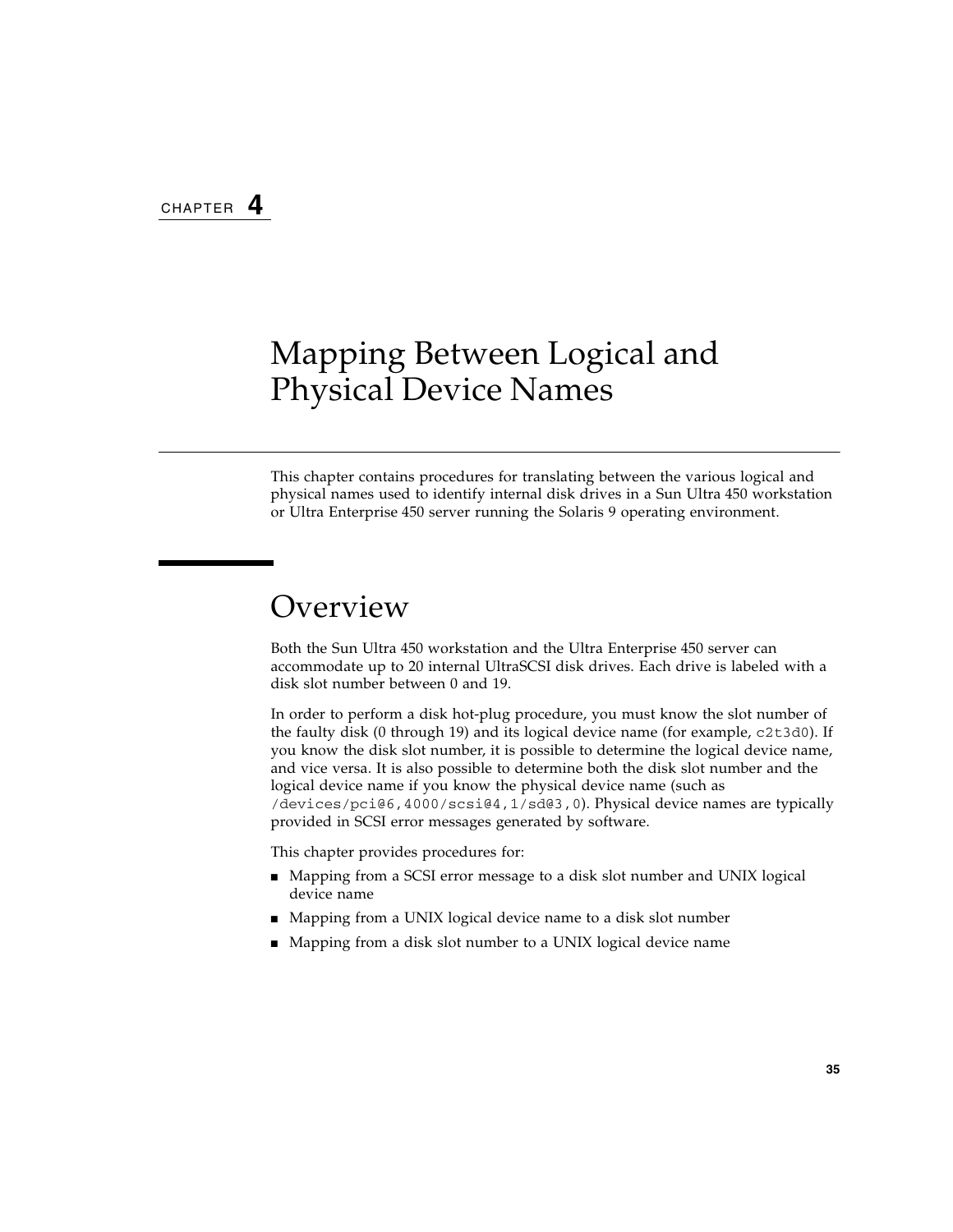**Note –** If you use Solstice™ SyMON™ software to monitor your Ultra Enterprise 450 server, there is no need to perform the following procedures. Solstice SyMON displays disk slot numbers together with physical and logical device names in its Physical View and Logical View consoles. For additional details, please see the *Solstice SyMON User's Guide* supplied with your version of Solstice SyMON.

**Note –** The procedures in the chapter assume that the NVRAM parameter disk\_led\_assoc is correctly set to match the location of any PCI UltraSCSI controller cards that control the internal disk drives in your system. For additional details, see [Chapter 1.](#page-10-2)

## <span id="page-45-0"></span>Mapping From Error Message to Disk Slot Number and UNIX Logical Name

This section describes how to translate a UNIX physical device name provided in a SCSI error message to a UNIX logical device name and a disk slot number.

#### <span id="page-45-1"></span>**1. Determine the UNIX physical device name from the SCSI error message.**

SCSI error messages are typically displayed in the system console and logged in the /usr/adm/messages file.

```
WARNING: /pci@6,4000/scsi@4,1/sd@3,0 (sd228)
Error for Command: read(10) Error level: Retryable
Requested Block: 3991014 Error Block: 3991269
Vendor: FUJITSU Serial Number: 9606005441
Sense Key: Media Error
ASC: 0x11 (unrecovered read error), ASCQ: 0x0, FRU: 0x0
```
In the example SCSI error message above, the UNIX physical device name is /pci@6,4000/scsi@4,1/sd@3.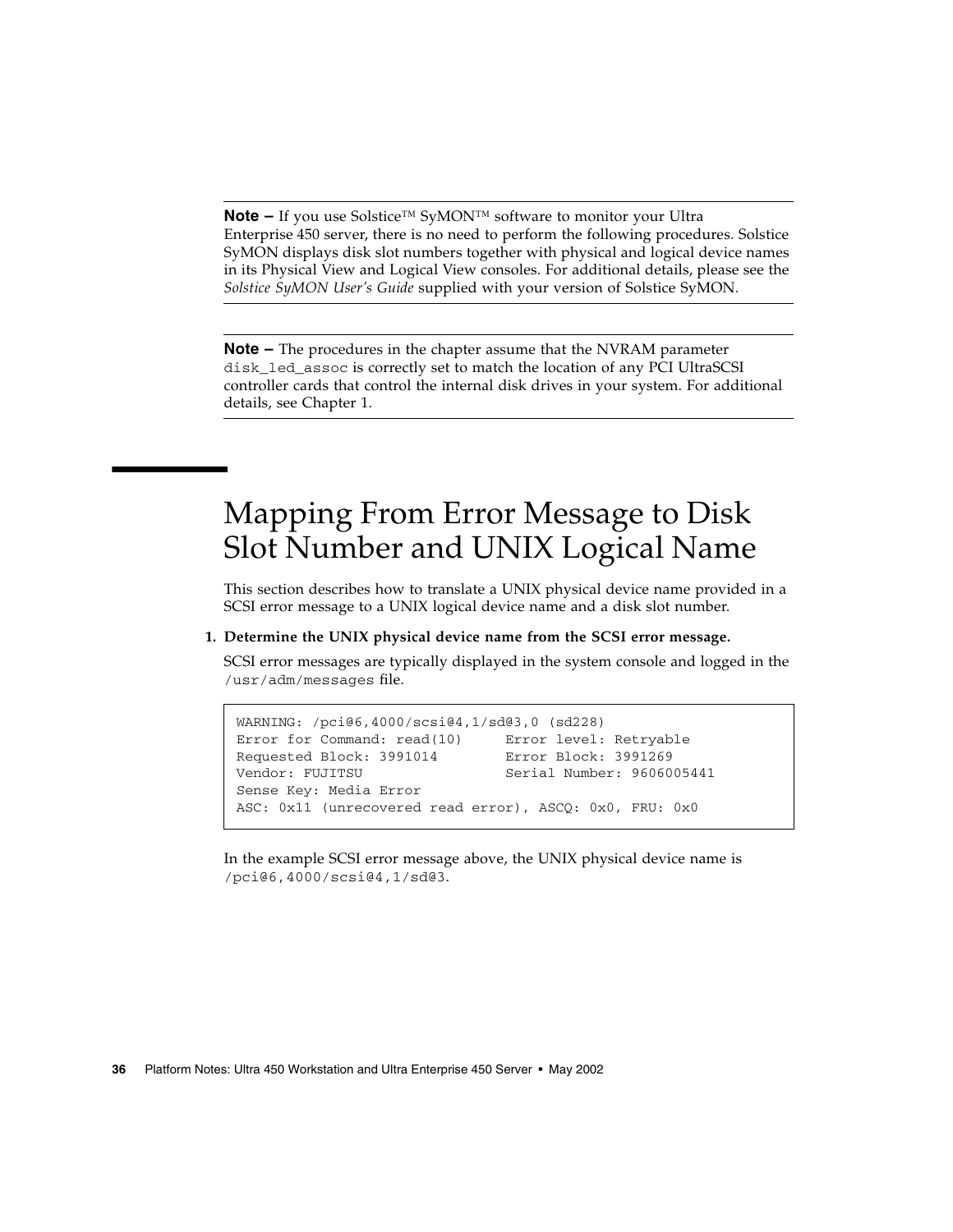#### **2. Determine the UNIX logical device name by listing the contents of the** /dev/rdsk **directory.**

Use the grep command to filter the output for any occurrence of the UNIX physical device name determined in [Step 1](#page-45-1):

```
% ls -l /dev/rdsk | grep /pci@6,4000/scsi@4,1/sd@3
lrwxrwxrwx 1 root root 45 Jan 30 09:07 c12t3d0s0 ->
../../devices/pci@6,4000/scsi@4,1/sd@3,0:a,raw
lrwxrwxrwx 1 root root 45 Jan 30 09:07 c12t3d0s1 ->
../../devices/pci@6,4000/scsi@4,1/sd@3,0:b,raw
lrwxrwxrwx 1 root root 45 Jan 30 09:07 c12t3d0s2 ->
../../devices/pci@6,4000/scsi@4,1/sd@3,0:c,raw
lrwxrwxrwx 1 root root 45 Jan 30 09:07 c12t3d0s3 ->
../../devices/pci@6,4000/scsi@4,1/sd@3,0:d,raw
lrwxrwxrwx 1 root root 45 Jan 30 09:07 c12t3d0s4 ->
../../devices/pci@6,4000/scsi@4,1/sd@3,0:e,raw
lrwxrwxrwx 1 root root 45 Jan 30 09:07 c12t3d0s5 ->
../../devices/pci@6,4000/scsi@4,1/sd@3,0:f,raw
lrwxrwxrwx 1 root root 45 Jan 30 09:07 c12t3d0s6 ->
../../devices/pci@6,4000/scsi@4,1/sd@3,0:g,raw
lrwxrwxrwx 1 root root 45 Jan 30 09:07 c12t3d0s7 ->
../../devices/pci@6,4000/scsi@4,1/sd@3,0:h,raw
```
The resulting output indicates the associated UNIX logical device name. In this example, the logical device name is c12t3d0.

#### **3. Determine the disk slot number using the** prtconf **command.**

Substitute the string disk@ for sd@ in the physical device name determined in [Step](#page-45-1) [1.](#page-45-1) The result in this example is /pci@6,4000/scsi@4,1/disk@3.

Use the grep command to find this name in the output of the prtconf command:

```
% prtconf -vp | grep /pci@6,4000/scsi@4,1/disk@3
slot#11: '/pci@6,4000/scsi@4,1/disk@3'
```
The resulting output indicates the corresponding disk slot number. In this example, the disk slot number is 11.

If the output does not provide a slot number, the device is either a removable media device (CD-ROM or tape drive) or an external device.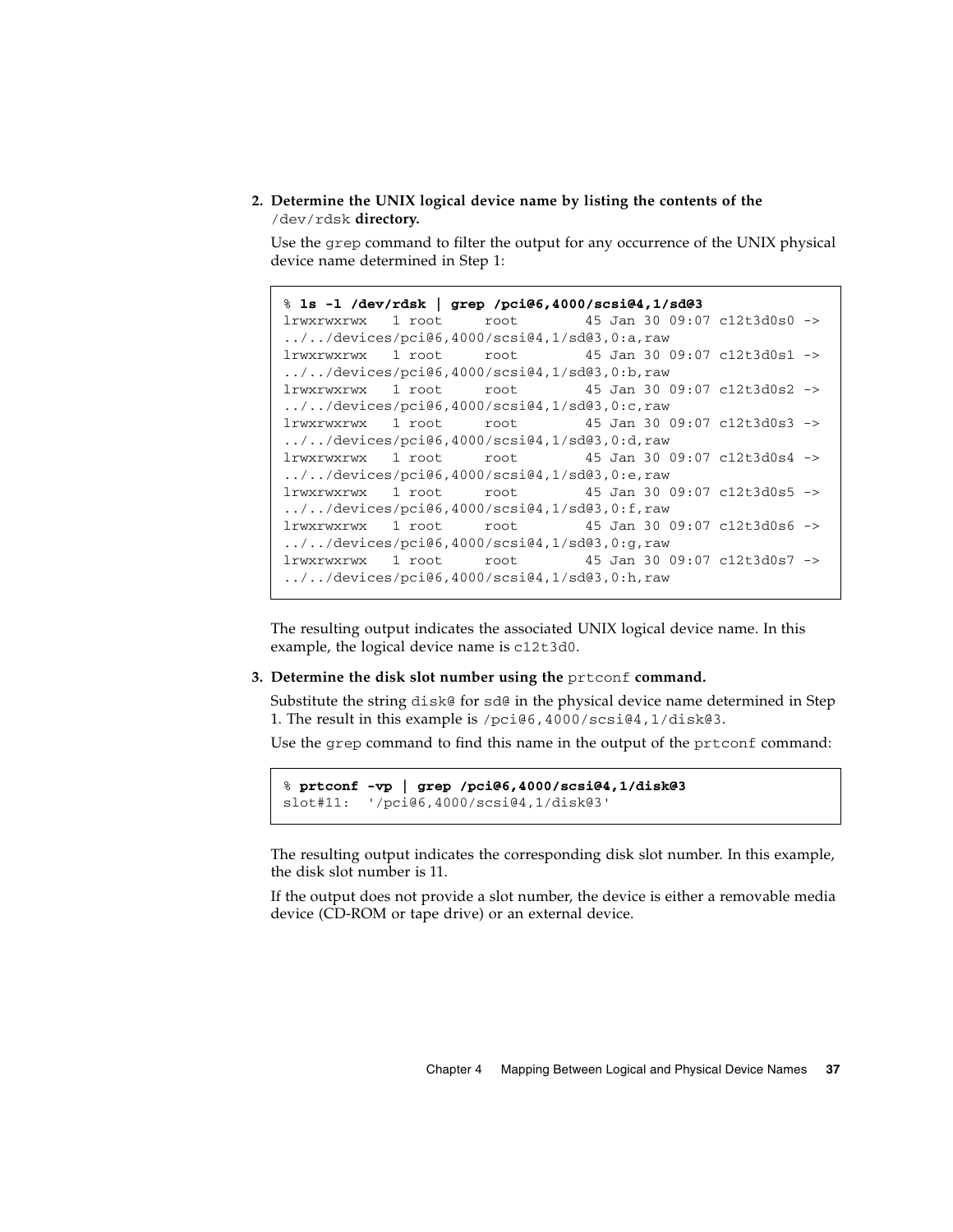## <span id="page-47-0"></span>Mapping From UNIX Logical Name to Disk Slot Number

This section describes how to translate from a known UNIX logical device name such as c0t0d0s0 to a disk slot number (0 through 19).

This example assumes a known UNIX logical device name of c0t0d0s0.

**1. Determine the UNIX physical device name from the UNIX logical device name.**

Use the ls -l command to display the link for the logical device name in the /dev/dsk directory:

% **ls -l /dev/dsk/c0t0d0s0** lrwxrwxrwx 1 root root 41 Jan 30 09:07 /dev/dsk/c0t0d0s0 -> ../../devices/pci@1f,4000/scsi@3/sd@0,0:a

The resulting output shows the UNIX physical device name associated with the logical device name. In this case, the corresponding physical device name is /pci@1f,4000/scsi@3/sd@0.

**2. Determine the disk slot number using the** prtconf **command.**

Substitute the string disk@ for sd@ in the physical device name determined in [Step](#page-45-1) [1.](#page-45-1) The result in this example is /pci@1f,4000/scsi@3/disk@0.

Use the grep command to find this name in the output of the prtconf command:

```
% prtconf -vp | grep /pci@1f,4000/scsi@3/disk@0
bootpath: '/pci@1f,4000/scsi@3/disk@0,0:a'
disk: '/pci@1f,4000/scsi@3/disk@0,0'
disk0: '/pci@1f,4000/scsi@3/disk@0,0'
    slot#0: '/pci@1f,4000/scsi@3/disk@0'
```
The resulting output indicates the corresponding disk slot number. In this example, the disk slot number is 0.

If the output does not provide a slot number, the device is either a removable media device (CD-ROM or tape drive) or an external device.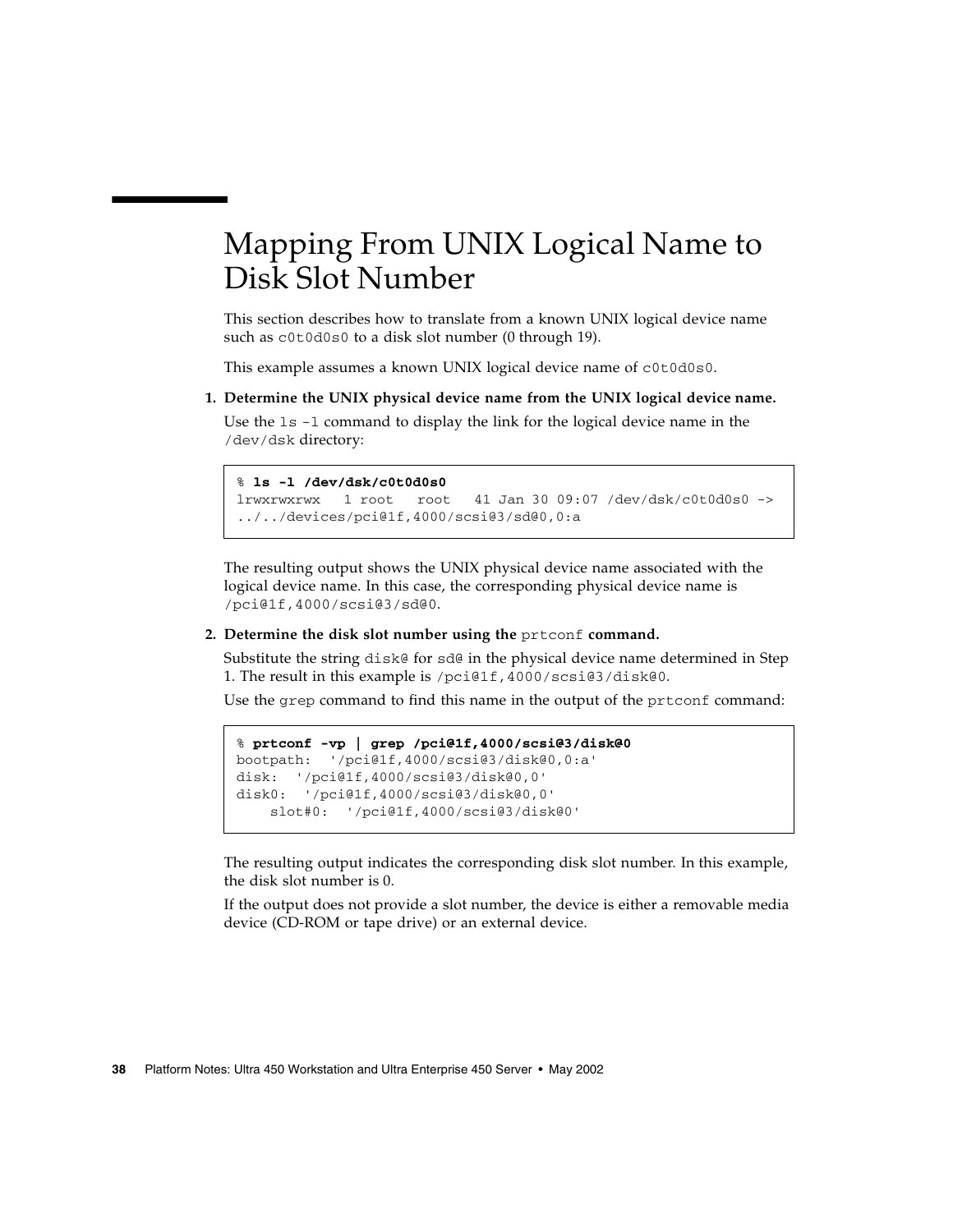# <span id="page-48-0"></span>Mapping From Disk Slot Number to UNIX Logical Name

This section describes how to translate from a known disk slot number (0 through 19) to a UNIX logical device name such as c2t3d0.

The example in this procedure assumes a known disk slot number of 3.

**1. Determine the UNIX physical device name using the** prtconf **command.**

Use the grep command to filter the prtconf output for any occurrence of the disk slot number:

```
% prtconf -vp | grep slot#3
slot#3: '/pci@1f,4000/scsi@3/disk@3'
slot#3: '/pci@1f,4000/ebus@1/i2c@14,600000/bits@40/wo@3'
```
In this example, the physical name associated with disk slot number 3 is /pci@1f,4000/scsi@3/disk@3. To translate this to a UNIX physical device name, substitute sd@ for disk@. The resulting UNIX physical device name is /pci@1f,4000/scsi@3/sd@3.